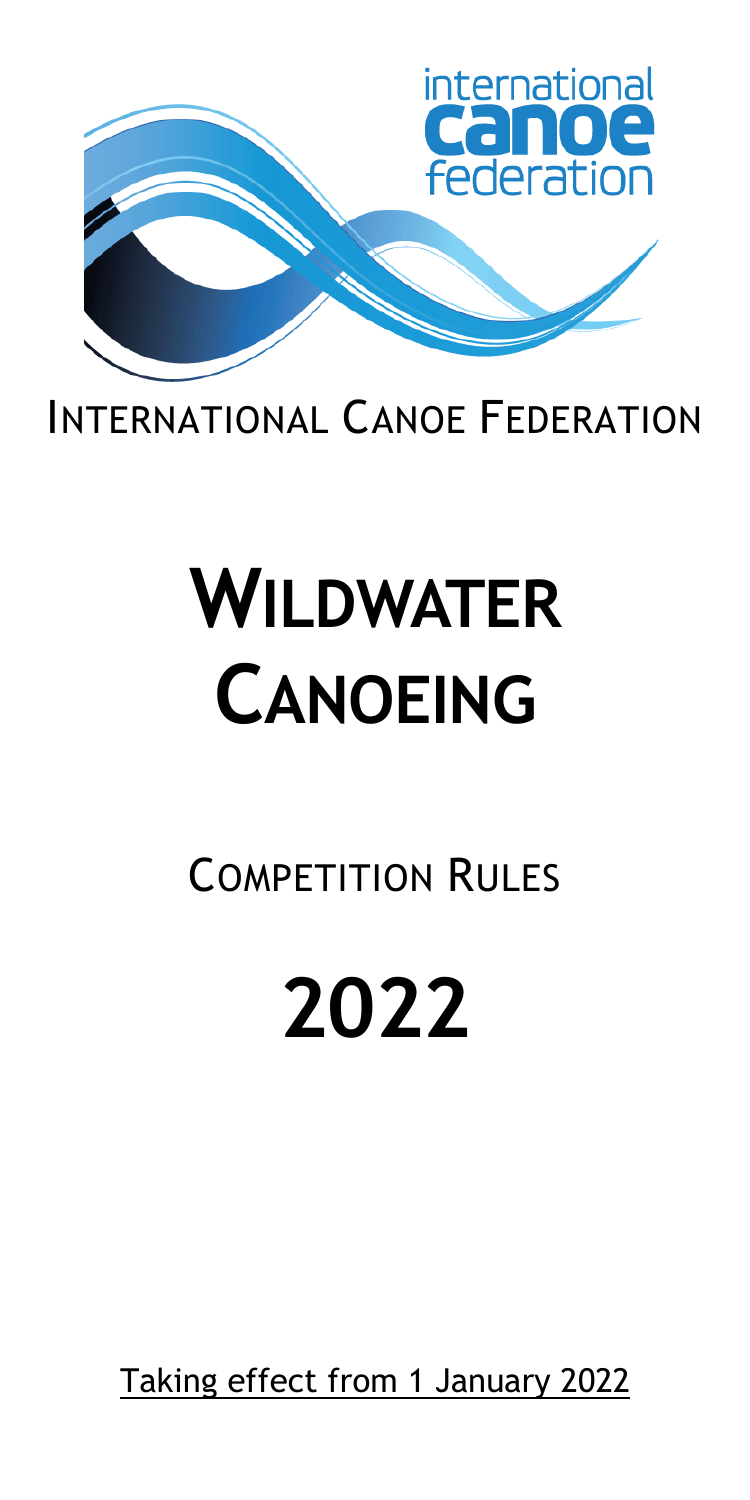ICF Wildwater Canoeing Competition Rules 2022 2 of 62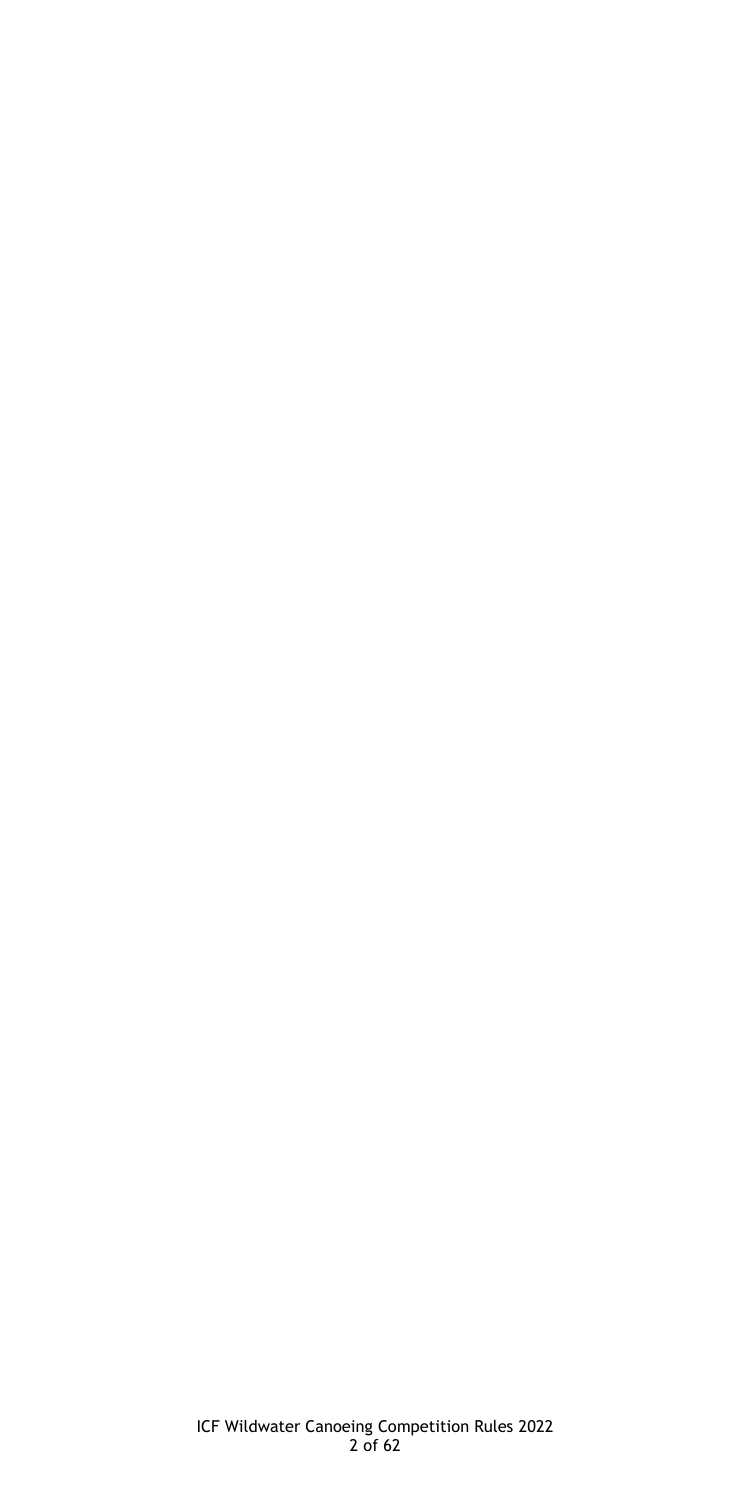# **INTRODUCTION**

The purpose of this document is to provide the rules that govern:

a) Wildwater Canoeing

b) The organisation of Wildwater Canoeing competitions

# **LANGUAGE**

In case of doubt, British English written language is the recognised language for all communication relating to these competition rules and the conduct of all canoeing international competitions.

Any word which may imply the masculine gender also includes the feminine.

## **COPYRIGHT**

Copyright belongs to the ICF.

These rules may be photocopied.

The original version of this rule book can be found on the ICF website [www.canoeicf.com.](http://www.canoeicf.com/)

# **RULES STRUCTURE**

| <b>ICF Sport Governance Rules</b><br>Common Rules applicable to all disciplines<br>Exactly the same wording contained in the first<br>chapter of each rule book         | [CR] |
|-------------------------------------------------------------------------------------------------------------------------------------------------------------------------|------|
| <b>ICF Principle Rules</b><br>The principle is applicable to all disciplines<br>Rules tailor made for each discipline<br>The principle affects all NFs to a high extent | PR.  |
| <b>ICF Sport Rules</b><br>Competition and Field of Play rules<br>All technical aspects specific to the disciplines                                                      | [SR] |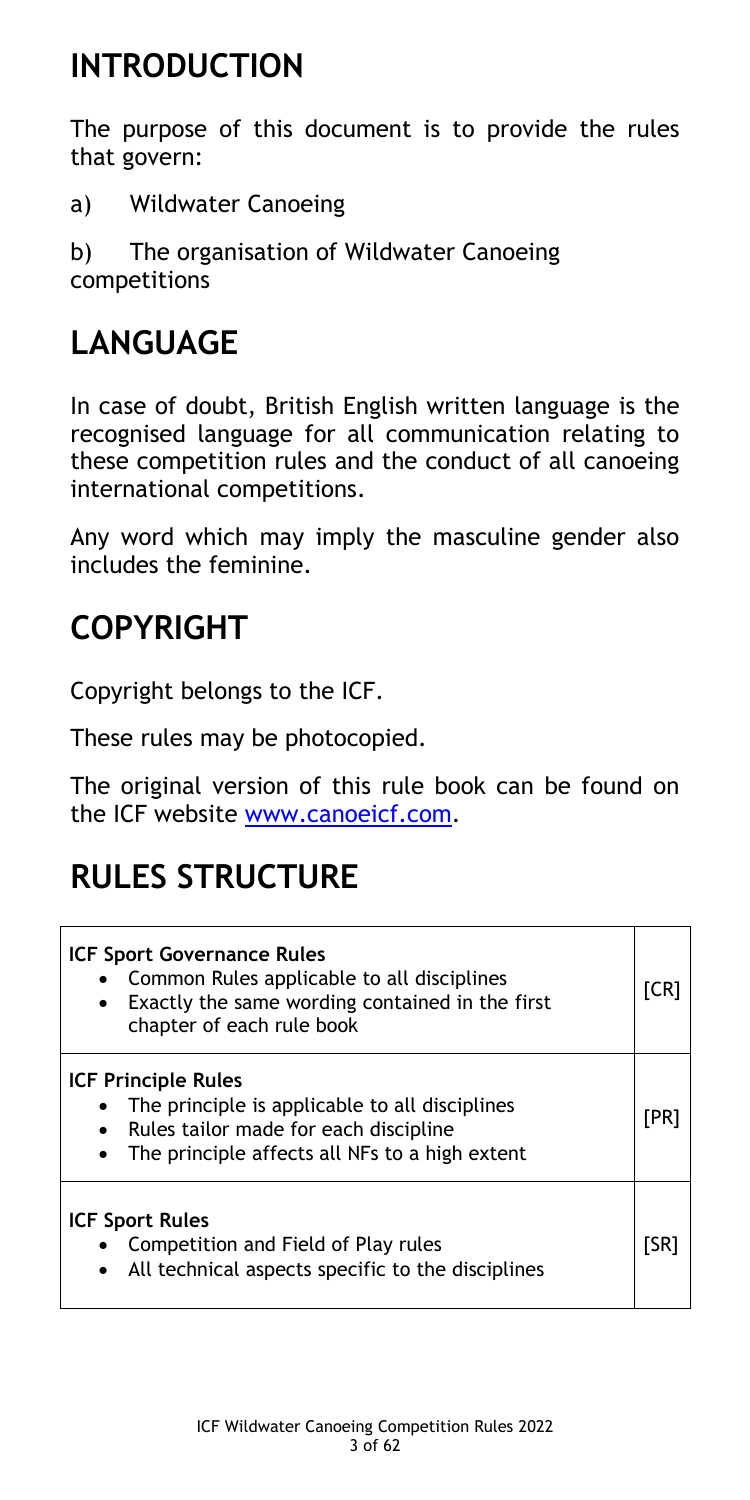# **RULES DECISION PROCESS**

#### **ICF Sport Governance Rules [CR]**

|                            | Congress | Board of<br><b>Directors</b> | Technical<br>Committee | National<br>Federations |
|----------------------------|----------|------------------------------|------------------------|-------------------------|
| Proposal                   |          | X                            | Χ                      | Χ                       |
| <b>Drafting</b><br>Wording |          | X                            |                        |                         |
| <b>Discussion</b>          | X        |                              |                        |                         |
| Vote                       |          |                              |                        |                         |

#### **ICF Principle Rules [PR]**

|                            | Congress                             | Board of<br><b>Directors</b>         | Technical<br>Committee | <b>National</b><br>Federations |
|----------------------------|--------------------------------------|--------------------------------------|------------------------|--------------------------------|
| Proposal                   |                                      | Χ                                    | Χ                      | χ                              |
| <b>Drafting</b><br>Wording |                                      | Χ                                    |                        |                                |
| <b>Discussion</b>          | X                                    |                                      |                        |                                |
| Vote                       | x<br>Overall policy<br>and direction | χ<br>Final wording<br>after congress |                        |                                |

#### **ICF Sport Rules [SR]**

|                            | Congress | Board of<br><b>Directors</b> | <b>Technical</b><br>Committee | National<br>Federations |
|----------------------------|----------|------------------------------|-------------------------------|-------------------------|
| Proposal                   |          |                              | X                             | X                       |
| <b>Drafting</b><br>Wording |          |                              | χ                             |                         |
| <b>Discussion</b>          |          | X                            |                               |                         |
| Vote                       |          | Χ                            |                               |                         |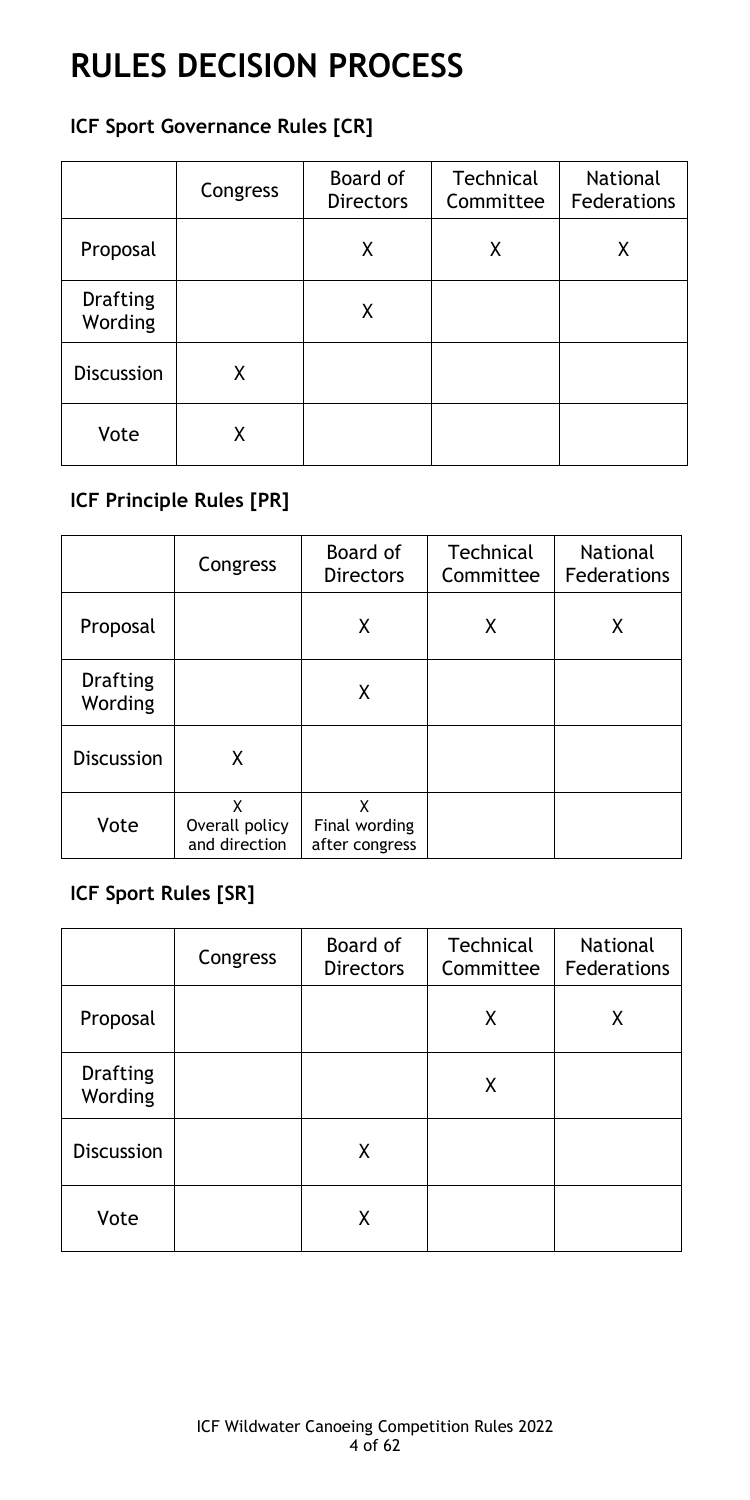## **PROCEDURE FOR REVIEW OF ICF RULES**

| The year prior to the Congress | <b>May to November</b>                                                                      | Consultation with all stakeholders (e.g.<br>athletes, coaches, officials) about rule<br>changes needed.                                                                   |
|--------------------------------|---------------------------------------------------------------------------------------------|---------------------------------------------------------------------------------------------------------------------------------------------------------------------------|
|                                | December to 1 <sup>st</sup><br>March                                                        | Rule proposals by National Federations<br>and ICF Technical Committees.                                                                                                   |
|                                | <b>March</b>                                                                                | Analysis of all proposals by ICF Technical<br>Committees.                                                                                                                 |
| Congress<br>The year of the    | First ICF Board of<br>Directors meeting<br>in March / April                                 | Vote of the sport rules [SR].<br>Assessment of sport governance rules<br>[CR] and principle rules [PR].                                                                   |
|                                | At least three (3)<br>months<br>prior to the<br>Congress                                    | Publication of the approved sport rules<br>[SR] by the ICF Board of Directors.<br>Publication of the assessed sport<br>governance rules [CR] and principle<br>rules [PR]. |
|                                | <b>ICF Congress</b><br>November /<br><b>December</b>                                        | Vote of the sport governance rules [CR].<br>Vote of the main policies and directions<br>concerning the principle rules [PR].                                              |
|                                | <b>Board of Directors</b><br>meeting after the<br>Congress<br>November /<br><b>December</b> | Vote of the principle rules [PR].                                                                                                                                         |
|                                | 1 <sup>st</sup> January<br>After the Congress                                               | Publication and application of the<br>approved rule changes.                                                                                                              |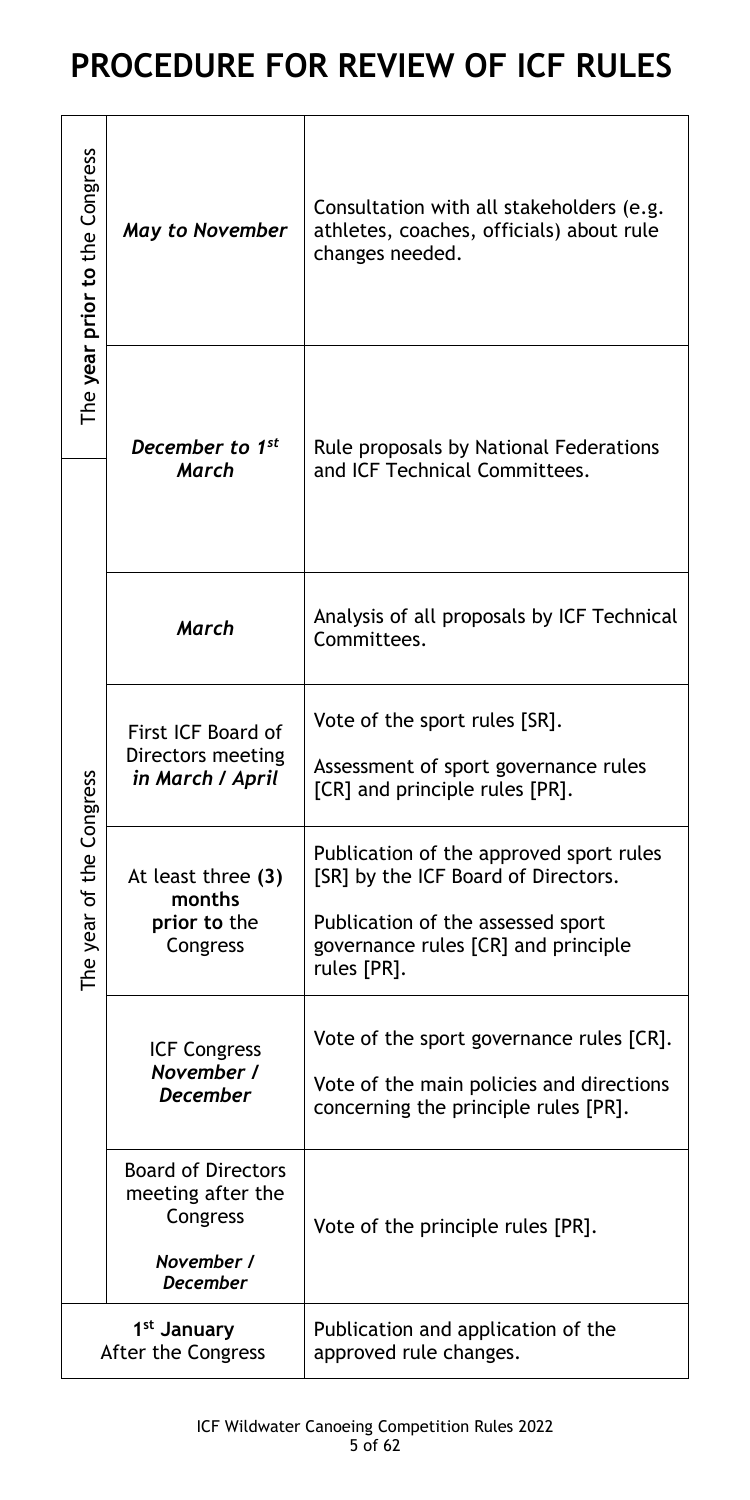# **GLOSSARY**

í

| <b>Sport</b>                         | The sport is canoeing, kayaking and all paddling<br>activities.                                                                                                                                                                                                     |
|--------------------------------------|---------------------------------------------------------------------------------------------------------------------------------------------------------------------------------------------------------------------------------------------------------------------|
| <b>National</b><br><b>Federation</b> | Member National Federation<br>of<br>the<br>International Canoe Federation.                                                                                                                                                                                          |
| <b>Discipline</b>                    | A discipline is a branch of a sport comprising<br>one (1) or several events (e.g. Canoe Sprint,<br>Canoe Slalom).                                                                                                                                                   |
| Competition                          | The competition runs from the start of the first<br>event to the completion of the last event of a<br>discipline, excluding the Opening and Closing<br>Ceremonies.                                                                                                  |
| Athlete or<br>player                 | Male or female athlete<br>In Canoe Polo refer to player                                                                                                                                                                                                             |
| Gender                               | Men or Women                                                                                                                                                                                                                                                        |
| <b>Boat</b>                          | A boat is the watercraft used to practice<br>canoeing (e.g. canoe, kayak, SUP):<br>A single boat: a boat with only one (1)<br>place for an athlete (e.g. kayak single);<br>A crew boat: a boat with more than one<br>(1) place for an athlete (e.g. canoe<br>four). |
| Age group                            | e.g. junior, under 21, under 23, masters<br>depending on each discipline                                                                                                                                                                                            |
| Category                             | A category is defined by a boat and a gender<br>(e.g. Men Kayak, Mixed Canoe).                                                                                                                                                                                      |
| <b>Class</b>                         | A class is defined by a category and the number<br>of places in a boat (e.g. men kayak double;<br>women canoe four).                                                                                                                                                |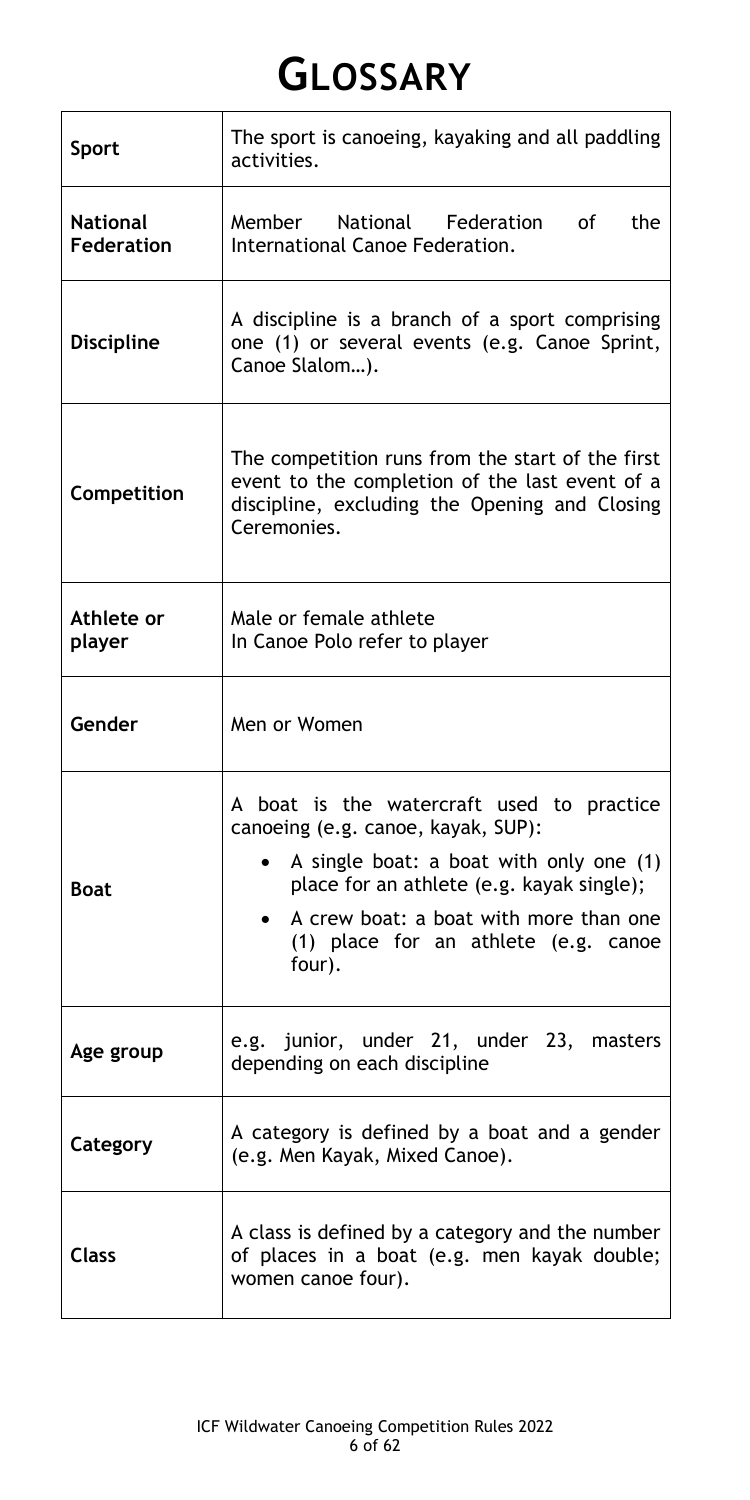| Event                                                       | An event is a contest in one (1) discipline<br>resulting in the award of medals.<br>An event is defined by at least a class and<br>depending on the competition and<br>the<br>discipline with the additional optional<br>information: a distance and $\prime$ or an age group<br>(e.g. junior men's kayak double 500m, under 23<br>women's kayak single, men's canoe double<br>classic). |
|-------------------------------------------------------------|------------------------------------------------------------------------------------------------------------------------------------------------------------------------------------------------------------------------------------------------------------------------------------------------------------------------------------------------------------------------------------------|
| Type of event                                               | Individual events: A boat comprised of<br>one (1) or more athletes competing<br>against other boats.<br>Team events: two (2) or more boats<br>$\bullet$<br>competing together against other teams.                                                                                                                                                                                       |
| <b>Event Phase</b>                                          | A stage of competition (e.g. preliminaries,<br>heats, semi-final, final).                                                                                                                                                                                                                                                                                                                |
| Run or race or<br>match                                     | The basic unit of an event phase (e.g. heats $1st$<br>run, semi-final, final).                                                                                                                                                                                                                                                                                                           |
| Competition<br>programme                                    | The list of events included in a competition.                                                                                                                                                                                                                                                                                                                                            |
| Competition<br>schedule                                     | The complete list of events and their different<br>phases with the time at which they will be<br>held.                                                                                                                                                                                                                                                                                   |
| <b>International</b><br><b>Technical</b><br><b>Official</b> | Oversee the operation of the competition.                                                                                                                                                                                                                                                                                                                                                |
| <b>Host</b><br>Organising<br>Committee                      | host organising committee can be a<br>The<br>National Federation or a subsidiary or a third<br>party organisation specialising in competition<br>management.                                                                                                                                                                                                                             |
| Definition of<br>meaning                                    | may: optional<br>should: recommendation<br>must: mandatory / compulsory                                                                                                                                                                                                                                                                                                                  |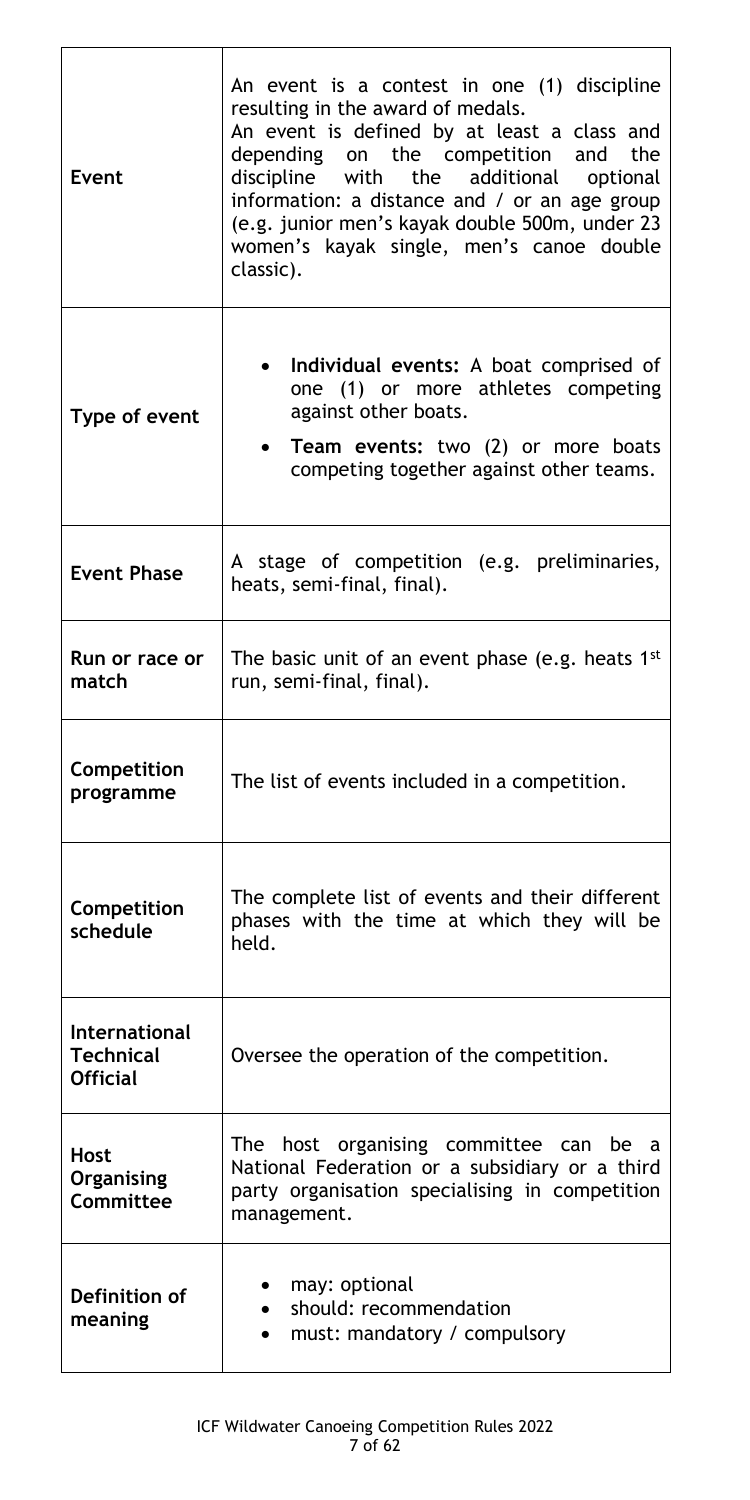# **LIST OF ABBREVIATIONS**

| <b>ICF</b>   | International Canoe Federation               |
|--------------|----------------------------------------------|
| <b>ITO</b>   | International Technical Official             |
| <b>HOC</b>   | <b>Host Organising Committee</b>             |
| <b>WWC</b>   | <b>Wildwater Canoeing</b>                    |
| <b>WWCC</b>  | Wildwater Canoeing committee                 |
| <b>IJWWC</b> | International Judge Wildwater Canoeing       |
| CL           | Classic                                      |
| <b>SP</b>    | Sprint                                       |
| <b>DNF</b>   | Did not finish                               |
| <b>DNS</b>   | Did not start                                |
| DSQ-R        | Disqualification for the run                 |
| <b>DQB</b>   | Disqualification for the whole competition   |
| <b>WCWWC</b> | World Cup competitions in Wildwater Canoeing |
| <b>IRM</b>   | Invalid result mark                          |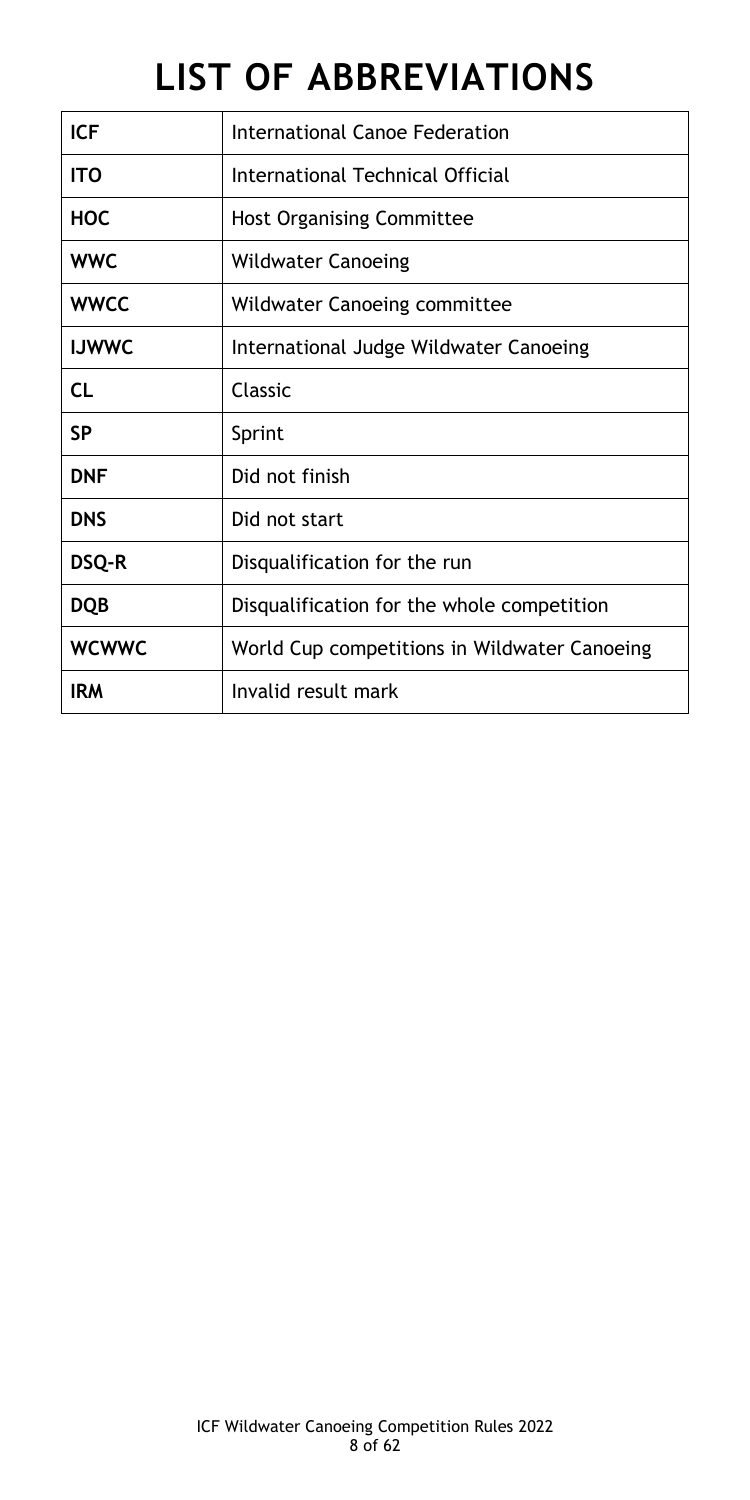# TABLE OF CONTENTS

| 1.2 - International competition calendar [CR]  12                     |  |
|-----------------------------------------------------------------------|--|
| 1.3 - Athlete eligibility for ICF competition (level 1 to 3) [CR]  13 |  |
|                                                                       |  |
| 1.5 - Athlete sporting nationality change [CR]  14                    |  |
|                                                                       |  |
|                                                                       |  |
|                                                                       |  |
| 1.9 - Masters World Championships (level 4) [CR]  19                  |  |
|                                                                       |  |
| 1.11 - Appeal to the ICF Board of Directors [CR] 19                   |  |
| 1.12 - Disqualification for unsportsmanlike behaviour [CR]  20        |  |
|                                                                       |  |
|                                                                       |  |
| 1.15 - International Technical Official (ITO) - examination [CR]  21  |  |
| 1.16 - ITO - nomination for ICF competitions [CR] 22                  |  |
|                                                                       |  |
|                                                                       |  |
|                                                                       |  |
|                                                                       |  |
|                                                                       |  |
|                                                                       |  |
|                                                                       |  |
|                                                                       |  |
|                                                                       |  |
|                                                                       |  |
|                                                                       |  |
|                                                                       |  |
|                                                                       |  |
| $3.8 - Helmet$                                                        |  |
| $3.9 - Shoes$                                                         |  |
|                                                                       |  |
|                                                                       |  |
| CHAPTER 4 - COMPETITION PROGRAMME  29                                 |  |
|                                                                       |  |
|                                                                       |  |
|                                                                       |  |
|                                                                       |  |
|                                                                       |  |
|                                                                       |  |
| 5.4 - Competition format type D - Two heats and a final [SR]  30      |  |
| 5.5 - Competition format type C - One heat and a final [SR]  32       |  |
| 5.6 - Competition format type B - Two runs [SR]  33                   |  |
| 5.7 - Competition format type A - One run [SR] 33                     |  |
| 5.8 - Force-majeure                                                   |  |
| CHAPTER 6 - INVITATIONS AND ENTRIES  34                               |  |
|                                                                       |  |
|                                                                       |  |
|                                                                       |  |
| CHAPTER 7 - COMPETITION OFFICIALS  36                                 |  |
| $7.1 - Jury$                                                          |  |
|                                                                       |  |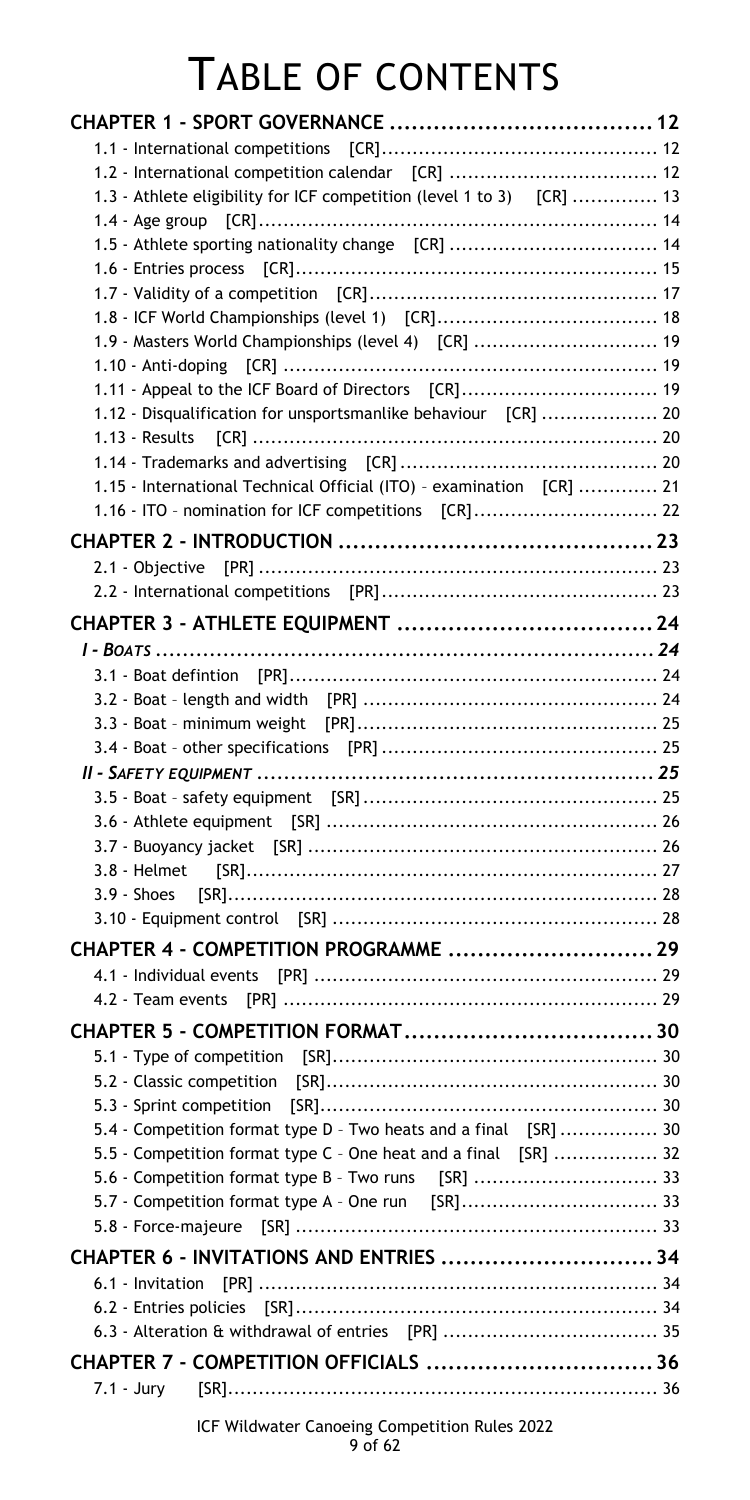| 9.1 - Training                                                  |  |
|-----------------------------------------------------------------|--|
|                                                                 |  |
| 9.3 - Team Leaders meeting and instructions [PR]  42            |  |
|                                                                 |  |
|                                                                 |  |
|                                                                 |  |
|                                                                 |  |
| 10.1 - Start                                                    |  |
|                                                                 |  |
| $10.3 - Finish$                                                 |  |
|                                                                 |  |
|                                                                 |  |
|                                                                 |  |
|                                                                 |  |
|                                                                 |  |
|                                                                 |  |
|                                                                 |  |
|                                                                 |  |
|                                                                 |  |
|                                                                 |  |
|                                                                 |  |
| 11.2 - Protest                                                  |  |
|                                                                 |  |
| CHAPTER 12 - WORLD CHAMPIONSHIPS  52                            |  |
|                                                                 |  |
|                                                                 |  |
| 12.3 - Entries                                                  |  |
|                                                                 |  |
| 12.6 - Officials - Travel and accommodation costs [PR]  54      |  |
| 12.7 - Course                                                   |  |
| $12.8 - Timing$                                                 |  |
|                                                                 |  |
|                                                                 |  |
| <b>CHAPTER 13 - JUNIOR AND UNDER 23 WORLD CHAMPIONSHIPS, 56</b> |  |
| 13.2 - Entries                                                  |  |
|                                                                 |  |
|                                                                 |  |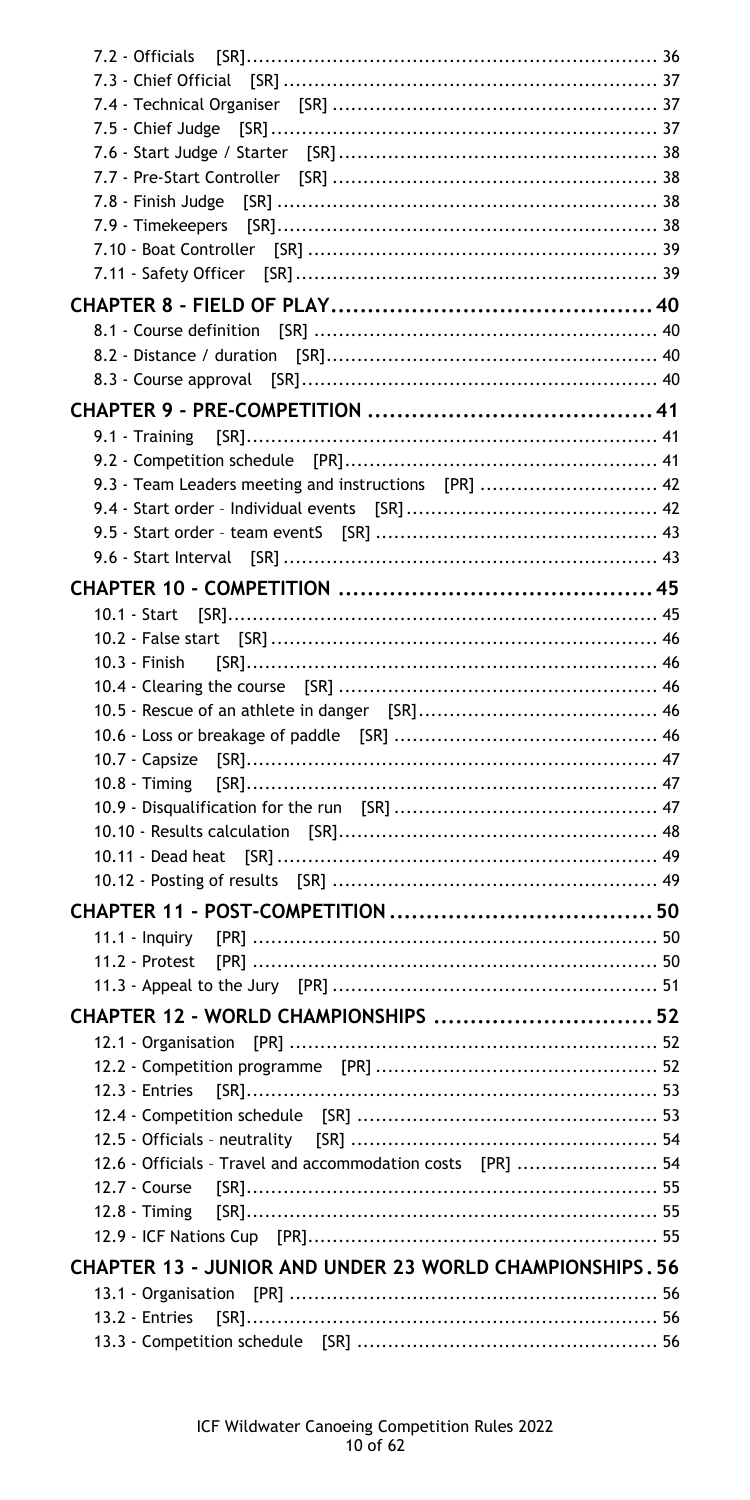| CHAPTER 15 - ICF WWC WORLD RANKING  60                           |  |
|------------------------------------------------------------------|--|
|                                                                  |  |
|                                                                  |  |
|                                                                  |  |
| <b>CHAPTER 16 - INTERNATIONAL TECHNICAL OFFICIALS - TRAINING</b> |  |
|                                                                  |  |
|                                                                  |  |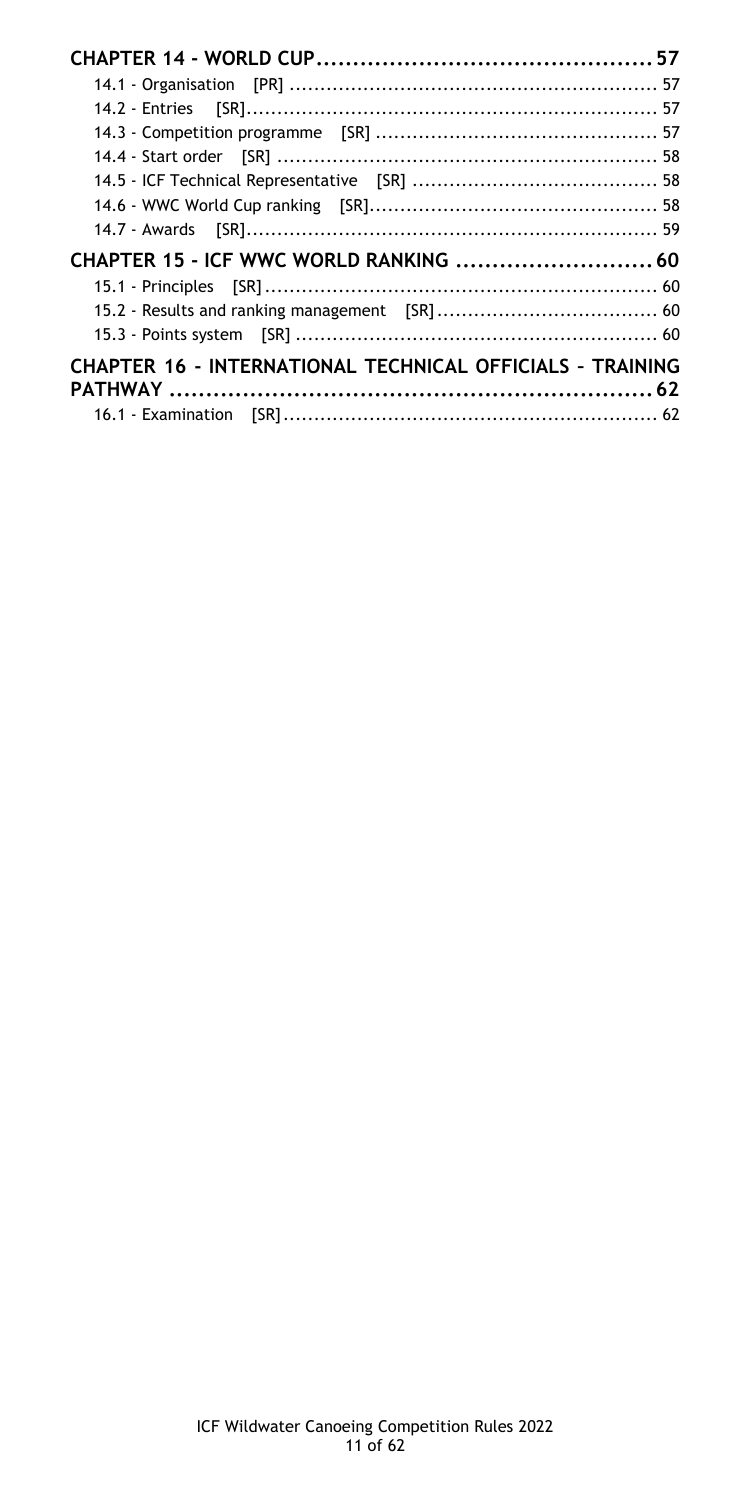### **CHAPTER 1 - SPORT GOVERNANCE**

#### <span id="page-11-1"></span><span id="page-11-0"></span>**1.1 - INTERNATIONAL COMPETITIONS [CR]**

1.1.1 - All competitions announced as international must be governed by the rules of the ICF.

1.1.2 - Competitions organised by a National Federation or its affiliated associations are regarded as international if foreign athletes / teams are invited.

1.1.3 - Canoeing competitions in regional, continental and multi-sport Games must be organised under the ICF rules for World Championships for that discipline.

1.1.4 - The Olympic events should be used as a base for the competition programme in continental games.

1.1.5 - The organisation and programme of canoeing in multi-sport games on a world level must be approved by the ICF and for continental level by the relevant continental association.

### <span id="page-11-2"></span>**1.2 - INTERNATIONAL COMPETITION CALENDAR [CR]**

|         | Type of<br>competition                                                                                              | Competition                           |
|---------|---------------------------------------------------------------------------------------------------------------------|---------------------------------------|
| Level 1 |                                                                                                                     | <b>ICF World Championships</b>        |
| Level 2 | <b>ICF competition ICF World Cups</b>                                                                               |                                       |
| Level 3 |                                                                                                                     | <b>ICF World Ranking competitions</b> |
| Level 4 | • International competitions<br>Masters or open competitions<br>$\bullet$<br>Invitational competitions<br>$\bullet$ |                                       |

1.2.1 - The international competition calendar of each discipline is organised in four (4) levels:

1.2.2 - Only a National Federation, associate member or a continental association of the ICF may apply for a competition to be entered into the ICF calendar.

1.2.3 - A calendar application for an international competition level 1 and level 2 is outlined in the ICF statutes.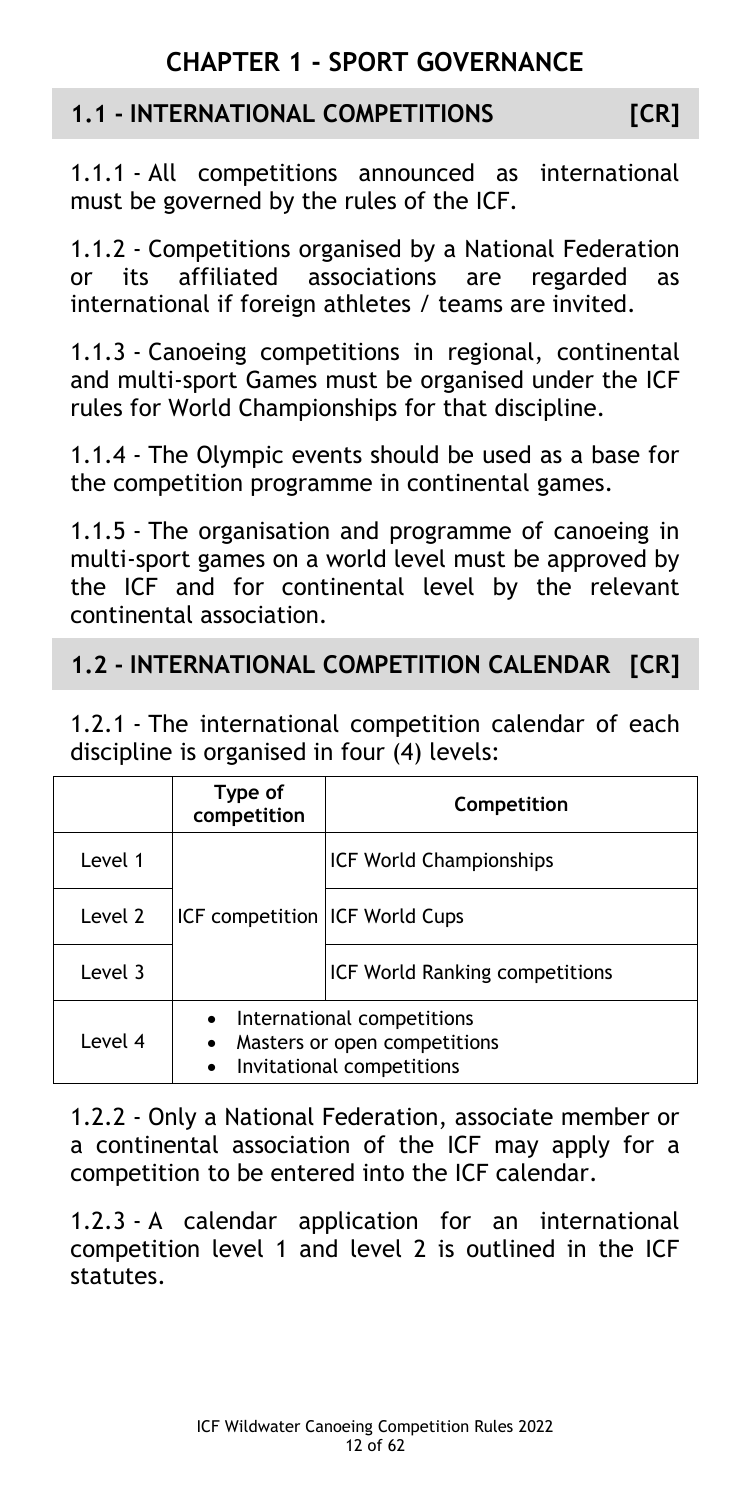1.2.4 - A calendar application for an international competition level 3 (if applicable) and level 4 can be made by the following process:

1.2.4.a - A calendar application is made directly into the ICF database.

1.2.4.b - The deadline for calendar applications for international competition level  $3$  is  $1^{st}$  September the year before the competition.

1.2.4.c - The deadline for calendar applications for international competition level 4 is three (3) months before the competition.

1.2.5 - Calendar publication

1.2.5.a - The calendar of ICF competitions level 1 and level 2 will be published by  $1<sup>st</sup>$  January the year before the competitions.

1.2.5.b - The calendar of ICF competitions level 3 will be published by  $1<sup>st</sup>$  October the year before the competitions.

1.2.5.c - The calendar of international competitions (level 4) will be published immediately after approval by the ICF.

### <span id="page-12-0"></span>**1.3 - ATHLETE ELIGIBILITY FOR ICF COMPETITION (LEVEL 1 TO 3) [CR]**

1.3.1 - Only athletes who are members of clubs or associations affiliated with a National Federation have the right to participate in an ICF competition.

1.3.2 - An athlete having satisfied 1.3.1. and also having first obtained the (written) consent of the athlete's National Federation, is permitted to compete individually in an ICF competition.

1.3.3 - Each National Federation must ensure that their athletes are in a good state of health and fitness which allows them to compete at a level commensurate with the level of the particular ICF competition.

1.3.4 - Each National Federation must ensure that their athletes, team officials, as well as the National Federation itself, carry appropriate health, accident and personal belongings insurance.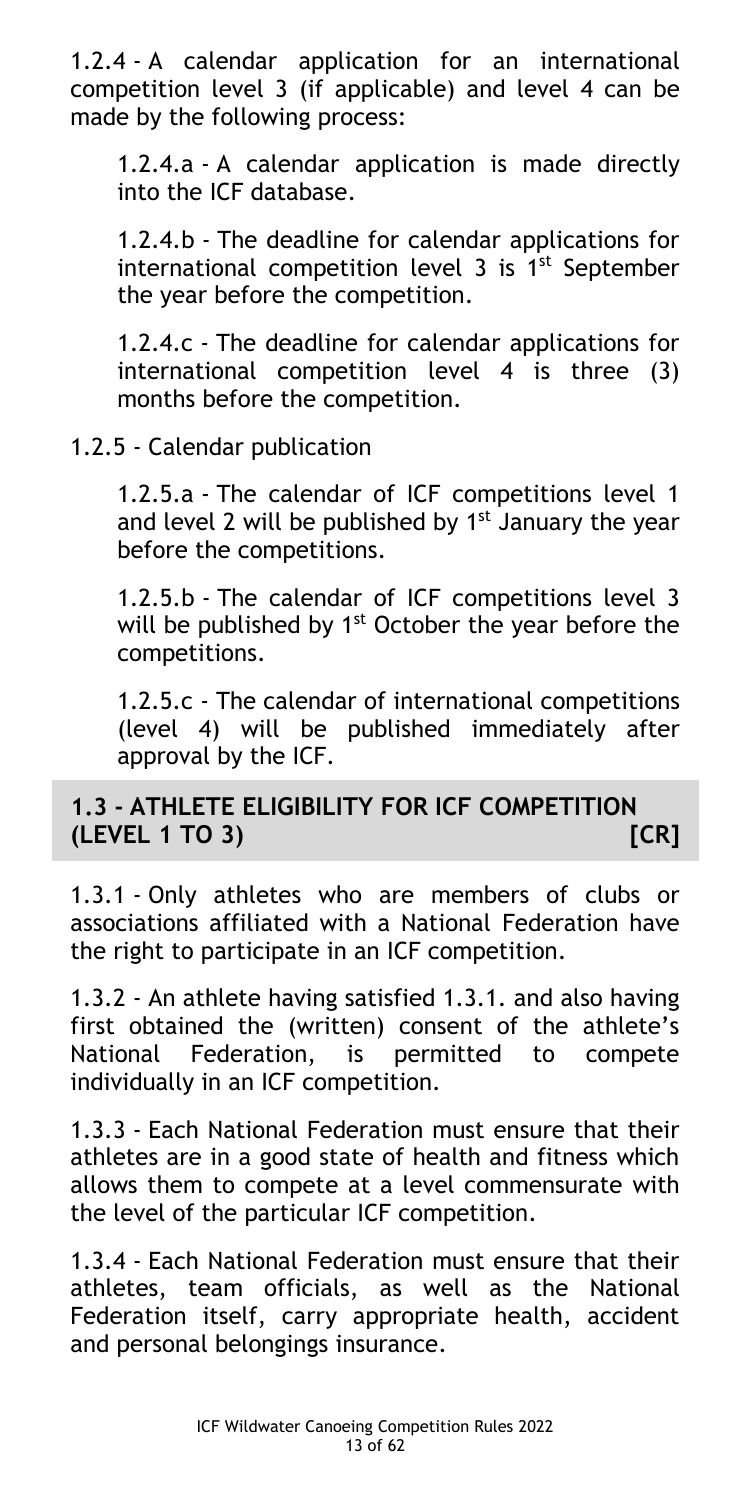### <span id="page-13-0"></span>**1.4 - AGE GROUP [CR]**

1.4.1 - The first year an athlete can compete in an ICF competition (level 1 to 3) or an international competition (level 4) is the year of their  $15<sup>th</sup>$  birthday.

1.4.2 - An athlete starting from the year of their  $13<sup>th</sup>$ birthday can compete in an international competition (level 4) in a specific age group event with a suitably adapted competition format/rules defined by the HOC.

1.4.3 - The last year an athlete can compete in the junior age group is the year of their  $18<sup>th</sup>$  birthday.

1.4.4 - The last year an athlete can compete in the under 21 age group is the year of their 21<sup>st</sup> birthday.

1.4.5 - The last year an athlete can compete in the under 23 age group is the year of their 23<sup>rd</sup> birthday.

1.4.6 - An athlete can compete in a masters event in the year that they reach the lower limit of the age group. The masters' age groups are defined by each discipline with a minimum age of 35 years.

1.4.7 - To enter in an event with a specified age group an athlete or the National Federation must produce documentary proof such as passport, identity card or similar document with a photograph, confirming the age of the athlete.

### <span id="page-13-1"></span>**1.5 - ATHLETE SPORTING NATIONALITY CHANGE [CR]**

1.5.1 - An athlete who has competed internationally at any level in the last three (3) years requires authorisation from the ICF with the approval of the two (2) National Federations involved in order to change sporting nationality.

1.5.2 - For an athlete to be eligible for a change of sporting nationality he/she must have lived in that country for the last two (2) years or hold the nationality of the new country.

1.5.3 - An athlete who is aged 18 or under can change sporting nationality with the approval of the two (2) National Federations involved. He/she is not required to fulfil the two (2) year residency rule.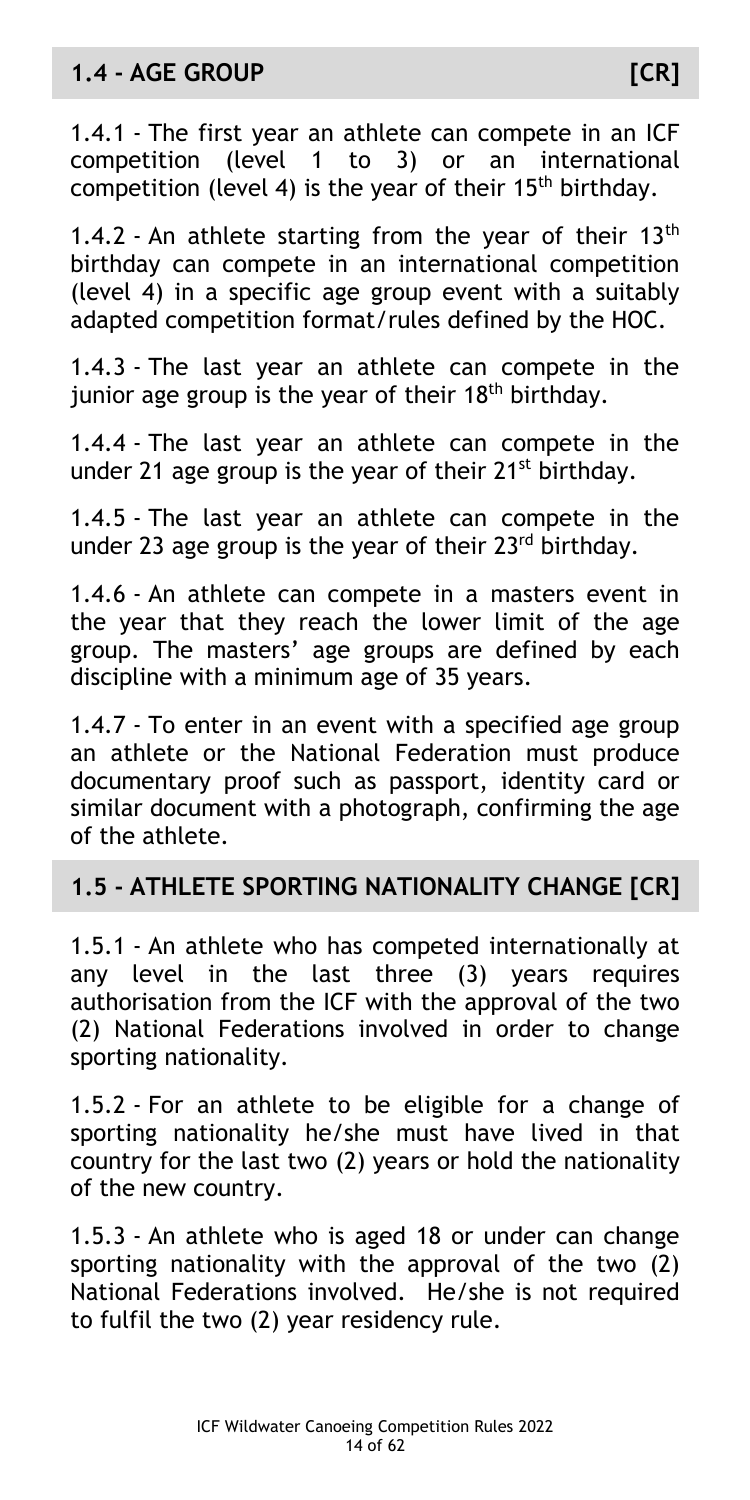1.5.4 - The request for the change of sporting nationality must be made to the ICF by the new National Federation no later than 30 November the year before the athlete wants to compete.

1.5.5 - For the Olympic and Paralympic Games the Olympic and Paralympic Charter rules will be applied for nationality issues.

1.5.6 - For an athlete to gain an Olympic or Paralympic quota place in canoeing they must hold citizenship/nationality of the National Federation they represent.

1.5.7 - An athlete cannot compete for more than one (1) National Federation in any calendar year in canoeing.

1.5.8 - UN Refugee athlete

1.5.8.a - An athlete that has no recognised country of sporting nationality and has official UN Refugee status can compete in ICF competitions. The request to compete in ICF Competitions must be sent to the ICF Headquarters who will decide if the entry can be accepted in conjunction with the Technical Chair of the discipline.

1.5.8.b - The Refugee athlete will hold the same status as a national team member from other countries in the ICF competition and abide by ICF Statutes and Competition Rules.

1.5.8.c - The Refugee must be allowed to compete in the National Championships in the country where he/she obtained UN Refugee status.

1.5.8.d - Changes to the athletes UN Refugee status or that the athlete obtains a sporting nationality will activate the ICF rules for sporting nationality.

### <span id="page-14-0"></span>**1.6 - ENTRIES PROCESS [CR]**

#### 1.6.1 - ICF competitions (level 1 to level 3)

1.6.1.a - Nominal entries for ICF competitions will only be accepted from National Federations which are current members of the ICF.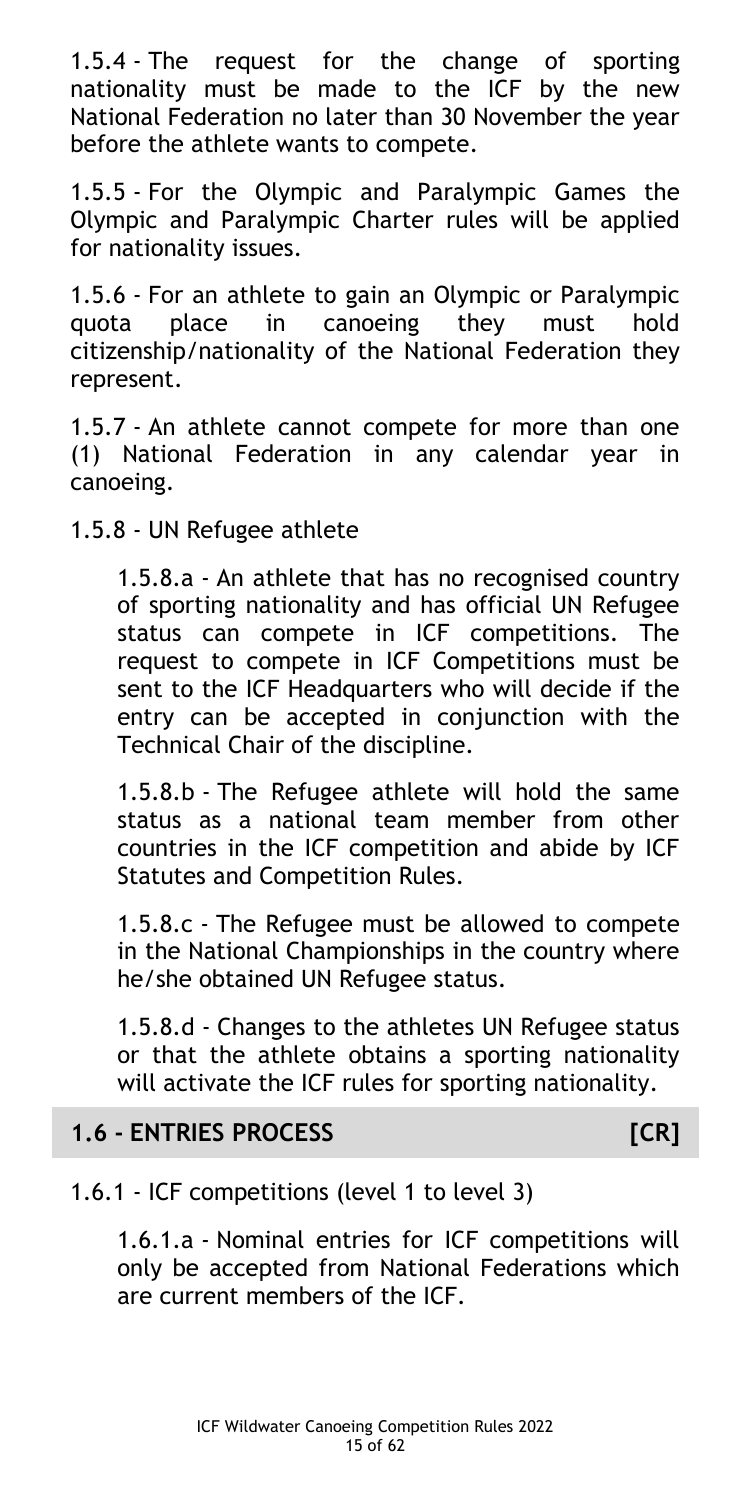1.6.1.b - An entry must contain:

- Name of the National Federation to which the athlete(s) belongs
- First and last name for the athlete(s)
- The country of birth of the athlete(s)
- The gender of the athlete(s)
- Date of birth of the athlete(s)
- The ICF number of the athlete(s) (if known)
- The events in which the athlete(s) or team(s) wish to take part
- The first, last name(s) and the e-mail address of the Team Leader

1.6.1.c - Nominal entries must be made on the ICF online entry system.

1.6.1.d - A receipt for the nominal entry will be available via the ICF online entry system.

1.6.1.e - The deadline for nominal entries is 10 days before the first day of competition or classification for paracanoe.

1.6.1.f - In extraordinary circumstances, an application can be made to the Technical Chair for the acceptance of late nominal entries from National Federations. It is the Technical Chair's discretion to accept or decline a late entry. Late entries and late withdrawals will incur a fee of 20 euros per athlete in addition to the participation fee.

1.6.1.g - In crew boats the names of the athletes must be in the order that they compete in the boat. The first name must be the athlete at the front of the boat.

1.6.2 - International competition (level 4)

1.6.2.a - Nominal entries for international competitions (level 4) will be accepted from individuals or National Federations.

1.6.2.b - Entries must be in writing or online in accordance with the regulations given by the HOC.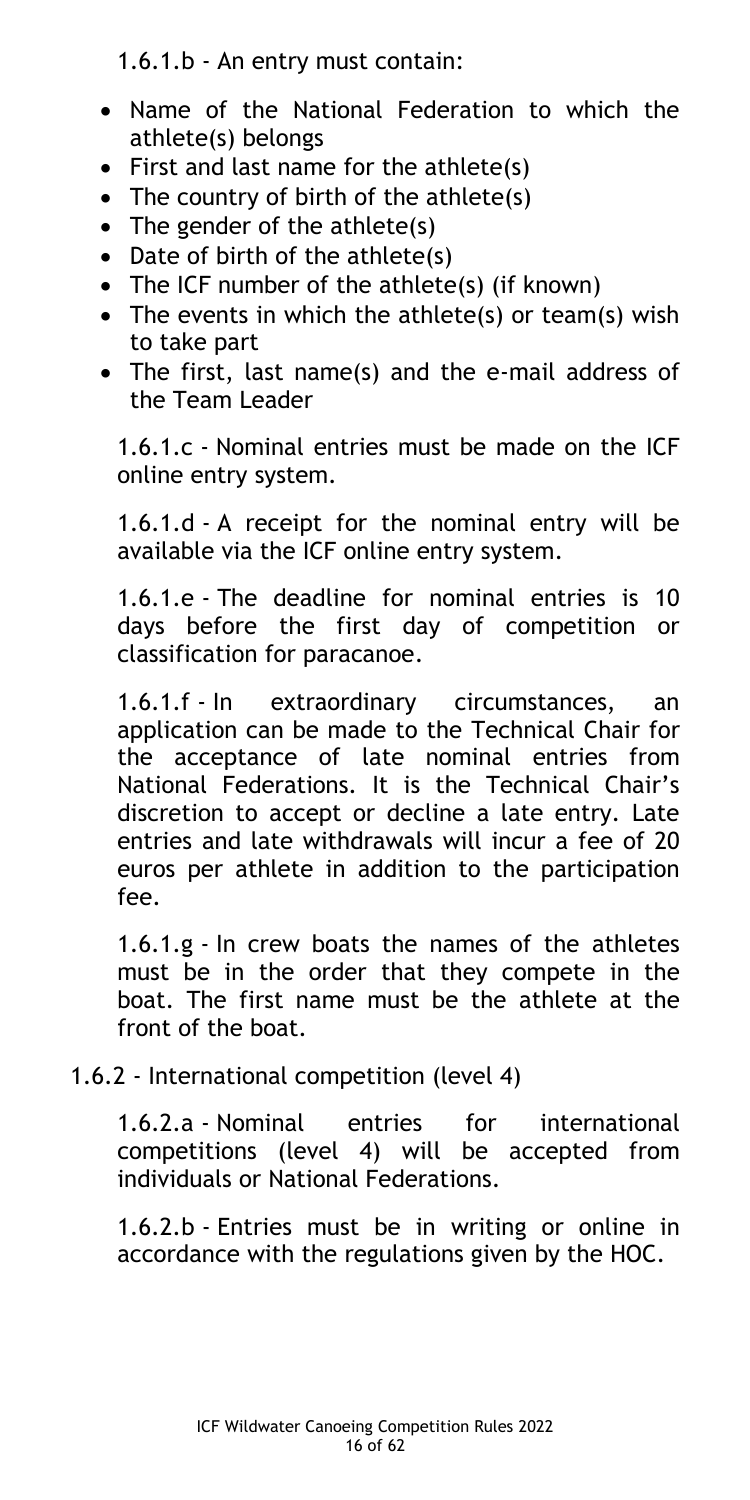1.6.2.c - An entry must contain:

- The sporting nationality of the athlete
- First and last name(s) for the athlete
- The gender of the athlete
- Date of birth of the athlete
- The events in which the athlete(s) or teams wish to take part

1.6.2.d - The HOC must acknowledge in writing or electronically the receipt of each entry within two (2) days.

#### <span id="page-16-0"></span>**1.7 - VALIDITY OF A COMPETITION [CR]**

1.7.1 - World Championships (ICF competition level 1)

1.7.1.a - In the Olympic and Paralympic events, a valid World Championship is held only if at least six (6) National Federations from at least three (3) continents start in the event. If during the competition some National Federations drop out or do not finish, the validity of the Championships is not affected.

1.7.1.b - For the non-Olympic and non-Paralympic events, a valid World Championship is held only if at least six (6) National Federations in each event and at least three (3) continents start OVERALL in the competition. If during the competition some National Federations drop out or do not finish, the validity of the Championships is not affected.

1.7.2 - World Cup (ICF competition level 2) and ICF competition level 3:

1.7.2.a - A valid World Cup is held only when there is a minimum of five (5) National Federations from at least two (2) continents start in the competition.

1.7.2.b - To be recognised as a valid event at least three  $(3)$  boats or three  $(3)$  teams from two  $(2)$ different National Federations start in that event.

1.7.2.c - For the validity of the event it is not necessary for all three (3) boats or all three (3) teams finish.

1.7.3 - To be recognised as an international competition (level 4) at least an invitation must be distributed to National Federations or to foreign athletes.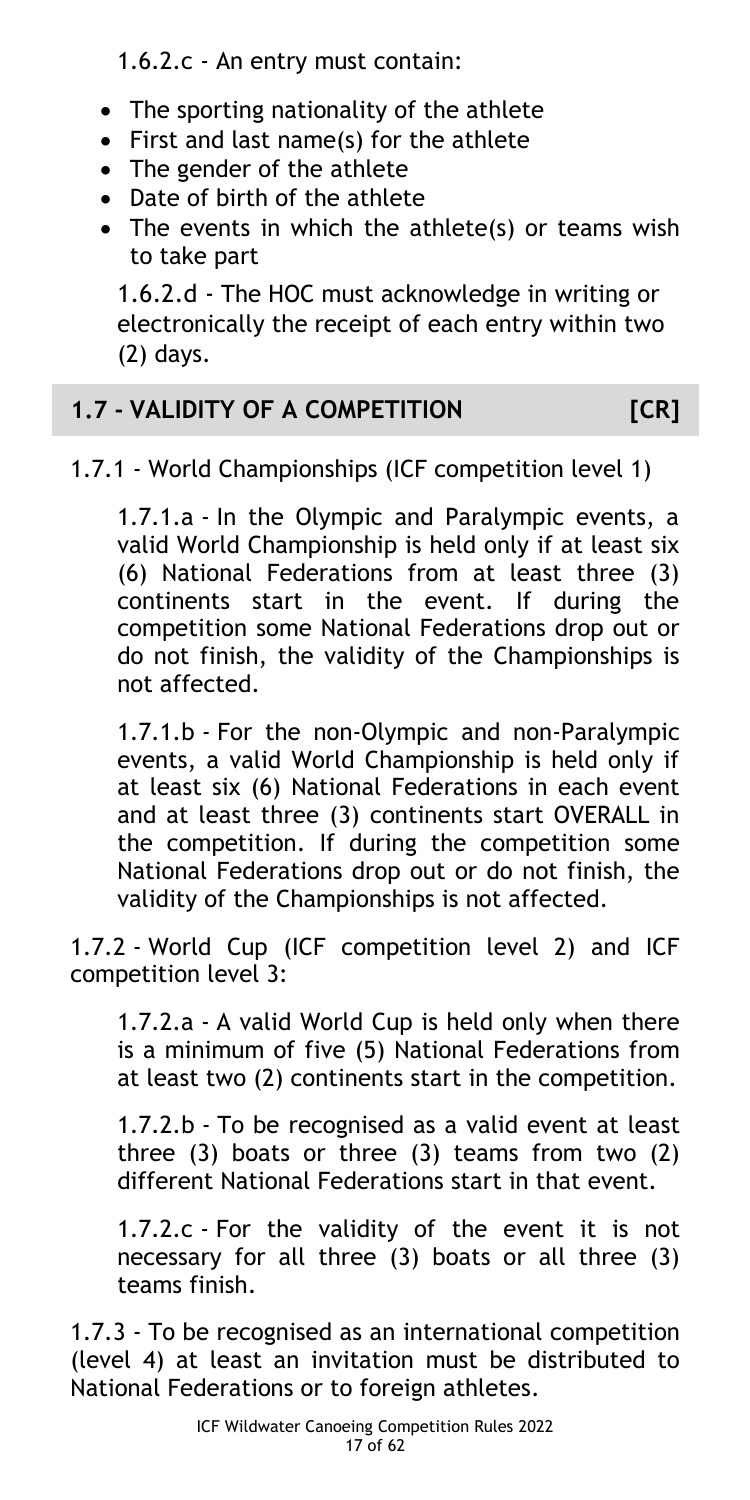### <span id="page-17-0"></span>**1.8 - ICF WORLD CHAMPIONSHIPS (LEVEL 1) [CR]**

1.8.1 - World Championships are only organised upon the authority of the ICF Board of Directors and only in the events given in the competition programme.

1.8.2 - Changes to the organisation of the World Championships may only be made by the process documented in the contract between the ICF and the HOC.

1.8.3 - The competition programme is decided by the ICF Board of Directors.

1.8.4 - The competition schedule is the responsibility of the ICF. The ICF will consider the broadcasting needs and / or other external factors affecting the schedule.

1.8.5 - Jury

1.8.5.a - During the World Championships, the supreme authority rests with the Jury.

1.8.5.b - The Jury consists of three (3) persons.

1.8.5.c - The ICF Board of Directors appoints the members of the Jury.

1.8.5.d - One of these members is named Chair of the Jury.

1.8.6 - Awards

1.8.6.a - The awards are given according to the ICF protocol guidelines.

1.8.6.b - The medals are awarded as follows:

- 1<sup>st</sup> place: a gold medal
- 2<sup>nd</sup> place: a silver medal
- 3<sup>rd</sup> place: a bronze medal

1.8.6.c - In the crew boat events or team events, each athlete will receive the appropriate medal.

1.8.6.d - To maintain the formality of the ceremony the athletes receiving medals must wear their national team uniforms.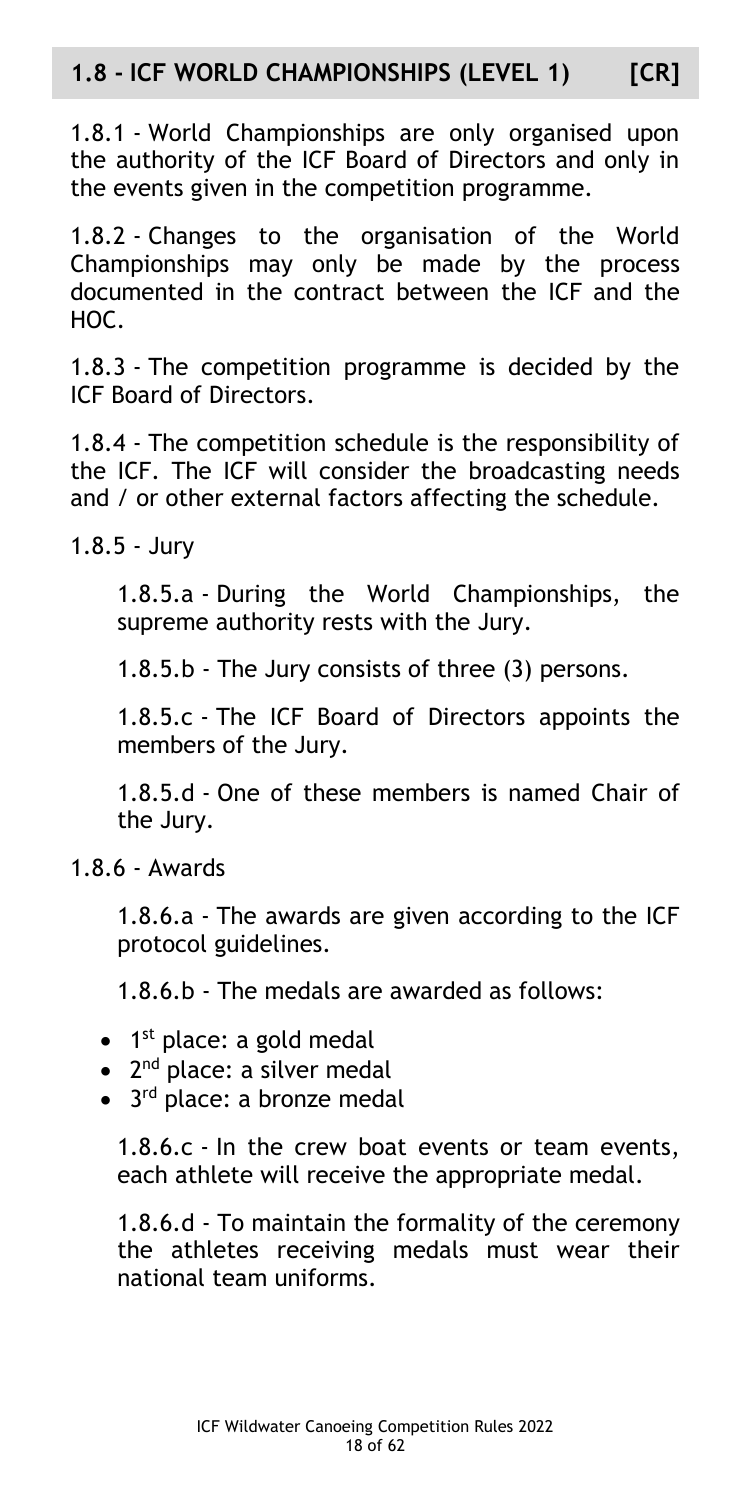1.8.7 - Nations Cup

1.8.7.a - The Nations Cup will be awarded to the National Federation at the World Championships with the best overall performance.

1.8.7.b - The ranking list will be produced according to the system defined for each discipline.

### <span id="page-18-0"></span>**1.9 - MASTERS WORLD CHAMPIONSHIPS (LEVEL 4)[CR]**

1.9.1 - Masters World Championships can be organised in each discipline.

1.9.2 - The ICF Board of Directors determine the events based on recommendation of the concerned Technical Committee.

1.9.3 - Individual and National Federations entries will be accepted.

#### <span id="page-18-1"></span>**1.10 - ANTI-DOPING [CR]**

1.10.1 - Doping as defined in the World Anti-Doping Code and the ICF anti-doping rules is strictly forbidden.

1.10.2 - The anti-doping programme must be conducted in accordance with the ICF anti-doping control regulations under the supervision of the ICF medical and anti-doping committee.

1.10.3 - Athletes and support personnel entered in any ICF competition or continental championships must complete the ICF's anti-doping education programme or equivalent before competing or risk being denied entry to the competition.

### <span id="page-18-2"></span>**1.11 - APPEAL TO THE ICF BOARD OF DIRECTORS[CR]**

1.11.1 - A participating National Federation can appeal to the ICF Board of Directors if, after the end of the competition, new facts become known that would substantially affect a decision made at the competition.

1.11.2 - Matters of fact during the competition cannot be contested in an appeal.

1.11.3 - An appeal to the ICF Board of Directors must be submitted within 30 days following the end of the competition accompanied by a fee of 75 Euros. The fee will be refunded if the appeal is upheld.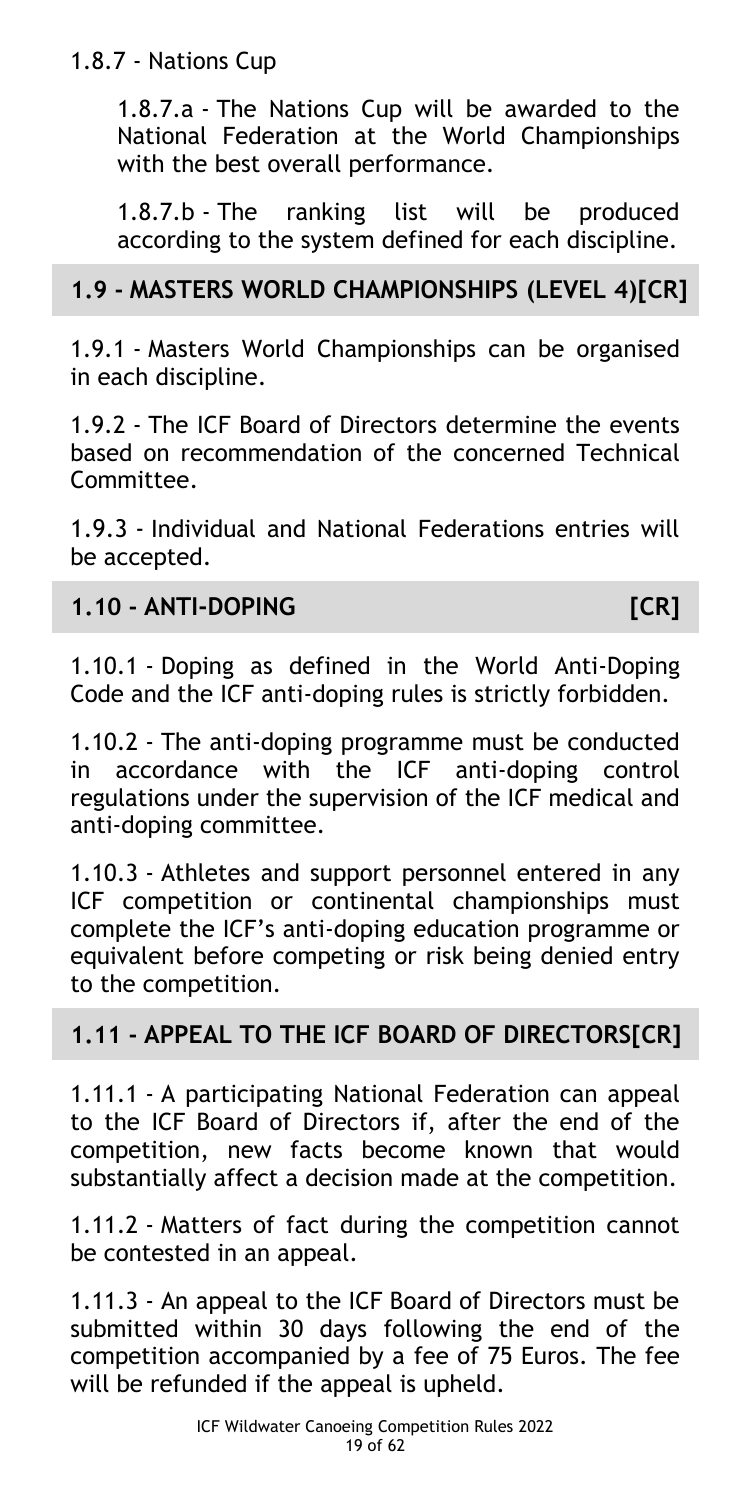1.11.4 - The ICF Board of Directors makes its decision and addresses it in writing to the National Federation.

### <span id="page-19-0"></span>**1.12 - DISQUALIFICATION FOR UNSPORTSMANLIKE BEHAVIOUR [CR]**

1.12.1 - An athlete who attempts to win a competition by irregular means, wilfully breaks the rules, or who contests their validity, as deemed by the officials, may be disqualified for the competition (DQB).

1.12.2 - For disqualification after competition caused by doping or ineligibility the following must be completed:

- Deletion of all achieved results and rankings of boat(s) (DQB);
- Re-calculation of all results accordingly; and
- Production of the revised version of all affected outputs (results, summaries, medals).

### <span id="page-19-1"></span>**1.13 - RESULTS [CR]**

1.13.1 - For ICF competitions (level 1 to 3) an electronic copy of the detailed official results must be provided to the ICF in a specified format within seven (7) days of the end of the competition. Electronic results must be kept online for historical purposes.

1.13.2 - For international competitions (level 4) an electronic copy of the detailed official results should be sent to the ICF in pdf format for publication on the ICF website within seven (7) days of the end of the competition.

#### <span id="page-19-2"></span>**1.14 - TRADEMARKS AND ADVERTISING [CR]**

1.14.1 - The advertising of tobacco smoking and strong spirit drinks is not permitted.

1.14.2 - Boats, accessories and clothing may carry trademarks, advertising symbols and written text.

1.14.3 - Images, symbols, slogans and written text unrelated to sport funding or any political messages are not permitted.

1.14.4 - All advertising materials used should be placed in such a way that they do not interfere with athletes' identification and do not affect the outcome of the race.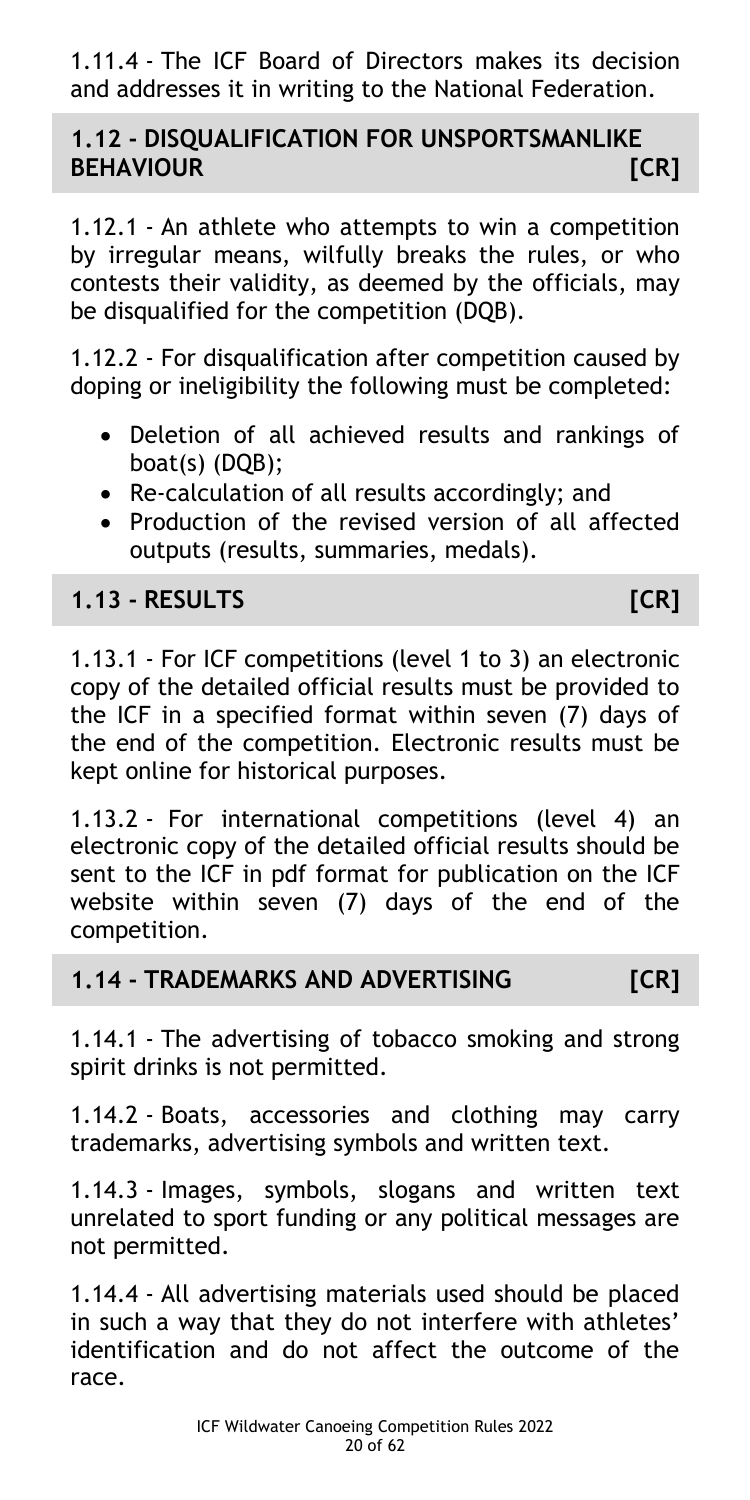#### <span id="page-20-0"></span>1.15.1 - Examination calendar

1.15.1.a - Each year the calendar of official examinations is published for each discipline following proposal from each Technical Chair.

1.15.1.b - Continental associations or National Federations are entitled to apply to hold an examination to the concerned Technical Chair. In this case, this organising entity has to cover the examination organisation costs including the full board and travelling expenses of the examiners.

#### 1.15.2 - Candidates application

1.15.2.a - Only National Federations are entitled to nominate candidates for examination at least 30 days before the examination.

1.15.2.b - The applications must be sent to the ICF headquarters on the form designed by the ICF and published on the ICF website.

1.15.2.c - The ICF headquarters will forward the list of candidates to the concerned Technical Chair.

1.15.2.d - For every candidate applying for the examination, the National Federation will be charged 20 euros.

1.15.2.e - The final invoice will be sent to the National Federation in the period between 30 October and 30 November.

1.15.2.f - National Federations are financially responsible for their Officials.

#### 1.15.3 - Conduct of the examination

1.15.3.a - A sub-committee, appointed by the concerned Technical Chair, will administer the examination.

ICF Wildwater Canoeing Competition Rules 2022 1.15.3.b - The examination will be carried out in English for officials who wish to be considered as officials for ICF competitions and will be based on their knowledge of the ICF statutes and the ICF rules. Each discipline may add a practical assessment or minimum experience requirement.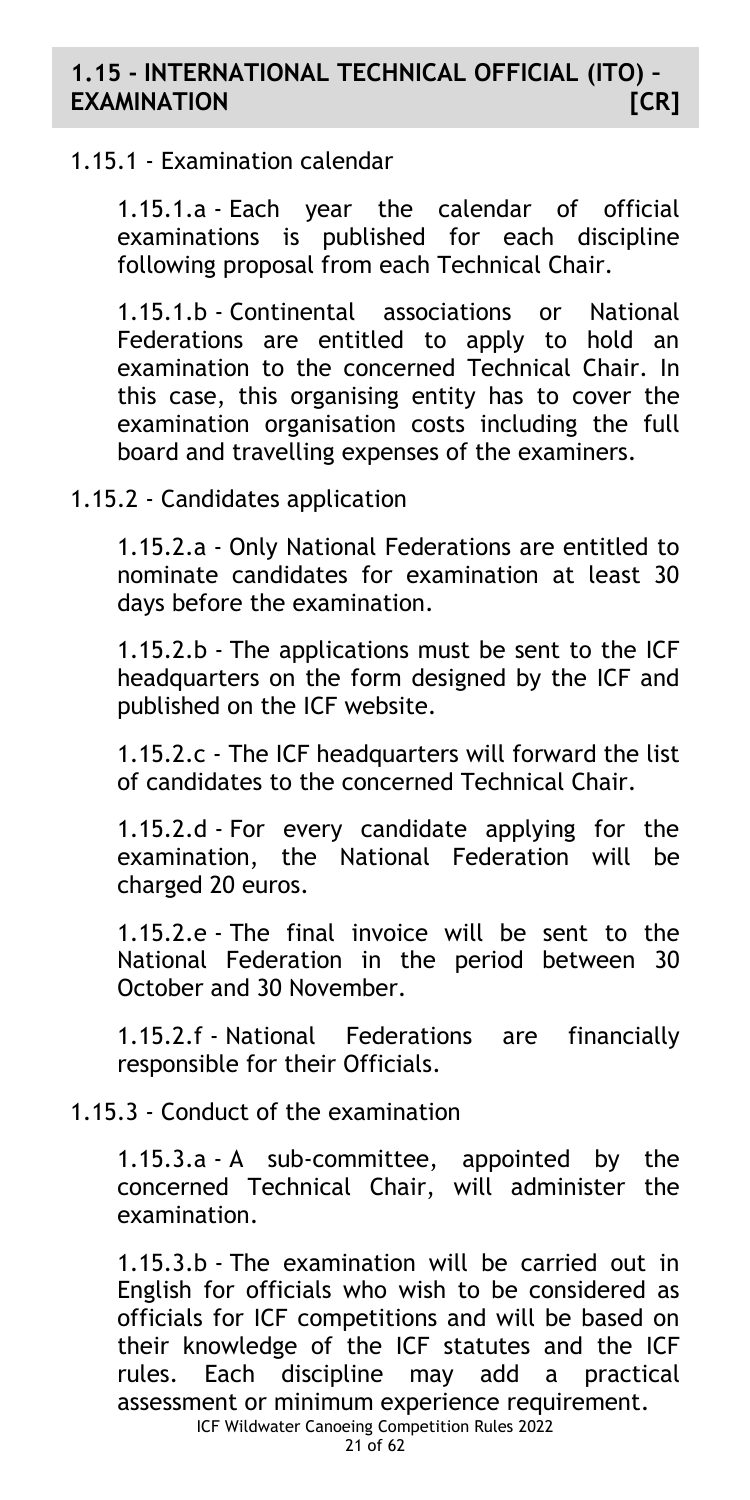1.15.3.c - If candidates take the examination in any other official language, they may not be considered for officiating at ICF competitions.

1.15.4 - Officials card

1.15.4.a - After completion of the examination the concerned Technical Chair completes the ICF official examination report and sends it to the ICF headquarters, where the officials' cards for those who passed the exam are issued and sent to the National Federations.

1.15.4.b - The officials' cards expire after four (4) years.

1.15.4.c - If an official's card is expired, lost or destroyed a 20 euro fee for renewal will be charged.

1.15.4.d - A renewed official's card will be issued starting from the previous expiry date.

1.15.4.e - If an official's card has been expired for more than two years, the ITO must complete the examination again.

### <span id="page-21-0"></span>**1.16 - ITO – NOMINATION FOR ICF COMPETITIONS[CR]**

1.16.1 - Only National Federations are entitled to nominate ITOs for ICF competitions level 1 and level 2.

1.16.2 - The deadline for submitting ITO proposals for each discipline is the  $31<sup>st</sup>$  December the year prior to the competition.

1.16.3 - The nominations are submitted to the respective Technical Chair (with a copy to the ICF headquarters).

1.16.4 - The Technical Chair will present a list of Officials to the ICF Board of Directors for their approval at the latest by 1<sup>st</sup> March.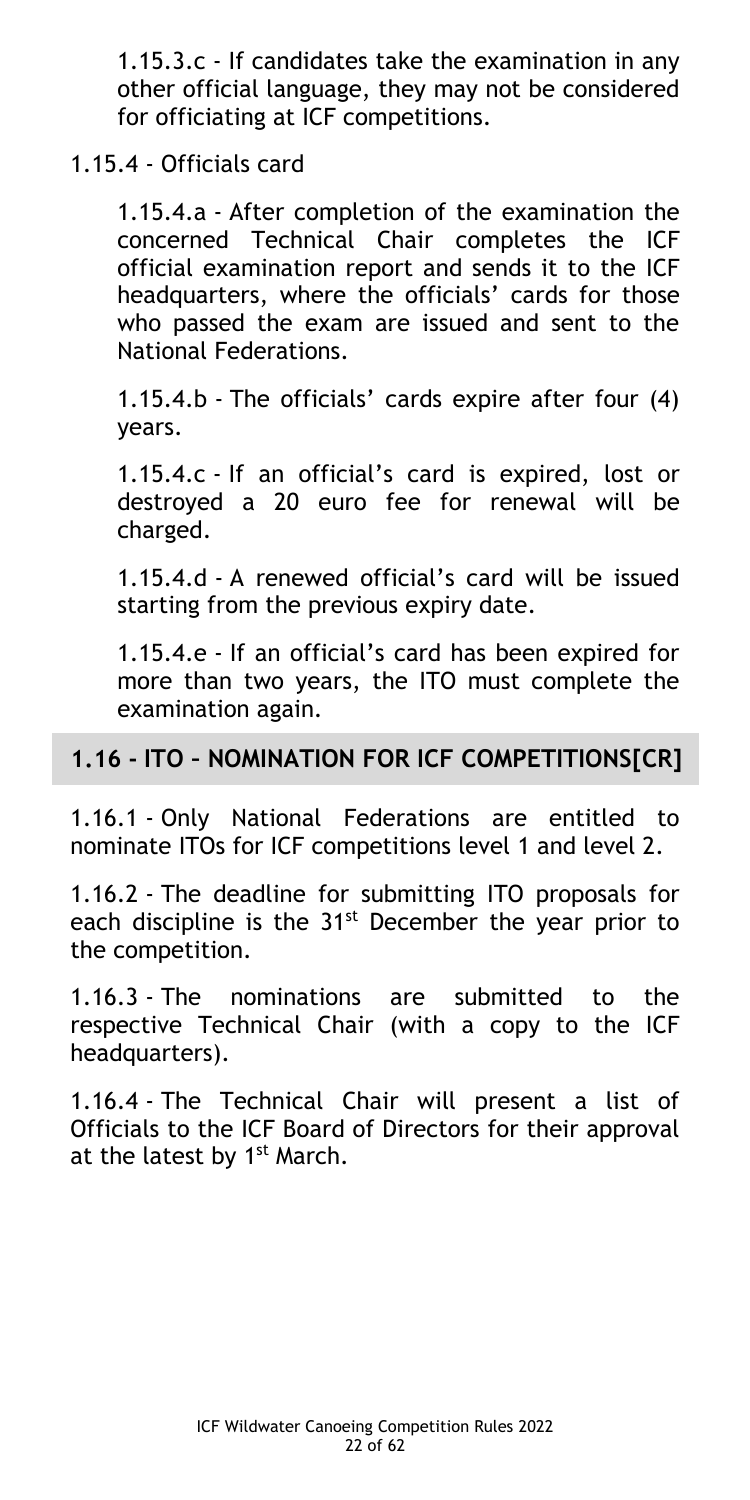#### <span id="page-22-1"></span><span id="page-22-0"></span>**2.1 - OBJECTIVE [PR]**

2.1.1 - The object of Wildwater Canoeing (WWC) is to demonstrate an athlete's mastery of his/her boat in white water, while running a prescribed course in the shortest possible time.

2.1.2 - Competitions considered to be Wildwater Canoeing are those held on a river from one point to another point.

2.1.3 - A river can be one that is natural, modified or artificial and must be at least class III in difficulty.

#### <span id="page-22-2"></span>**2.2 - INTERNATIONAL COMPETITIONS [PR]**

2.2.1 - An international competition must be supervised by at least one (1) Judge who holds a valid card as an International Judge Wildwater Canoeing (IJWWC).

2.2.2 - These officials are appointed by the Technical Chair from nominations submitted by the HOC / National Federation.

2.2.3 - Room and board for these officials is paid by the Host Organising Committee (HOC).

| 2.2.4 - Types of competitions for Wildwater Canoeing: |  |  |  |  |  |  |  |  |  |  |  |
|-------------------------------------------------------|--|--|--|--|--|--|--|--|--|--|--|
|-------------------------------------------------------|--|--|--|--|--|--|--|--|--|--|--|

|         | Type of<br>Competition       | Competition                                                                          | <b>Entries</b>                                          |
|---------|------------------------------|--------------------------------------------------------------------------------------|---------------------------------------------------------|
| LEVEL 1 |                              | <b>ICF World Championships</b><br>ICF Junior and U23 World Championships             | 4 boats per<br>class per age<br>group per<br>federation |
| LEVEL 2 | <b>ICF</b><br>competition    | ICF World Cup                                                                        | 6 boats per<br>event per<br>federation                  |
| LEVEL 3 |                              | ICF World Ranking Competition<br>(International competition selected by<br>ICF WWCC) | To be<br>determined                                     |
| LEVEL 4 | International<br>competition | International competition<br>Masters competitions                                    | by the HOC                                              |

2.2.5 - In International competition there may be, at the HOC discretion, Junior and/or Masters events in any or all of the events.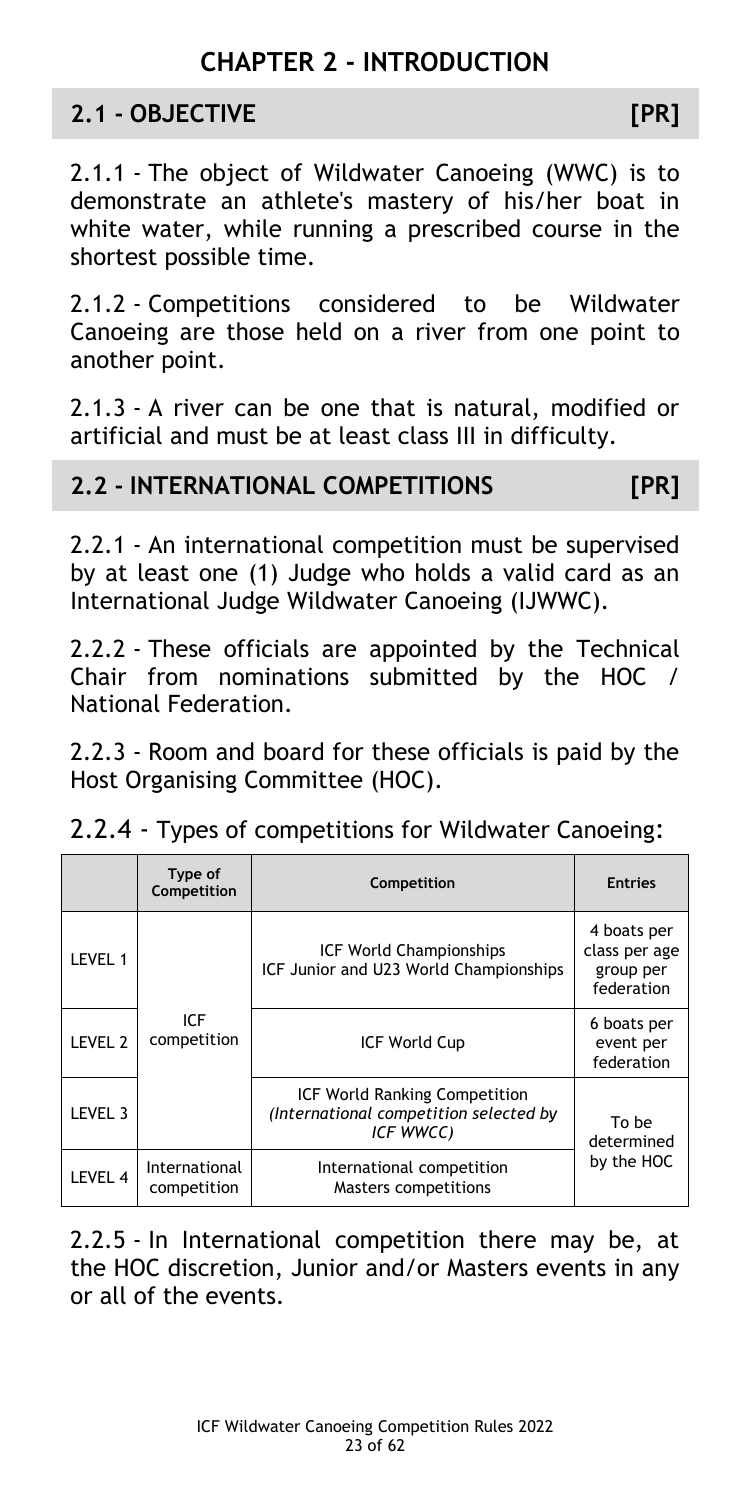### **CHAPTER 3 - ATHLETE EQUIPMENT**

#### <span id="page-23-1"></span><span id="page-23-0"></span>*I - Boats*

#### <span id="page-23-2"></span>**3.1 - BOAT DEFINTION [PR]**

3.1.1 - Kayaks are decked boats which must be propelled by double bladed paddles and the athletes must sit inside.

3.1.2 - Canadian canoes are decked boats which must be propelled by single bladed paddles and the athletes must kneel inside.

3.1.3 - Open canoes can be part of all events open to canadian canoes. Buoyancy for the boat ends is to be inflatable (bulkheads are not permitted). All measurements and safety equipment for a canadian canoe applied.

#### <span id="page-23-3"></span>**3.2 - BOAT – LENGTH AND WIDTH [PR]**

3.2.1 - Length and width

|                 | Length        | 4.50m maximum |  |  |
|-----------------|---------------|---------------|--|--|
| All types of K1 | width of hull | no minimum    |  |  |
|                 | Length        | 4.30m maximum |  |  |
| All types of C1 | width of hull | no minimum    |  |  |
|                 | Length        | 5.00m maximum |  |  |
| All types of C2 | width of hull | no minimum    |  |  |

3.2.2 - It is not permitted to add extra components to the boat to enhance the dimension.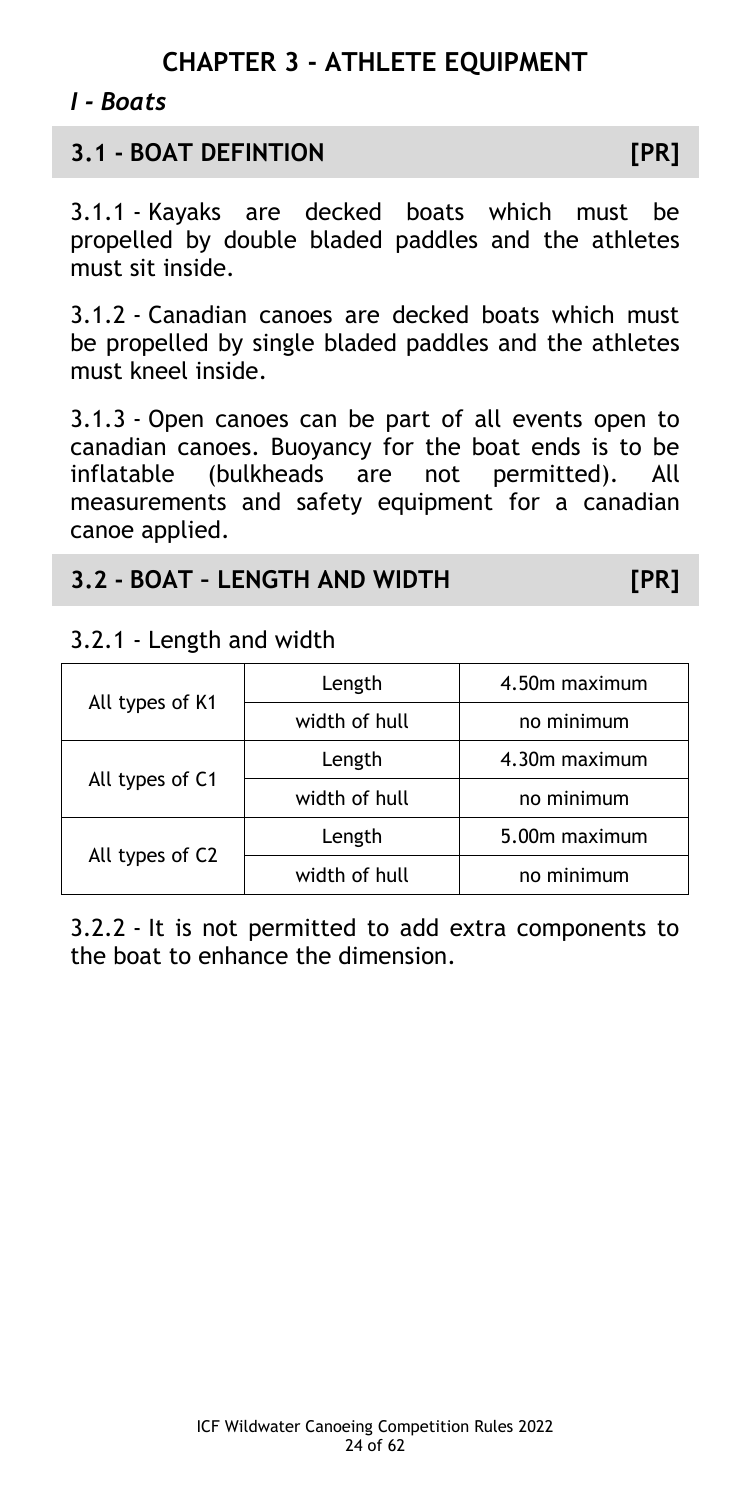#### <span id="page-24-0"></span>**3.3 - BOAT – MINIMUM WEIGHT [PR]**

#### 3.3.1 - Definition

| All types of K1 | Minimum 10 kg |
|-----------------|---------------|
| All types of C1 | Minimum 11 kg |
| All types of C2 | Minimum 17 kg |

3.3.2 - The minimum weight of the boat is measured when the boat is dry.

3.3.3 - The air bags to be taken as being part of the boat.

3.3.4 - The spray deck is considered to be an accessory and not part of the boat.

#### <span id="page-24-1"></span>**3.4 - BOAT – OTHER SPECIFICATIONS [PR]**

3.4.1 - Rudders are prohibited on all boats.

3.4.2 - Boats must be designed to, and remain within, the required dimensions.

3.4.3 - Boats may have only a single keel line, with a single bow and a single stern.

#### <span id="page-24-2"></span>*II - Safety equipment*

#### <span id="page-24-3"></span>**3.5 - BOAT – SAFETY EQUIPMENT [SR]**

3.5.1 - All boats must be made unsinkable (stability walls can be added to complement the flotation devices) and be equipped at each end with a handle attached no more than 30 cm from the bow and from the stern.

3.5.2 - The handles

3.5.2.a - The following are considered as handles: loops of rope, with handles, or a handle that is an integral part of the boat construction

3.5.2.b - The handles must at all times permit easy insertion of a template which measures 10cm x 10 cm x 1.5cm.

3.5.2.c - The material used must be at least 6 mm in diameter, or a minimum cross-section of 2 x 10 mm.

3.5.2.d - Taping of the handles is not permitted.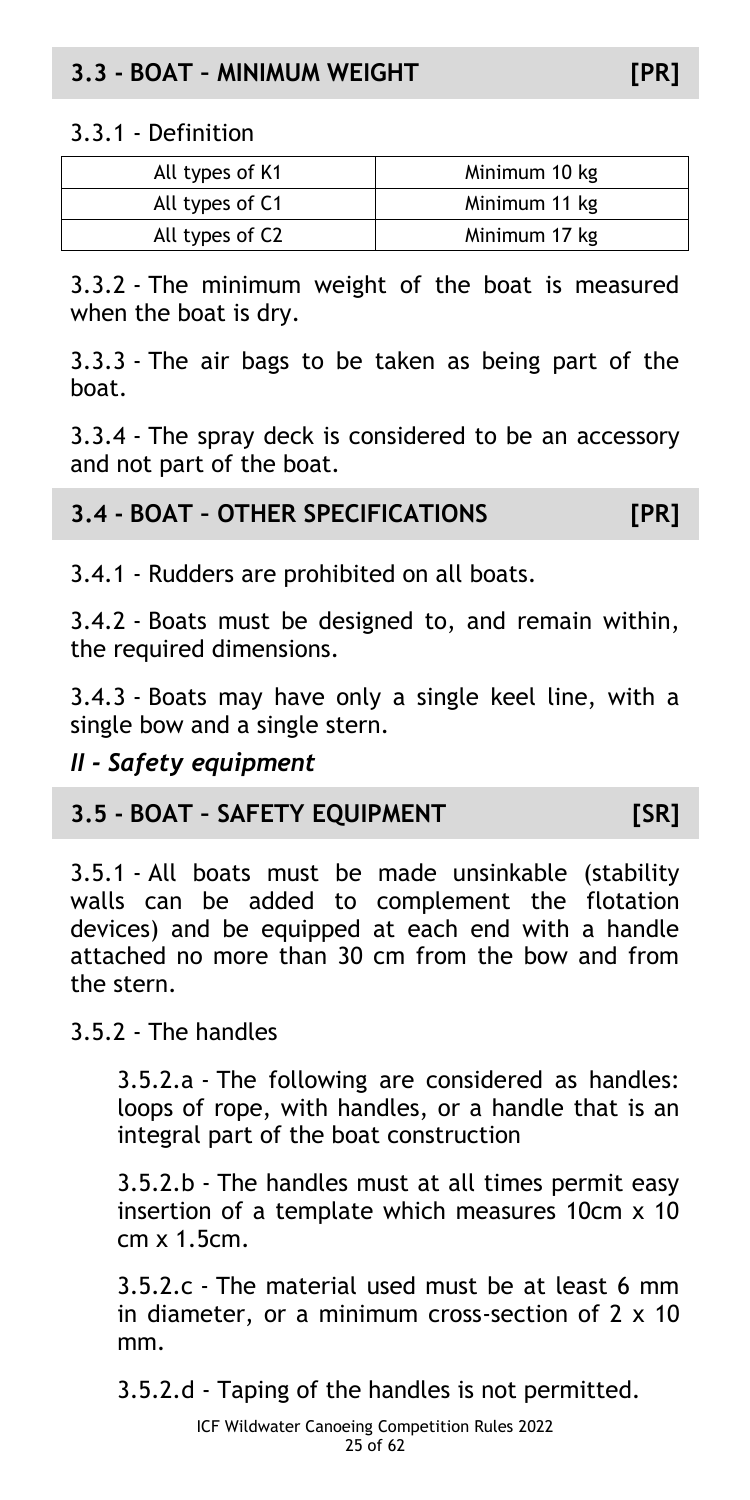#### 3.5.3 - The air bags

3.5.3.a - All boats must be fitted with fully inflated air bags in both the front of the boat (in front of the foot-rest) and the back of the boat (behind the seat).

3.5.3.b - The minimum total volumes capable of being contained in the air bags are to be as follows:

|                | <b>Front</b> | <b>Back</b> |
|----------------|--------------|-------------|
| K <sub>1</sub> | 30 litres    | 50 litres   |
| C <sub>1</sub> | 40 litres    | 50 litres   |
| C 2            | 60 litres    | 60 litres   |

3.5.3.c - The volumes will be taken from the manufactures stamp on the air bags. In case of dispute, the first decision must be taken by the boat control Judge and, if appealed, the second decision by the Jury.

3.5.4 - Athletes must be able to free themselves immediately from their boat at all times.

#### <span id="page-25-0"></span>**3.6 - ATHLETE EQUIPMENT [SR]**

3.6.1 - Each athlete must wear shoes, a helmet with a strap fastened under the chin and a buoyancy jacket. Both must be in good working condition.

3.6.2 - The structure, shape or composition of the buoyancy jacket and the helmet must not be modified in any way.

3.6.3 - The products must be from recognised and established manufacturers guaranteeing the quality of material and meeting industry standards.

#### <span id="page-25-1"></span>**3.7 - BUOYANCY JACKET [SR]**

3.7.1 - A buoyancy jacket must comply with the current industry standard that is, EN ISO 12402-5 (Level 50) or any national standard that meets the same requirements.

3.7.2 - At a competition the buoyancy jacket's uplift will be tested using a 6.12 Kg calibrated stainless steel weight or its equivalent in other metals.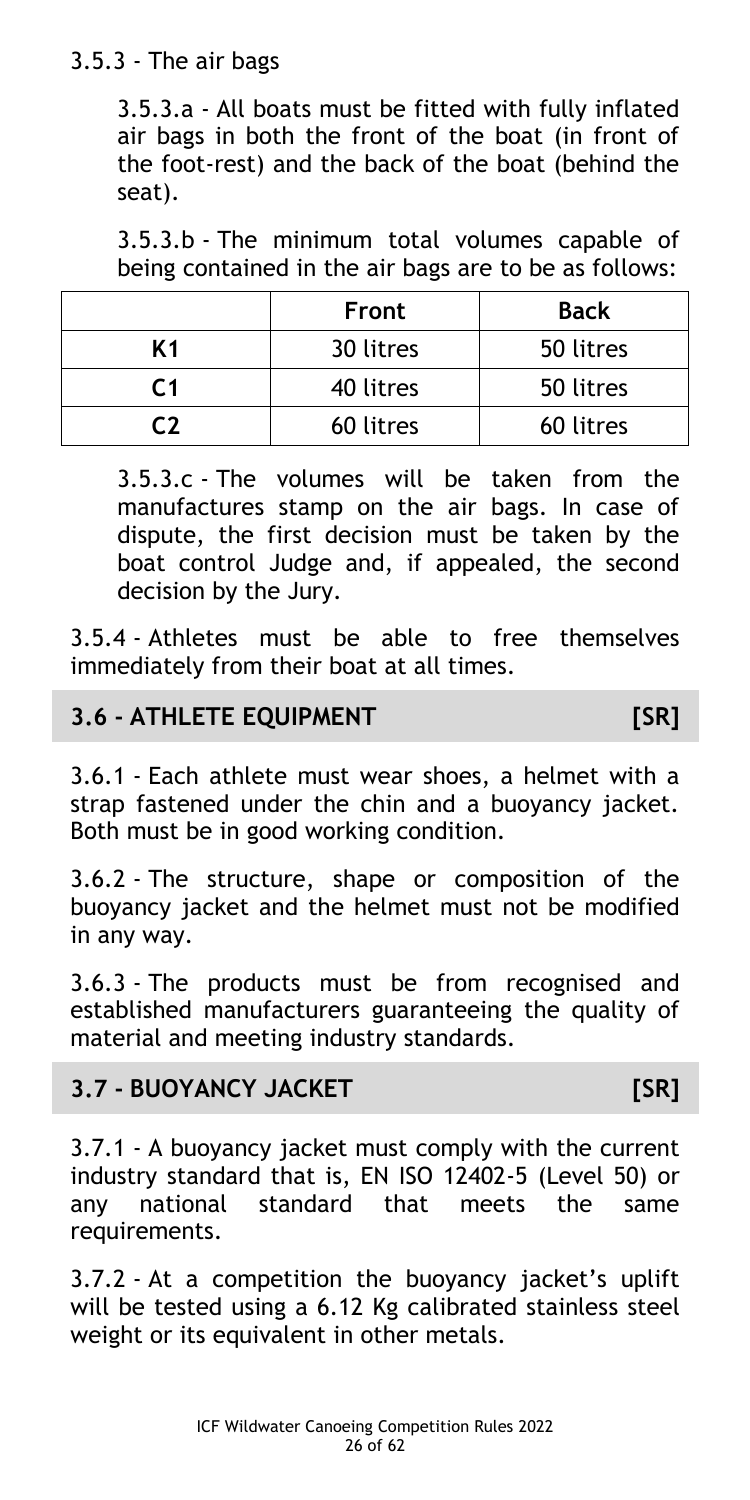3.7.3 - The buoyancy jacket manufacturer markings and identification must comply with the EN ISO (or equivalent national standard) standard to allow the control of equipment by ICF officials. This applies to all sizes of buoyancy jacket regardless of body weight.

3.7.4 - Testing process at ICF competitions:

3.7.4.a - The buoyancy jacket must not be modified in any way.

3.7.4.b - The buoyancy jacket must be EN ISO 12402-5 (Level 50) (or equivalent national standard) approved and carry the appropriate labeling.

3.7.4.c - The buoyancy jacket must float the 6.12kg calibrated stainless steel weight.

#### <span id="page-26-0"></span>**3.8 - HELMET [SR]**

3.8.1 - The safety helmet must comply with EN 1385 or any national standard that meets the same requirements.

3.8.2 - Each helmet must be marked in such a way that the following information is easily legible for the user, and is likely to remain legible throughout the life of the helmet to allow the checking of the equipment by ICF Officials.

3.8.3 - Testing process at ICF competitions:

3.8.3.a - The helmet must not be modified in any way.

3.8.3.b - The number of the European Standard or any national standard that meets the same requirements;

3.8.3.c - The name or identification mark of the manufacturer;

3.8.3.d - The date of manufacture;

3.8.3.e - The designation "Helmet for canoeing and wildwater sports".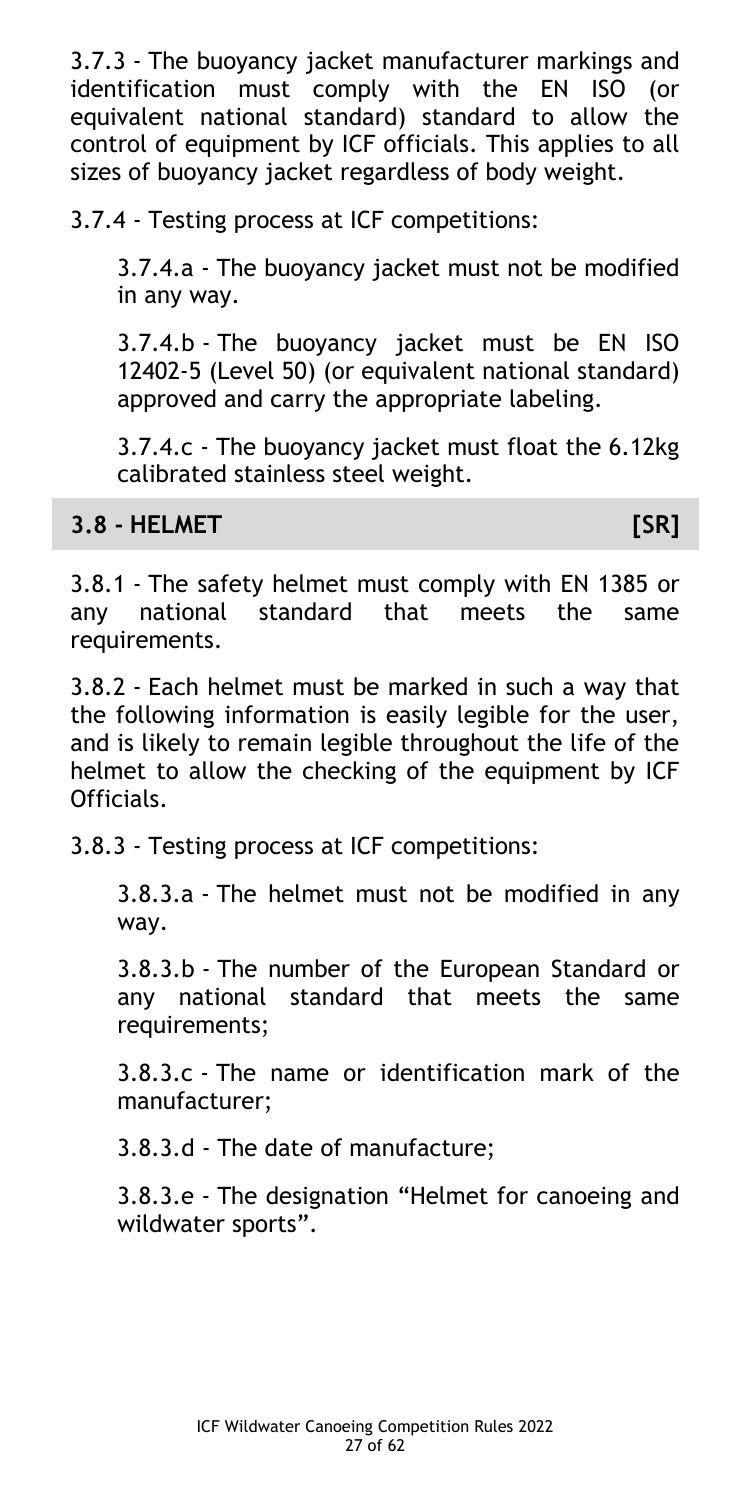### <span id="page-27-0"></span>**3.9 - SHOES [SR]**

3.9.1 - All athletes must wear the shoes on their feet.

3.9.2 - The shoes must have a thicker sole to protect the feet.

3.9.3 - The shoes must fit in such a way that they will not come off in a capsize or be released from a boat.

#### <span id="page-27-1"></span>**3.10 - EQUIPMENT CONTROL [SR]**

3.10.1 - It is recommended that HOC spot-check at both start and finish to ensure conformance with articles 3.1 to 3.9.

3.10.2 - In certain cases, buoyancy of the boat is checked. The boat must float level at the surface when filled with water.

3.10.3 - In the event of non-observance of the safety rules, the Starter, the Pre-Start Controller, the Boat Controller and the Chief Judge each, according to their assigned duties, are responsible to prohibit an athlete from starting.

3.10.4 - In any event, athletes start at their own risk, neither the ICF nor the HOC bear responsibility for accidents or damage to equipment that may occur on the competition course.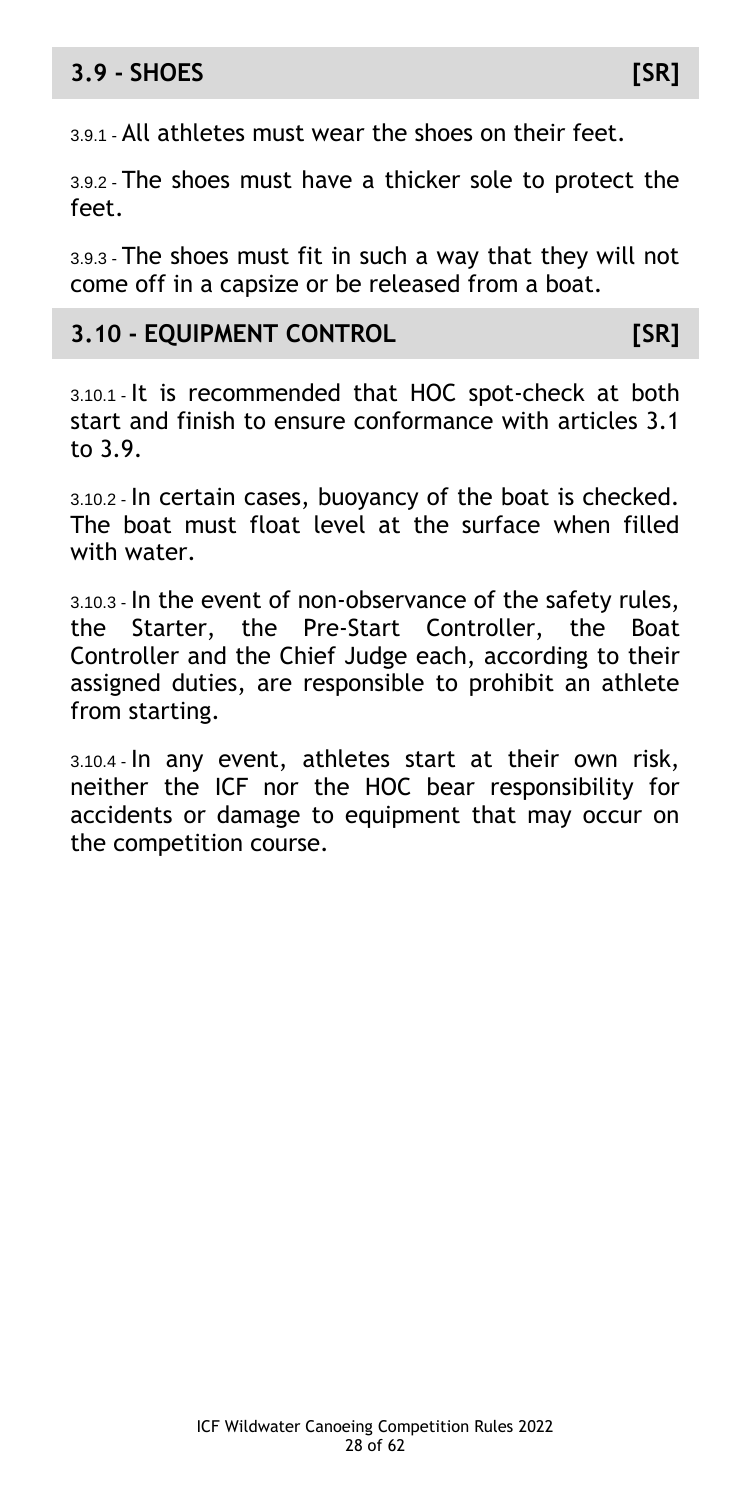### <span id="page-28-1"></span><span id="page-28-0"></span>**4.1 - INDIVIDUAL EVENTS [PR]**

#### 4.1.1 - Classic events:

| MK1 CL   Men's Kayak Classic                    |
|-------------------------------------------------|
| WK1 CL   Women's kayak Classic                  |
| MC1 CL   Men's Canoe Classic                    |
| MC <sub>2</sub> CL   Men's Canoe Double Classic |
| WC1 CL   Women's Canoe Classic                  |
| WC2 CL   Women's Canoe Double Classic           |

### 4.1.2 - Sprint events:

| MK1 SP             | Men's Kayak Sprint          |
|--------------------|-----------------------------|
| WK1 SP             | Women's kayak Sprint        |
| MC1 SP             | Men's Canoe Sprint          |
| MC <sub>2</sub> SP | Men's Canoe Double Sprint   |
| WC <sub>1</sub> SP | Women's Canoe Sprint        |
| WC2 SP             | Women's Canoe Double Sprint |

### <span id="page-28-2"></span>**4.2 - TEAM EVENTS [PR]**

#### 4.2.1 - Classic events:

| MK1x3 CL | Men's Kayak Classic Team          |
|----------|-----------------------------------|
| WK1x3 CL | Women's kayak Classic Team        |
| MC1x3 CL | Men's Canoe Classic Team          |
| MC2x3 CL | Men's Canoe Double Classic Team   |
| WC1x3 CL | Women's Canoe Classic Team        |
| WC2x3 CL | Women's Canoe Double Classic Team |

#### 4.2.2 - Sprint events:

| MK1x3 SP              | Men's Kayak Sprint Team          |
|-----------------------|----------------------------------|
| WK1x3 SP              | Women's kayak Sprint Team        |
| $MC1x3$ SP            | Men's Canoe Sprint Team          |
| MC <sub>2x</sub> 3 SP | Men's Canoe Double Sprint Team   |
| WC1x3 SP              | Women's Canoe Sprint Team        |
| WC2x3 SP              | Women's Canoe Double Sprint Team |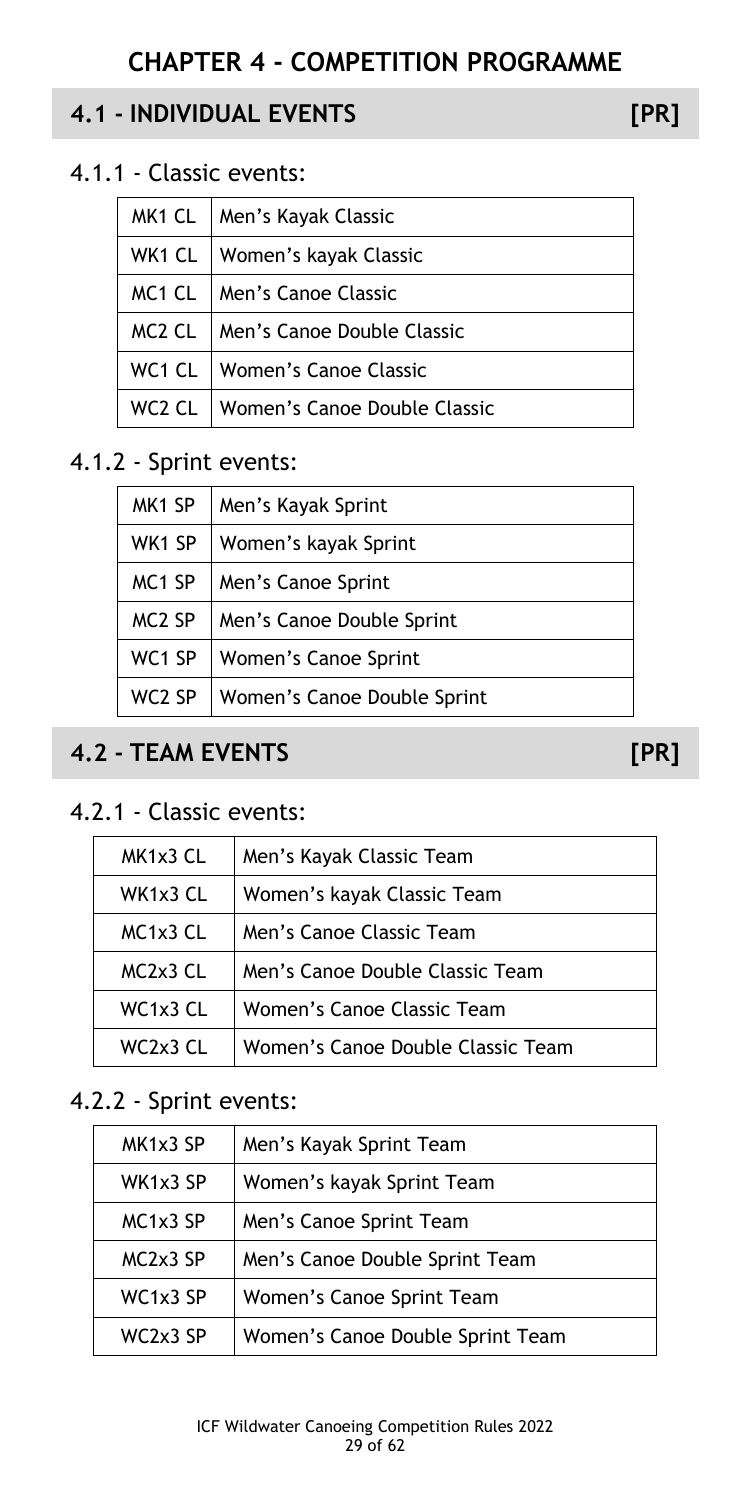#### <span id="page-29-1"></span><span id="page-29-0"></span>**5.1 - TYPE OF COMPETITION [SR]**

There is two (2) type of event:

- Wildwater Canoeing sprint
- Wildwater Canoeing classic

### <span id="page-29-2"></span>**5.2 - CLASSIC COMPETITION [SR]**

The starts can be either individual, mass start, pursuit for team or individual event.

### <span id="page-29-3"></span>**5.3 - SPRINT COMPETITION [SR]**

#### 5.3.1 - Type of competition format

|        | Type A $\vert$ One (1) run                     |
|--------|------------------------------------------------|
| Type B | Two (2) runs. The fastest run will be counted. |
|        | Type $C \mid$ One (1) heat and a final         |
| Type D | Two (2) heats and a final                      |

#### 5.3.2 - Individual competition

|                                         | Type A | Type B | Type $C$ | Type D |
|-----------------------------------------|--------|--------|----------|--------|
| ICF competition<br>(Level 1 to Level 3) |        |        |          |        |
| International competition<br>(Level 4)  |        |        |          |        |

#### 5.3.3 - Team competition

|                                        | Type A | Type $B \mid Type C$ | Tvpe D |
|----------------------------------------|--------|----------------------|--------|
| ICF competition<br>(Level 1)           |        |                      |        |
| International competition<br>(Level 4) |        |                      |        |

5.3.4 - For International competition (Level 4) the type of competition format is defined by the HOC and announced in the invitation.

#### <span id="page-29-4"></span>**5.4 - COMPETITION FORMAT TYPE D – TWO HEATS AND A FINAL [SR]**

5.4.1 - Athletes must have a valid result or a DNF to progress to the next competition phase.

5.4.2 - It is obligatory to start in heat 1 to progress to the final.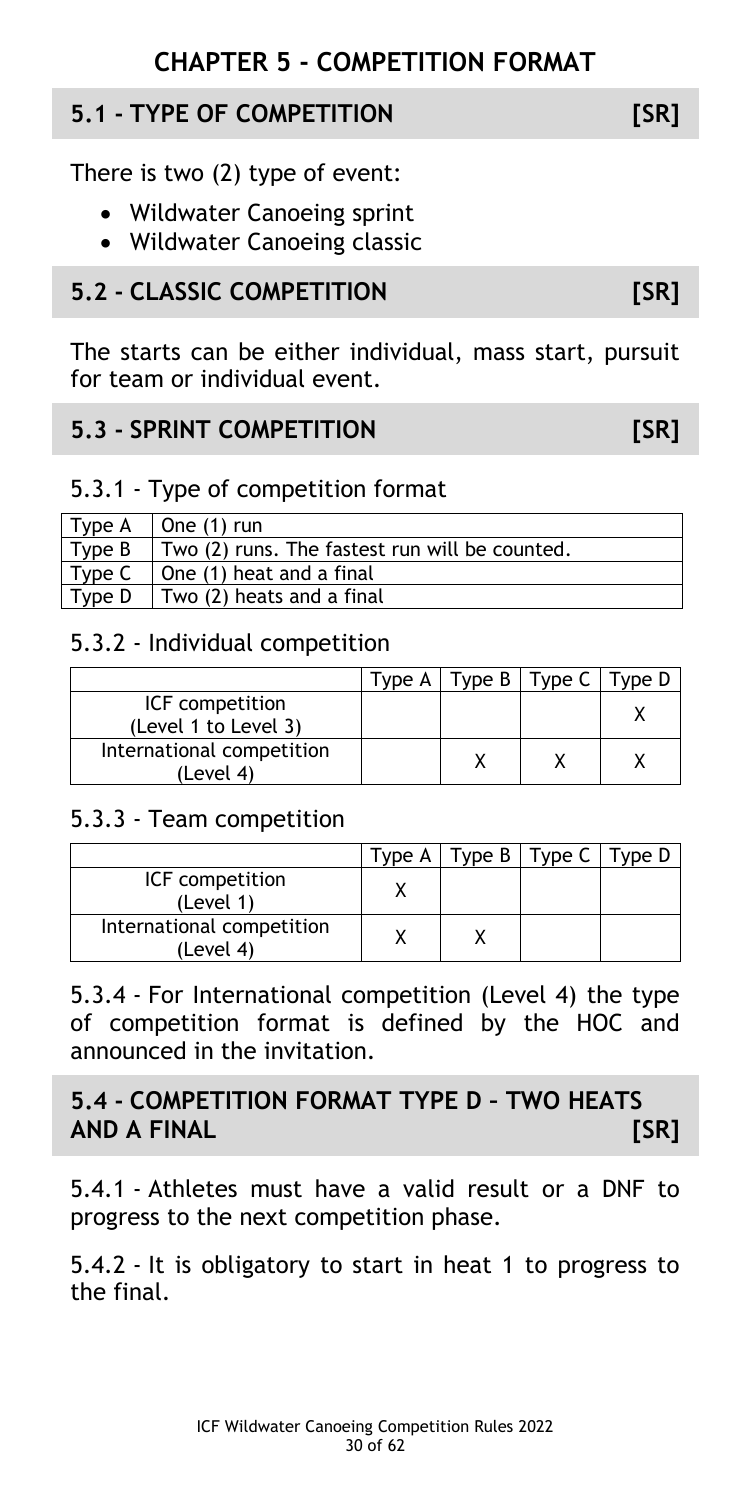5.4.3 - If the number of entries is equal or fewer than the number of athletes progressing to the final, then there will be no 2nd heat and start order for the final is given in reverse order of the results of Heat 1.

5.4.4 - Heat 1

5.4.4.a - Start order of the heat 1 will be the reverse order of the current ICF World Ranking.

5.4.4.b - Unranked athletes start at the beginning of the list.

5.4.4.c - The highest ranked five (5) boats in heat 1 of each event will go directly to the final and will not start in Heat 2.

5.4.4.d - If two (2) or more athletes obtain the same result a tie is declared. If the tie is at the final progression position, all tied athletes will progress.

5.4.5 - Heat 2

5.4.5.a - The start order for heat 2 is the same as heat 1 (without the highest five (5) ranked boats from Heat 1).

5.4.5.b - The highest ranked ten (10) athletes in MK1 and W1K, the highest ranked seven (7) in MC1 and WC1, and the highest ranked five (5) in WC2 and MC2 advance to the final to join the five (5) athletes from heat 1.

5.4.5.c - If two (2) or more athletes obtain the same result a tie is declared. If the tie is at the final progression position, all tied athletes will progress.

5.4.6 - Final

5.4.6.a - The Finals in each event must consist of one (1) run.

5.4.6.b - The start order of the final run is the reverse order of the qualifying. The results of Heat 2 followed by the reverse order of the results of the highest ranked five (5) from Heat 1.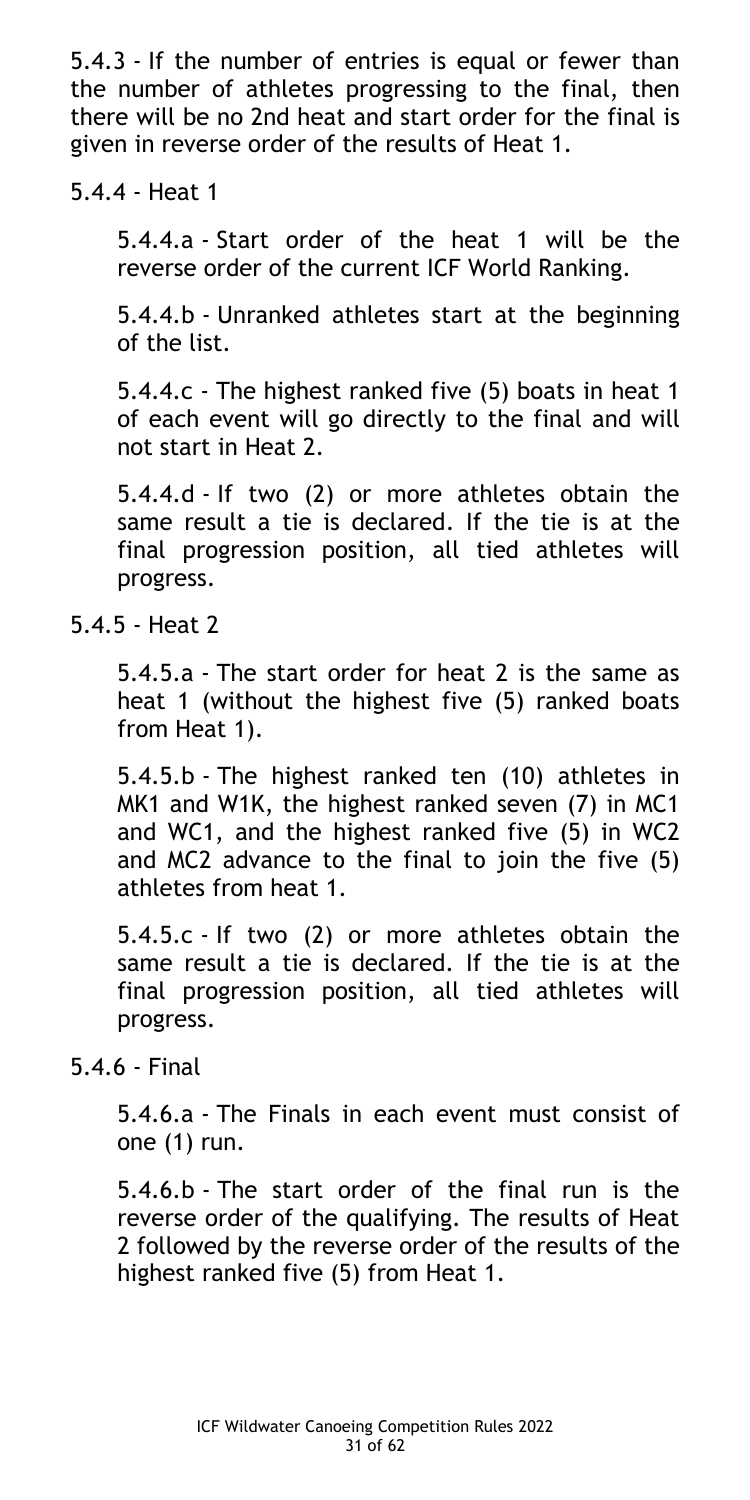5.4.6.c - In the case of a tie in Heat 1 or Heat 2 the boat with the better ranking in the current ICF World Ranking will start after the athlete with the lower ICF World Ranking.

| MK1             | 15 boats | WC <sub>1</sub> | 12 boats |
|-----------------|----------|-----------------|----------|
| WK1             | 15 boats | MC <sub>2</sub> | 10 boats |
| MC <sub>1</sub> | 12 boats | WC2             | 10 boats |

5.4.6.d - Number of boats in the final:

5.4.6.e - If two (2) or more boats obtain the same result in the final a tie is declared.

#### <span id="page-31-0"></span>**5.5 - COMPETITION FORMAT TYPE C – ONE HEAT AND A FINAL [SR]**

5.5.1 - Athletes must have a valid result or a DNF to progress to the next competition phase.

5.5.2 - If the number of entries is equal or fewer than the number of athletes progressing to the final, then there will be no heat and start order for the final is given in reverse order of the current ICF World Ranking.

5.5.3 - Heat 1

5.5.3.a - Start order of the heat 1 will be the reverse order of the current ICF World Ranking.

5.5.3.b - Unranked athletes start at the beginning of the list.

5.5.3.c - The highest ranked athletes in each event will progress to the final as follow:

| MK1             | 15 boats | WC1             | 12 boats |
|-----------------|----------|-----------------|----------|
| WK1             | 15 boats | MC <sub>2</sub> | 10 boats |
| MC <sub>1</sub> | 12 boats | WC2             | 10 boats |

5.5.3.d - If two (2) or more athletes obtain the same result a tie is declared. If the tie is at the final progression position, all tied athletes will progress.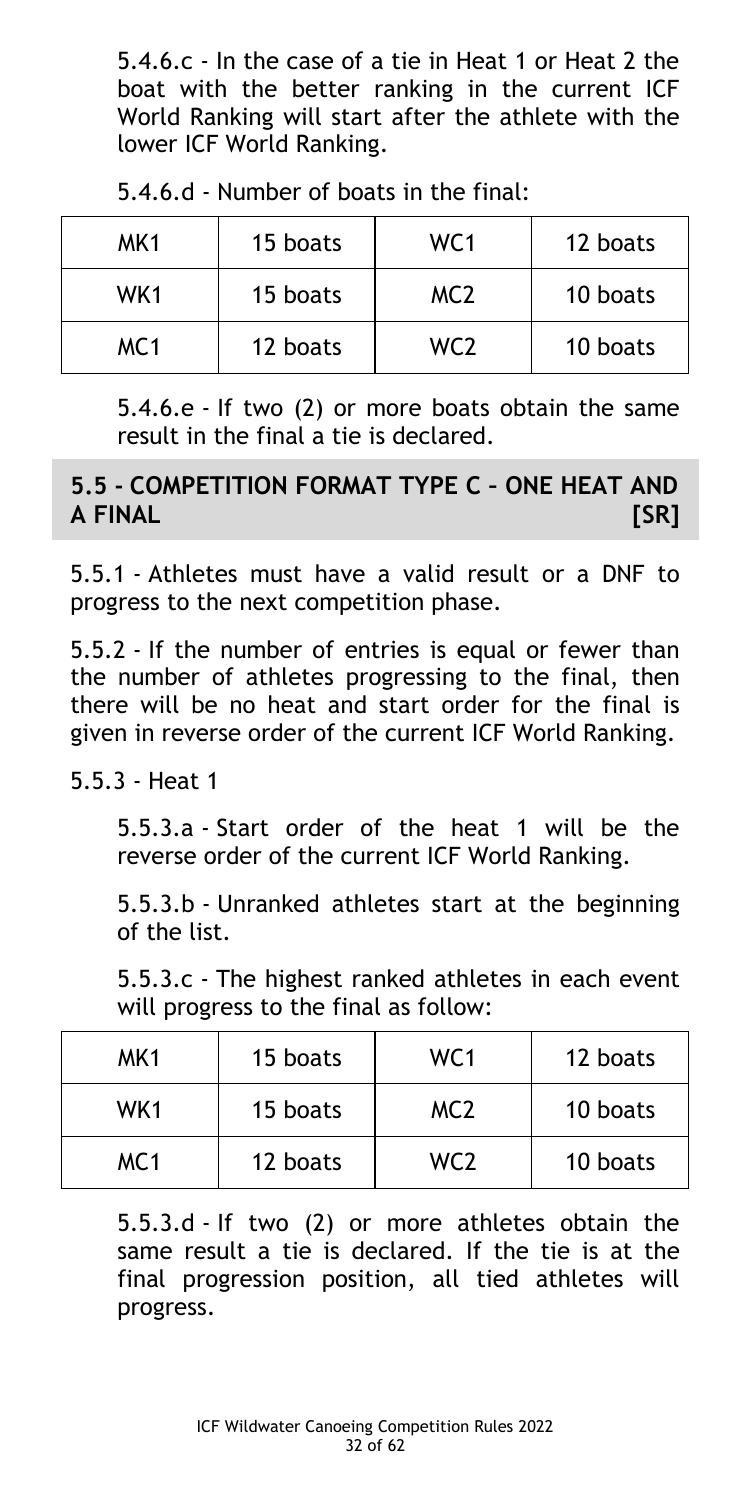5.5.4 - Final

5.5.4.a - The Finals in each event must consist of one (1) run.

5.5.4.b - The start order of the final run is the reverse order of the heat.

5.5.4.c - In the case of a tie in Heat the boat with the better ranking in the current ICF World Ranking will start after the athlete with the lower ICF World Ranking.

5.5.4.d - If two (2) or more boats obtain the same result in the final a tie is declared.

#### <span id="page-32-0"></span>**5.6 - COMPETITION FORMAT TYPE B – TWO RUNS [SR]**

5.6.1 - It is not mandatory to start in heat 1 to start in heat 2.

5.6.2 - Start order of both runs will be the reverse order of the current ICF World Ranking.

#### <span id="page-32-1"></span>**5.7 - COMPETITION FORMAT TYPE A – ONE RUN [SR]**

5.7.1 - Start order of the run will be the reverse order of the current ICF World Ranking.

#### <span id="page-32-2"></span>**5.8 - FORCE-MAJEURE [SR]**

#### If an event is not completed due to cancellation, the Jury and Chief Judge can in these exceptional circumstances establish the final results of the competition based on the last completed run of the event (e.g.  $1^{st}$  heat run).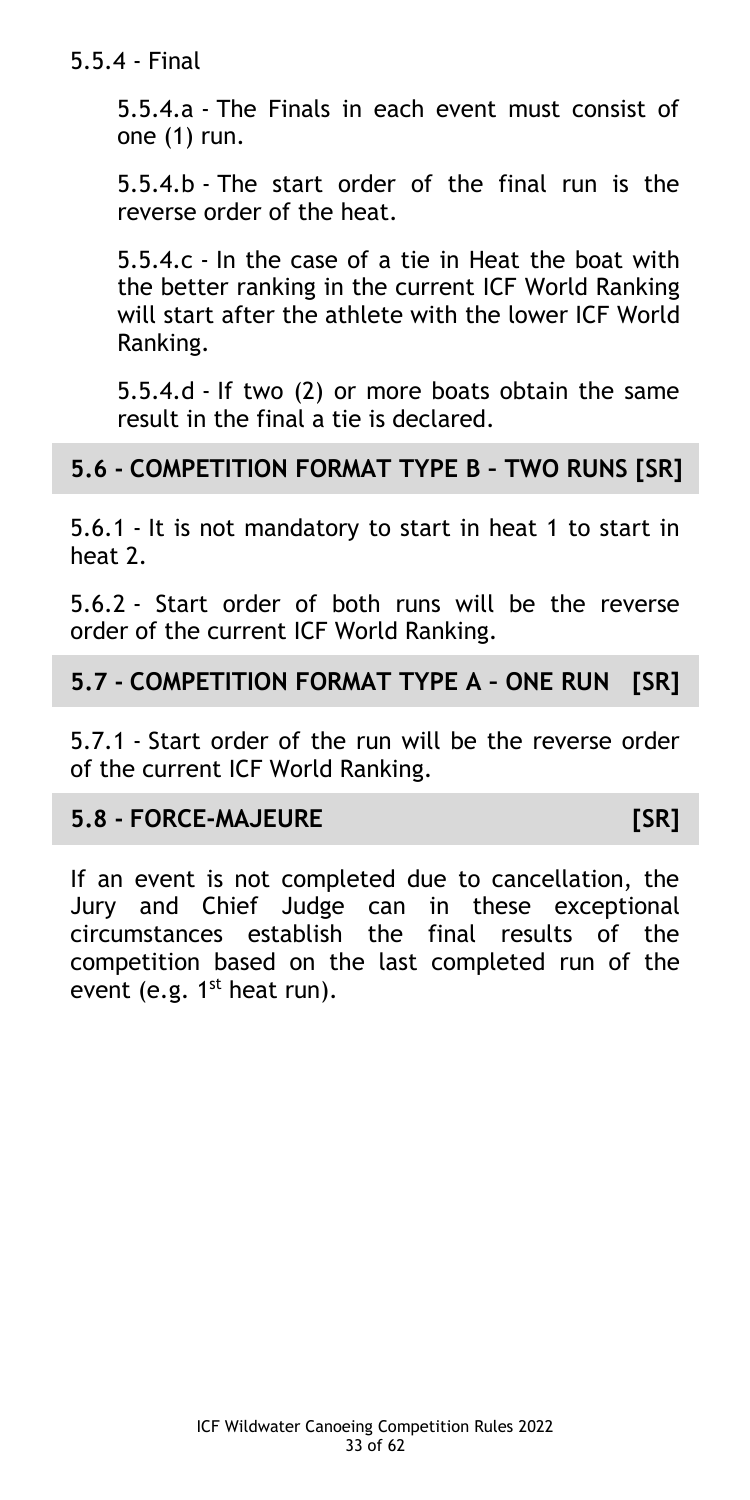#### <span id="page-33-1"></span><span id="page-33-0"></span>**6.1 - INVITATION [PR]**

6.1.1 - Invitations to an international Wildwater Canoeing competition (level 3 and 4) must be sent two (2) months before the competition to all National Federations.

6.1.2 - Invitations to an ICF Wildwater Canoeing competition (level 1 and 2) must be sent six (6) months before the competition to all National Federations.

6.1.3 - The invitation must contain the following information:

- The date, place and type of competition
- A description of the course
- Training dates when rescue teams are present.
- The approximate hour and order of the starts of the runs
- The events
- Details of the nature of the course and character of the water (difficulty rating)
- Safety measures
- The address to which entries should be sent
- Amount of entry fee, if any
- The final date for entries
- List of challenges, prizes and conditions under which they are awarded

#### <span id="page-33-2"></span>**6.2 - ENTRIES POLICIES [SR]**

6.2.1 - For individual events an athlete may enter two (2) different events in classic and two (2) different events in sprint, regardless of age groups.

6.2.2 - Team events:

6.2.2.a - teams may only be composed of athletes who are entered in individual events.

6.2.2.b - An athlete may enter two (2) different team events in classic competitions and two (2) different events in team sprint competitions.

6.2.2.c - An athlete may participate in a team event different from his/her individual event age group as long as the athlete is eligible.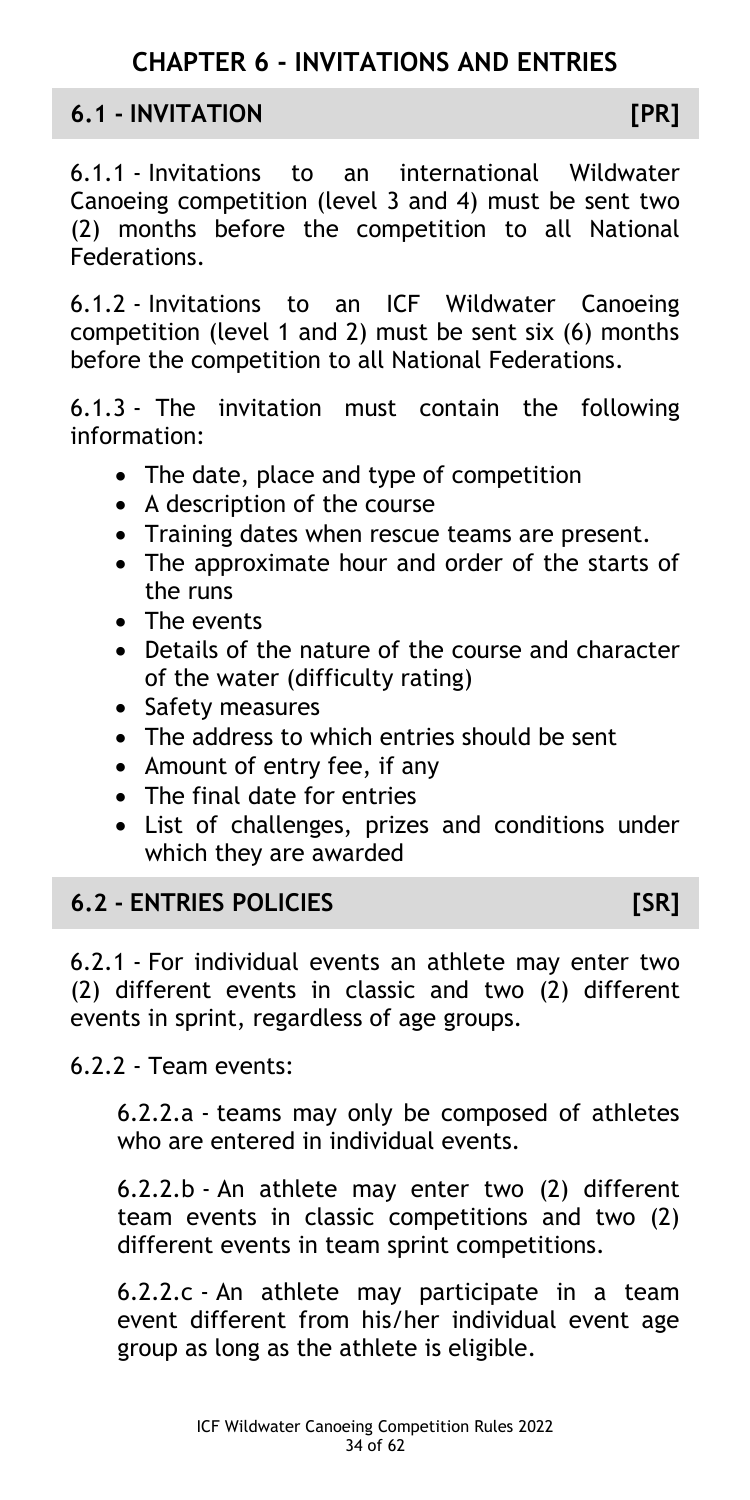#### <span id="page-34-0"></span>**6.3 - ALTERATION & WITHDRAWAL OF ENTRIES [PR]**

6.3.1 - Announcement of changes or withdrawals must be made during the Team Leaders meeting, or in writing at least one (1) hour before the first scheduled event on the day of competition.

6.3.2 - Withdrawal of an entry is final and re-entry of the same athlete or team is not possible in the same event.

6.3.3 - Any change of entry must be communicated to the Chief Judge in writing on the official form.

6.3.4 - Team events:

6.3.4.a - Only one (1) boat of a team may be substituted.

6.3.4.b - This change must be communicated to the Chief Judge in writing on the official form.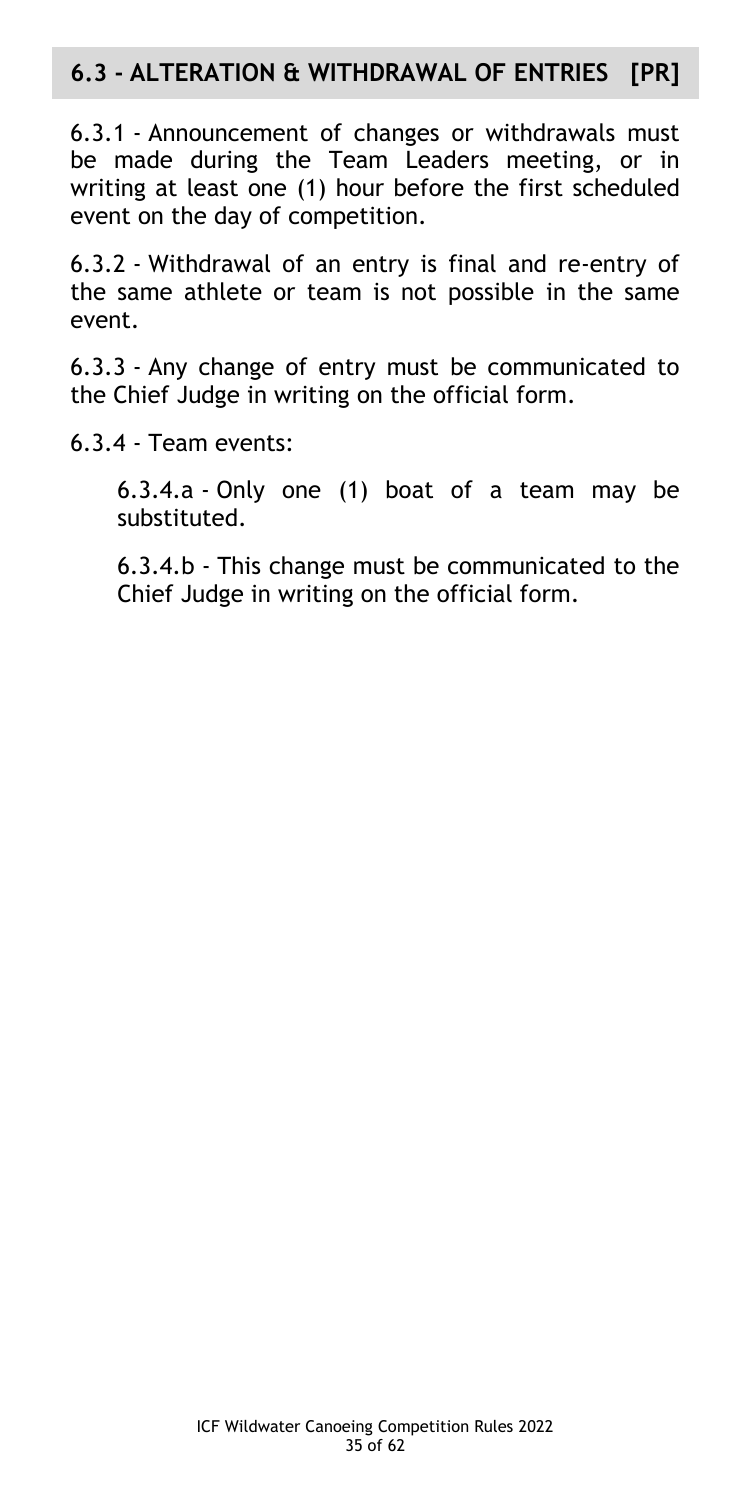<span id="page-35-1"></span><span id="page-35-0"></span>**7.1 - JURY [SR]**

7.1.1 - Every international Wildwater Canoeing competition must have a Jury consisting of 3 members.

7.1.2 - The members of the Jury are named by the HOC on the basis of nominations received from the participating Federations.

7.1.3 - A participating Federation may not have more than one (1) Jury representative.

7.1.4 - The Representative of the HOC must preside over the Jury.

7.1.5 - The Jury receives protests concerning nonobservance of the rules of competition and makes the final decision in the event of disagreement concerning interpretation of the rules.

7.1.6 - Decisions of the Jury must be in accordance with ICF rules.

7.1.7 - The Jury may disqualify an athlete for the entire duration of the competition.

7.1.8 - The Jury decides on all questions raised during the competition that are not covered by the rules.

7.1.9 - In the event of a tie vote, the Chair of the Jury decides.

<span id="page-35-2"></span>**7.2 - OFFICIALS [SR]**

7.2.1 - Depending on its nature and importance, an international Wildwater Canoeing competition is managed by some officials.

7.2.2 - International competitions should be supervised by:

- 1. Chief Official
- 2. Technical Organiser
- 3. Chief Judge
- 4. Start Judge / Starter
- 5. Pre-Start Controller
- 6. Finish Judge
- 7. Boat Controller
- 8. Safety Officer
- ICF Wildwater Canoeing Competition Rules 2022 36 of 62 9. Medical Officer (only for World Championships)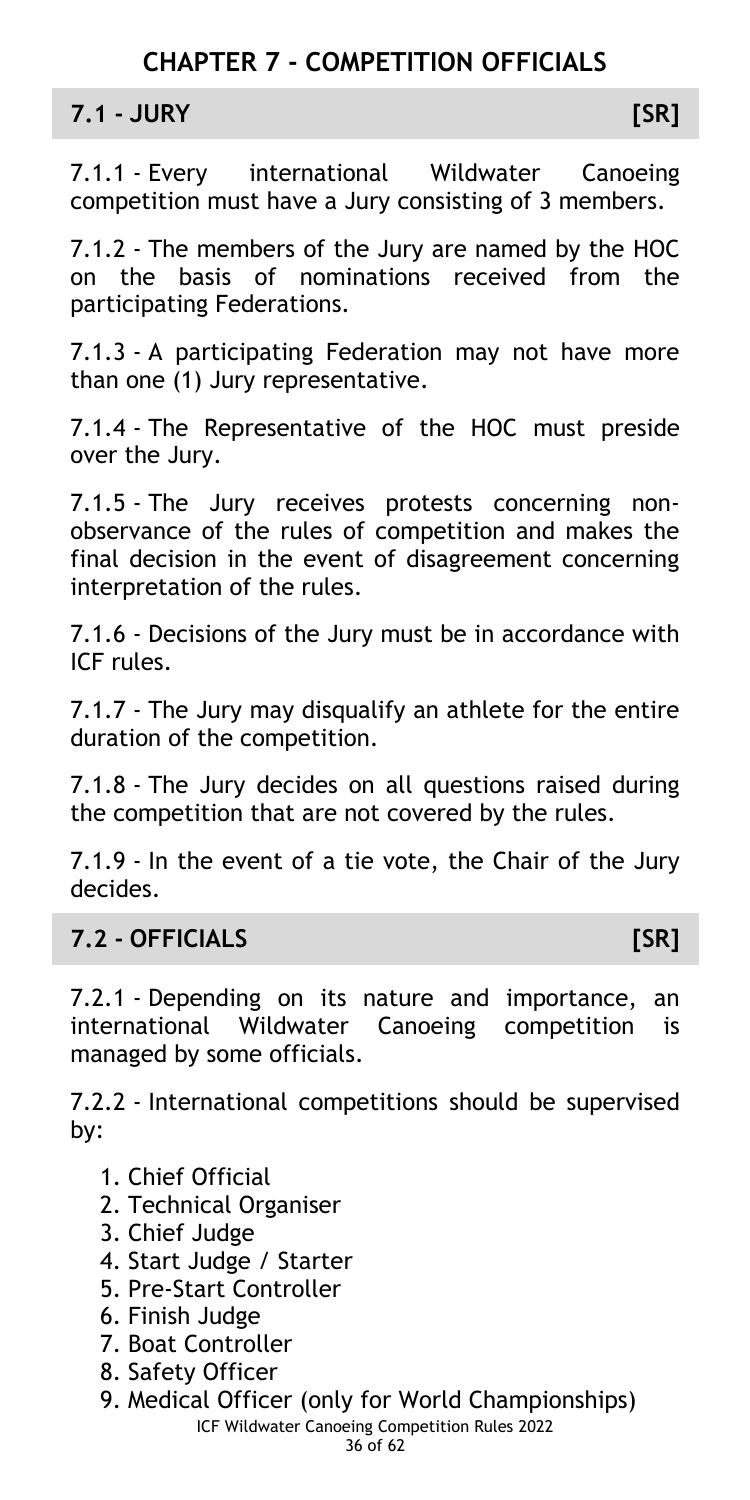7.2.3 - At least the Chief Official or the Chief Judge must be IJWWC.

7.2.4 - An official may assume two (2) or more functions. No official may call to or in any other way give technical advice to an athlete while on the course.

7.2.5 - There must be constant radio communication between Chief Official, Chief Judge, Assistant Chief Judge, Pre-Start Controller, Start Judge and finish Judge.

### <span id="page-36-0"></span>**7.3 - CHIEF OFFICIAL [SR]**

The Chief Official directs the competition according to the rules.

#### <span id="page-36-1"></span>**7.4 - TECHNICAL ORGANISER [SR]**

The Technical Organiser is responsible for:

- Local preparations for, and conduct of, the entire competition
- The installation and proper functioning of technical equipment required for the competition.

### <span id="page-36-2"></span>**7.5 - CHIEF JUDGE [SR]**

7.5.1 - The Chief Judge must assure that the competition is run correctly in keeping with the Competition Rules. He interprets the competition rules and may disqualify an athlete or grant a rerun.

7.5.2 - The Chief Judge has the duty to interrupt the competition due to unforeseen events or due to extremely harsh weather or water conditions which would be disturbing the regularly course of the competition.

7.5.3 - The Chief Judge must submit a report to the ICF Secretary General and to the Wildwater Canoeing committee concerning the running of the competition.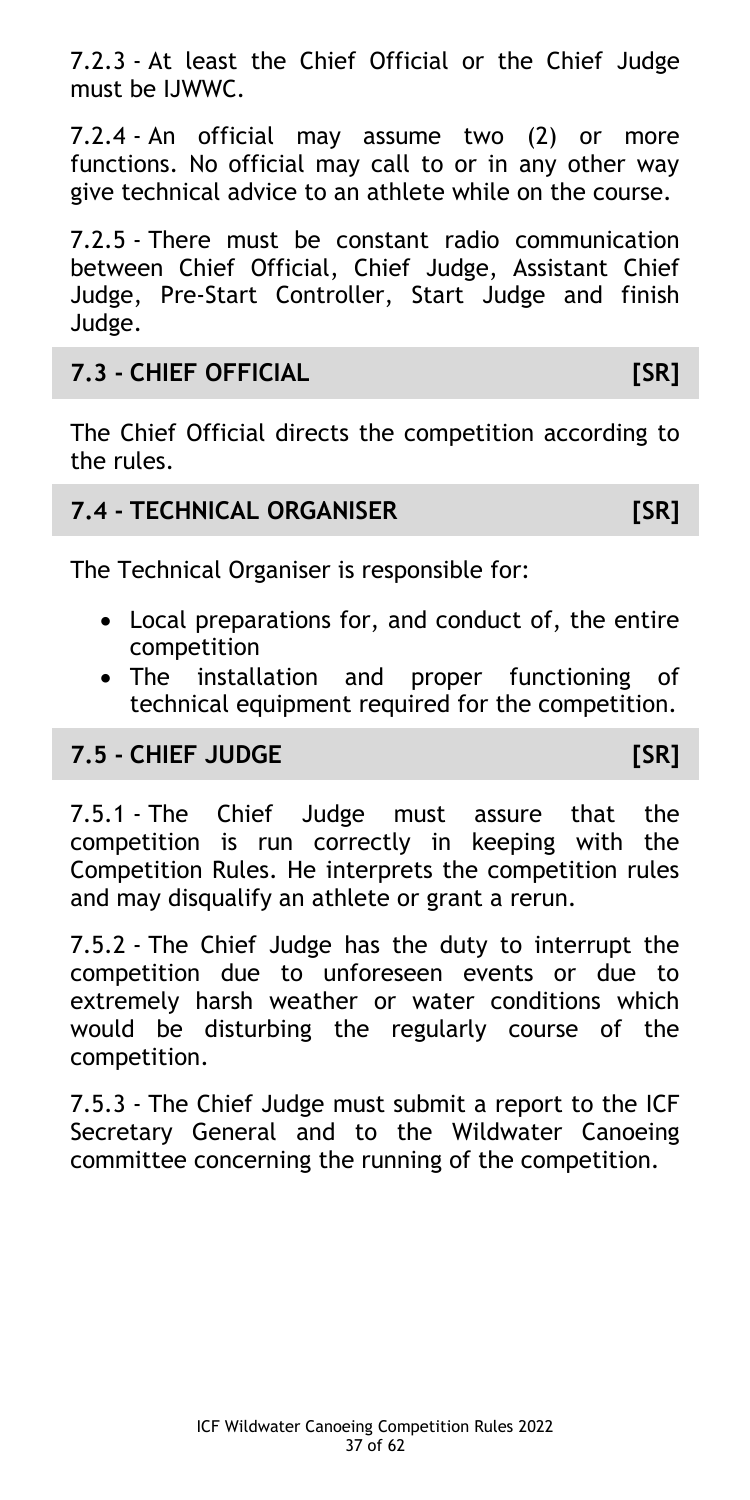### <span id="page-37-0"></span>**7.6 - START JUDGE / STARTER [SR]**

7.6.1 - The Starter assures that the athletes are in the correct order and gives permission to start.

7.6.2 - He can refuse to start an athlete if the athlete:

7.6.2.a - Fails to respect the safety rules.

7.6.2.b - Fails to present himself at the start at the moment indicated after having been called.

7.6.2.c - Is not properly dressed, has no start number or does not follow the Starter's orders. The Starter has to interrupt the run due to the extreme water level changes or harsh weather conditions. He must immediately report the Chief Judge.

#### <span id="page-37-1"></span>**7.7 - PRE-START CONTROLLER [SR]**

7.7.1 - The Pre-Start Controller confirms that both the athlete's boat and personal attire meet the safety rules (safety helmet, buoyancy jacket and boat). See articles 3.5 to 3.9.

7.7.2 - He checks the boat carries marks approved by the Boat Controller.

7.7.3 - He prohibits the departure of athletes and of boats that do not meet safety requirements.

7.7.4 - Any time lost because of the above goes against the athlete.

#### <span id="page-37-2"></span>**7.8 - FINISH JUDGE [SR]**

The Finish Judge determines when an athlete has finished the course and coordinates with the Starter.

#### <span id="page-37-3"></span>**7.9 - TIMEKEEPERS [SR]**

The Timekeepers are responsible for keeping the exact time.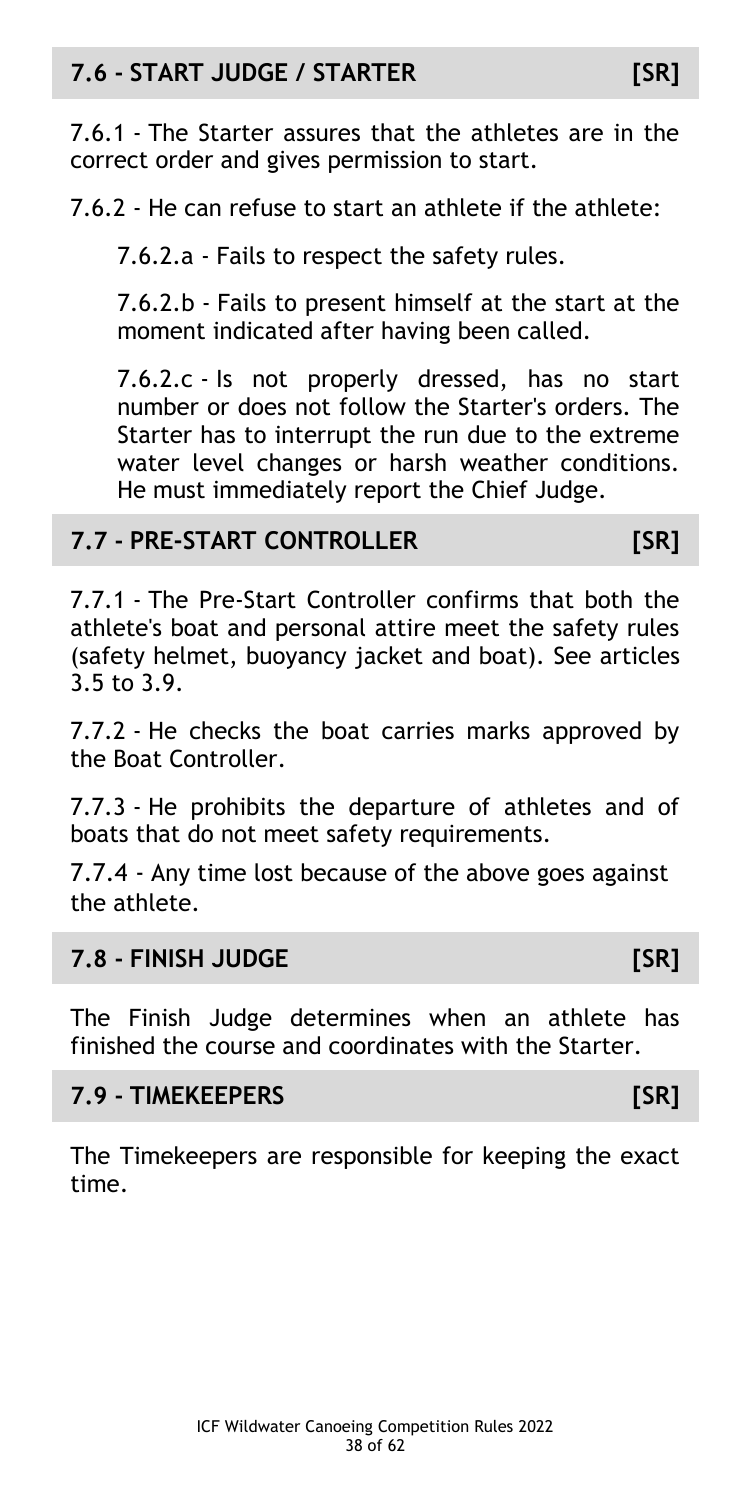#### <span id="page-38-0"></span>**7.10 - BOAT CONTROLLER [SR]**

7.10.1 - The Boat Controller assures that the dimensions and the weights of the boats in the competition conform to the rules. He marks them accordingly.

7.10.2 - They ensure that the boats and safety equipment conform to articles 3.1 to 3.9 and may mark them.

7.10.3 - They advise on the conformance of boats, paddles, clothing and accessories to article 3.11.

7.10.4 - The Boat Controller may refer concerning the safety of equipment (including the boat) to the Chief Judge.

#### <span id="page-38-1"></span>**7.11 - SAFETY OFFICER [SR]**

7.11.1 - The Safety Officer, together with the rescue squad and according to the circumstances, rescues athletes who have capsized.

7.11.2 - The Safety Officer must have available the necessary safety and first-aid equipment to use in the event of a serious accident, and he must render effective assistance to an athlete in difficulty.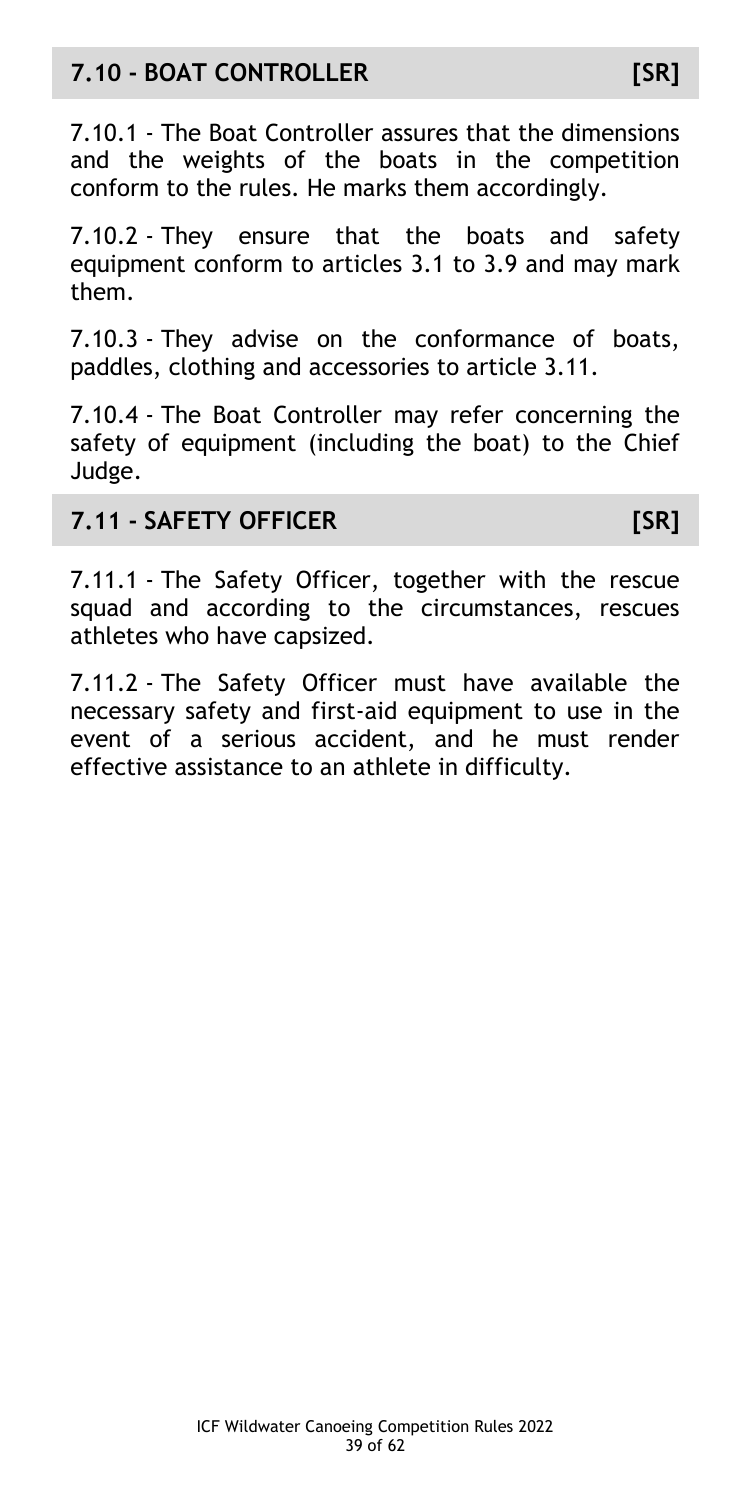### **CHAPTER 8 - FIELD OF PLAY**

#### <span id="page-39-1"></span><span id="page-39-0"></span>**8.1 - COURSE DEFINITION [SR]**

8.1.1 - The course must be navigable for its entire length, always allowing easy passage for the boat.

8.1.2 - Dangerous passages may be marked with gates to indicate the correct channel.

8.1.3 - Portages are not allowed.

#### <span id="page-39-2"></span>**8.2 - DISTANCE / DURATION [SR]**

8.2.1 - The sprint course can vary from 200m to 600m.

8.2.2 - The classic course should be navigated in less than 60 minutes.

#### <span id="page-39-3"></span>**8.3 - COURSE APPROVAL [SR]**

8.3.1 - At the Team Leaders meeting before the beginning of the competition, the course must be approved by a simple majority of those present.

8.3.2 - If the course is not approved, the competition may be moved to an alternate course.

8.3.3 - WK1, WC1, WC2 and Juniors events may have a shortened course if a majority of Team Leaders so demand.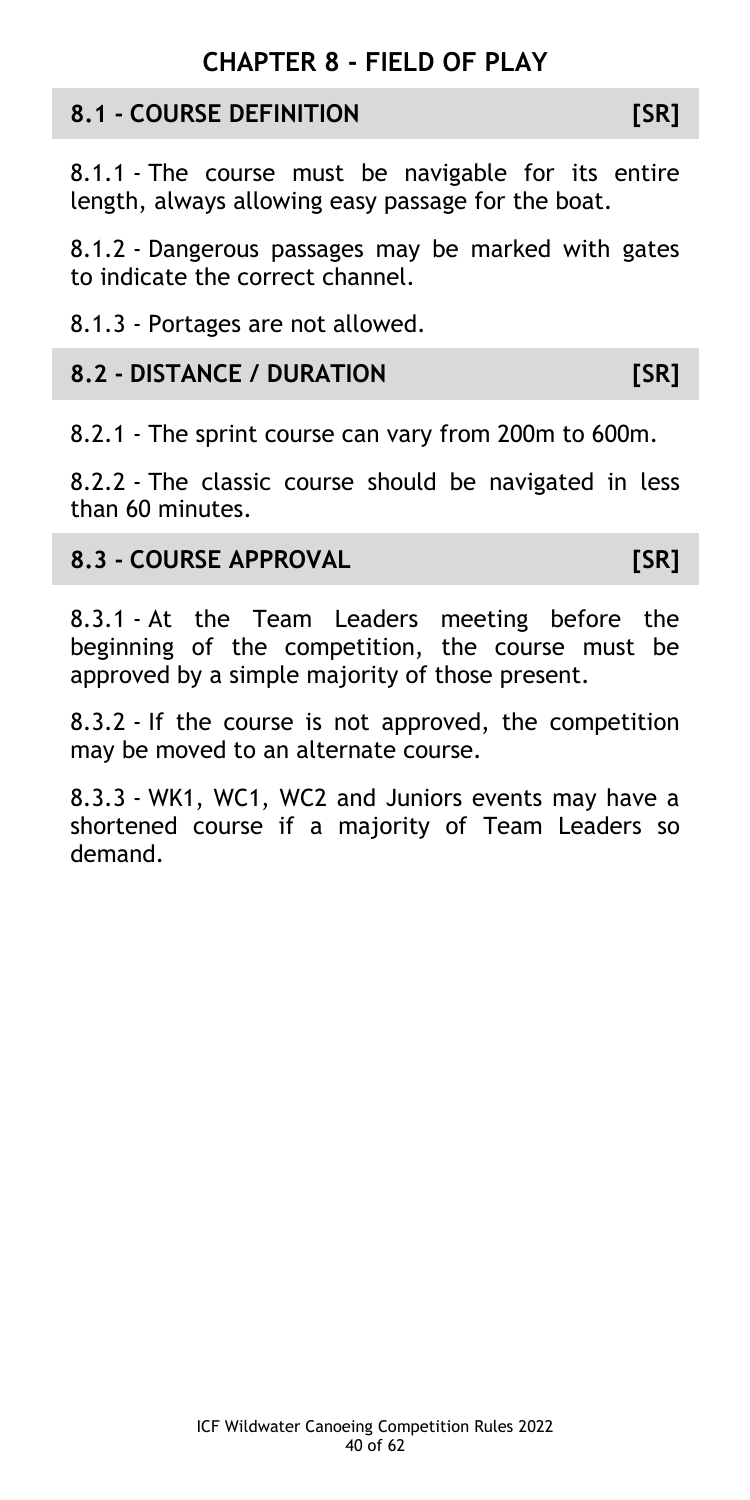#### <span id="page-40-1"></span><span id="page-40-0"></span>**9.1 - TRAINING [SR]**

9.1.1 - Training runs must be provided at least one (1) day before the competition and under the same technical conditions that will prevail during the competition.

9.1.2 - The water level during the official training must, except for circumstances beyond control, be the same as during the competition.

9.1.3 - The running time may be recorded and posted during training runs.

9.1.4 - Once the bibs are distributed to each National Federation, it is mandatory that all athletes wear them when training or competing.

#### <span id="page-40-2"></span>**9.2 - COMPETITION SCHEDULE [PR]**

9.2.1 - At least 24 hours before the beginning of the competition, a final competition schedule and start list must be available to each participating National Federation, giving the name of the participants with their National Federation.

9.2.2 - In organising the competition schedule, the following principles should be followed:

9.2.2.a - The runs of an individual event must be completed during a single day.

9.2.2.b - The order of the events announced in the invitation, and the intervals between events announced in the programme of competition are binding on the HOC.

9.2.2.c - Modifications may not be made unless the majority of the Team Leaders give their approval.

9.2.2.d - Sprint events may be held on one (1) or two (2) days. For those held over two (2) days, it is preferable that events run their two (2) heats of the event the first day, and the other events the next day.

9.2.3 - It is recommended that individual events are run before the team events.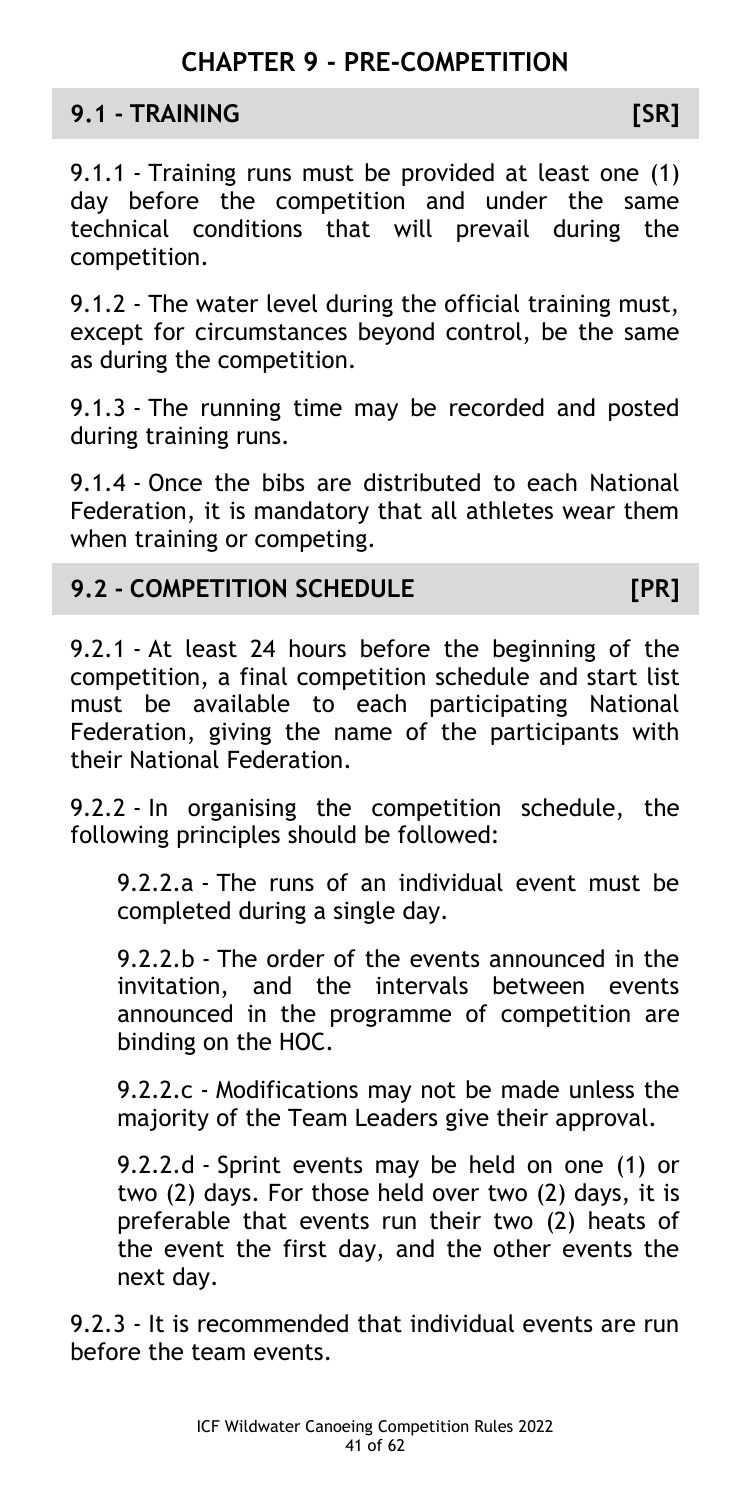<span id="page-41-0"></span>9.3.1 - A meeting of the Team Leaders from each participating National Federation must be held at least one (1) hour before the start of the official training.

9.3.2 - The following points should be discussed:

- Additional instructions to athletes
- Approval of the course
- Changes and/or withdrawal of entries

9.3.3 - Each Team Leader must receive, at least (1) one day before the beginning of the competition, written directions concerning the following points:

- A list of the start orders
- Detailed competition schedule
- Time that the course opens
- Starting time
- Position of the starting line
- Position of the finish line
- The interval between starts
- The signal used by the Starter to give the start, and that employed by the Judges to clear the course (whistle)
- Place where the competition office and the Jury may be found
- The time and place for the inspection of boats
- Manner in which the boats are to be transported from the finish back to the start, if appropriate
- Regulations concerning training
- Place for anti-doping control

### <span id="page-41-1"></span>**9.4 - START ORDER – INDIVIDUAL EVENTS [SR]**

9.4.1 - In the individual events starts will be in reverse order of the current ICF World Ranking.

9.4.2 - Where an athlete is not in the current ICF World Ranking, then he will start at the beginning of the event.

9.4.3 - In Junior and Under 23 age group, the start order is based on the reverse order of classification by Federation at the previous Junior and Under 23 World Championships.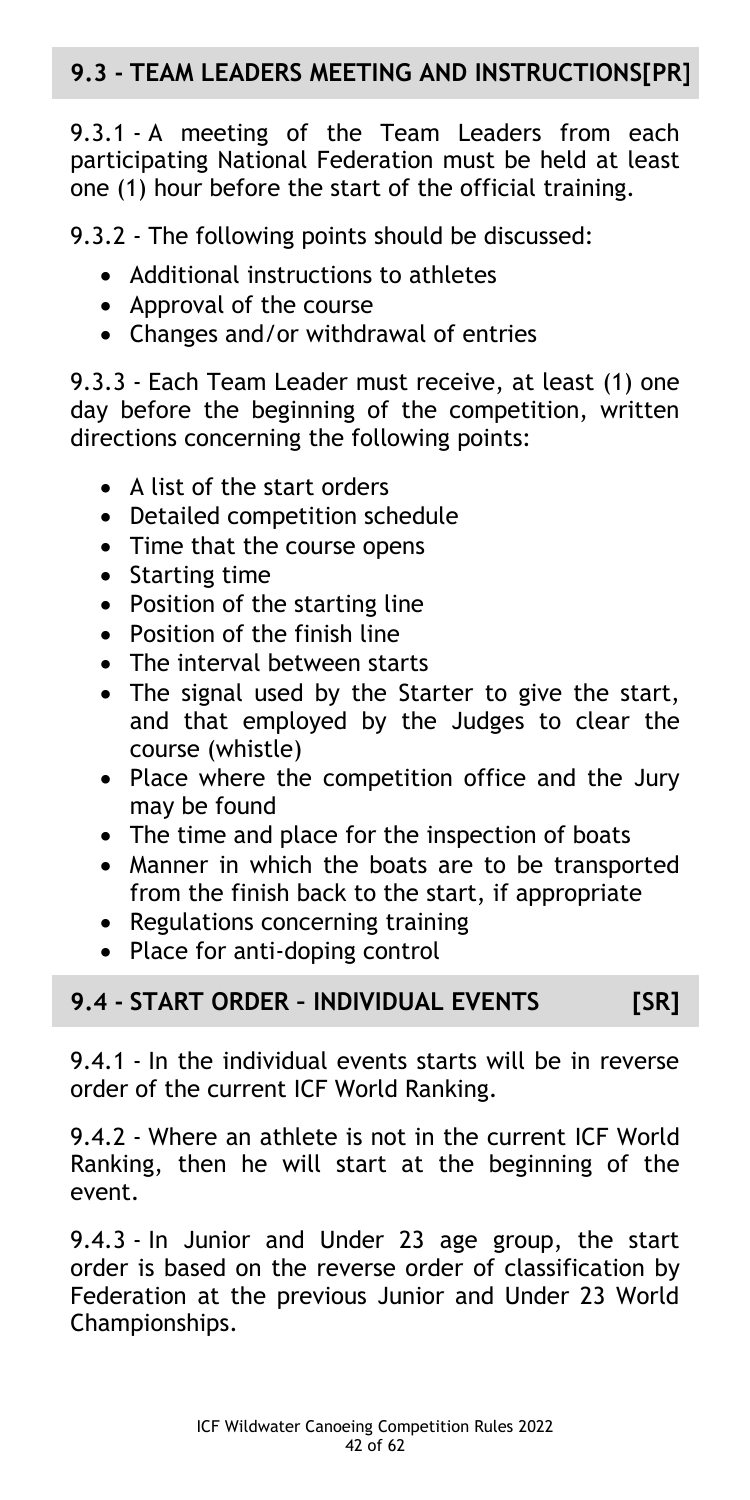#### <span id="page-42-0"></span>**9.5 - START ORDER – TEAM EVENTS [SR]**

#### 9.5.1 - Classic team events

9.5.1.a - The starting order is taken from the average results of the best three (3) athletes of each National Federation in each event, from the individual classic events.

9.5.1.b - The starting order is the reverse order of these average results.

9.5.1.c - In anomalous cases the team/s will start at the top of the list.

9.5.2 - Sprint team events

9.5.2.a - The starting order is taken from the sum of all three (3) individual times of the first heat of the sprint competition in the same individual event.

9.5.2.b - If the competition is organised with two (2) heats (no final) the time utilised for each athlete will be the best time of the two (2) runs.

9.5.2.c - The starting order is the reverse order of the sum of these results.

9.5.2.d - In anomalous cases the team/s will start at the top of the list.

#### <span id="page-42-1"></span>**9.6 - START INTERVAL [SR]**

9.6.1 - Sprint events

9.6.1.a - Each event will have a definite start time for each run.

9.6.1.b - The individual start times within each event will be variable and as directed by the Starter at the time of starting.

#### 9.6.2 - Classic events

9.6.2.a - In individual events the starts are separated by at least 30 seconds.

9.6.2.b - In team events starts are separated by at least 1 minute.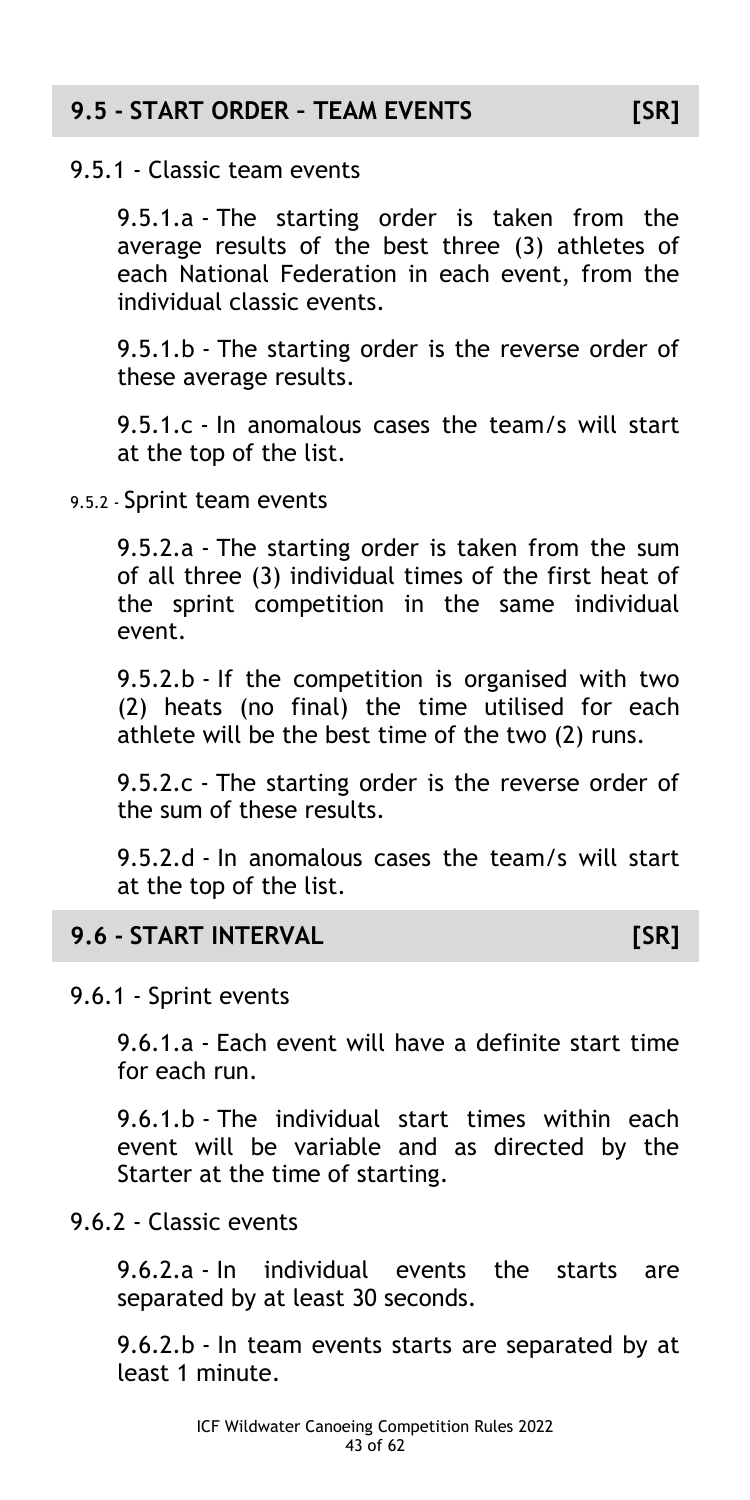9.6.2.c - The start intervals are normally the same for the entire competition.

9.6.2.d - Intervals may be varied to accommodate Television live coverage etc.

9.6.2.e - In mass start events starts are separated by at least five (5) minutes.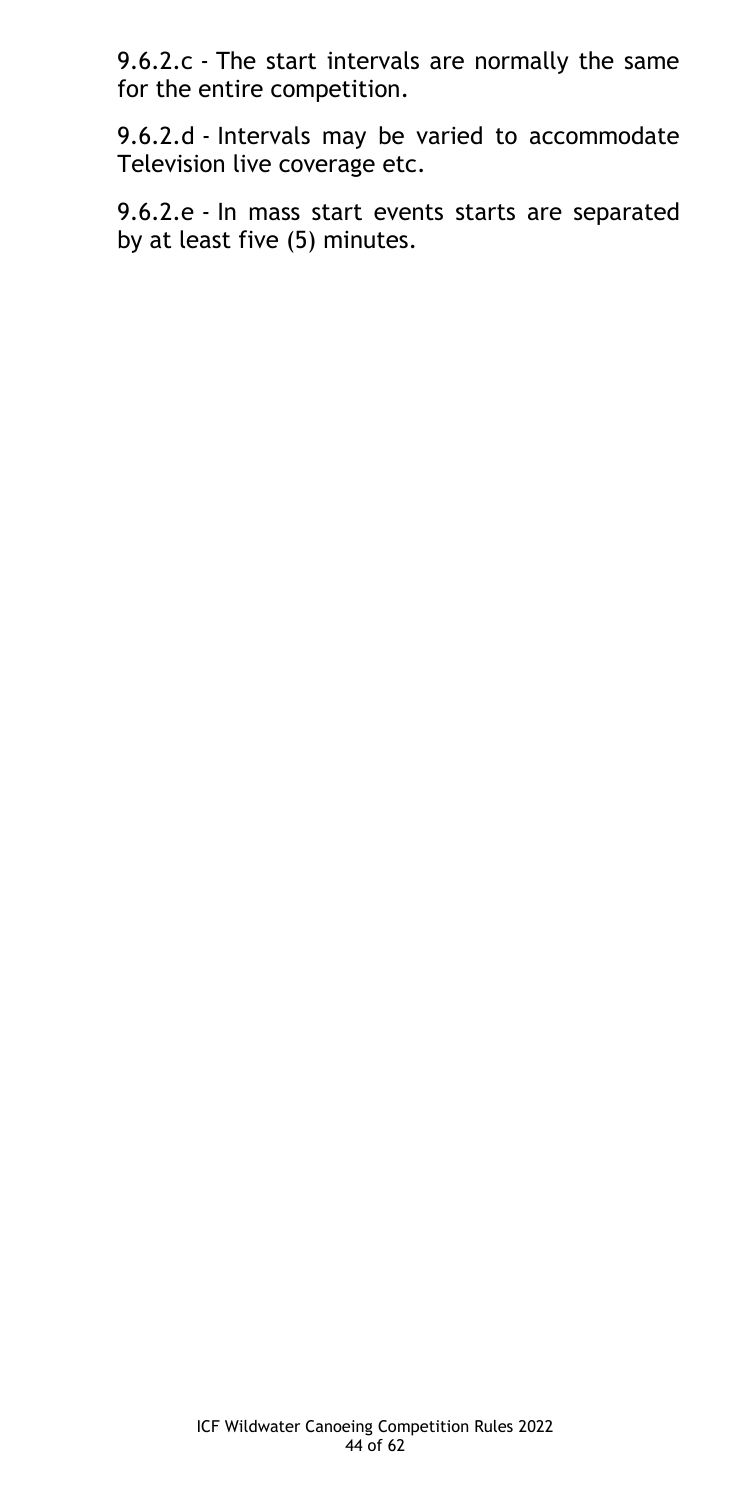#### **CHAPTER 10 - COMPETITION**

#### <span id="page-44-1"></span><span id="page-44-0"></span>**10.1 - START [SR]**

10.1.1 - The boats may start directly upstream or downstream.

10.1.2 - An athlete is on the course after he leaves the starting position.

10.1.3 - Each boat may be held at the starting position until the start by an assistant to the Starter.

10.1.4 - Only standing starts are permitted. The start will be indicated by an audible signal.

10.1.5 - Team start

10.1.5.a - For a team start all boats are released at the audible start signal, all athletes must pass through the start line within 10 seconds of the release.

10.1.5.b - If some natural disaster, or unforeseen circumstance including water level issues occur and the time at the start will not allow the athletes to pass the start line within 10 seconds, the time can be changed. The majority of the Team Leaders present must agree.

10.1.5.c - If the team will not pass the start within 10 seconds from the release, they will be disqualified.

10.1.6 - Definition of a start line:

10.1.6.a - In the case of a gate, the passage is through the gate.

10.1.6.b - In the case of crossing a river, it is the line between the mark on each bank.

10.1.7 - In any case, any special instructions of the Starter must be adhered to.

10.1.8 - Events may be started in any order with an appropriate time interval between events.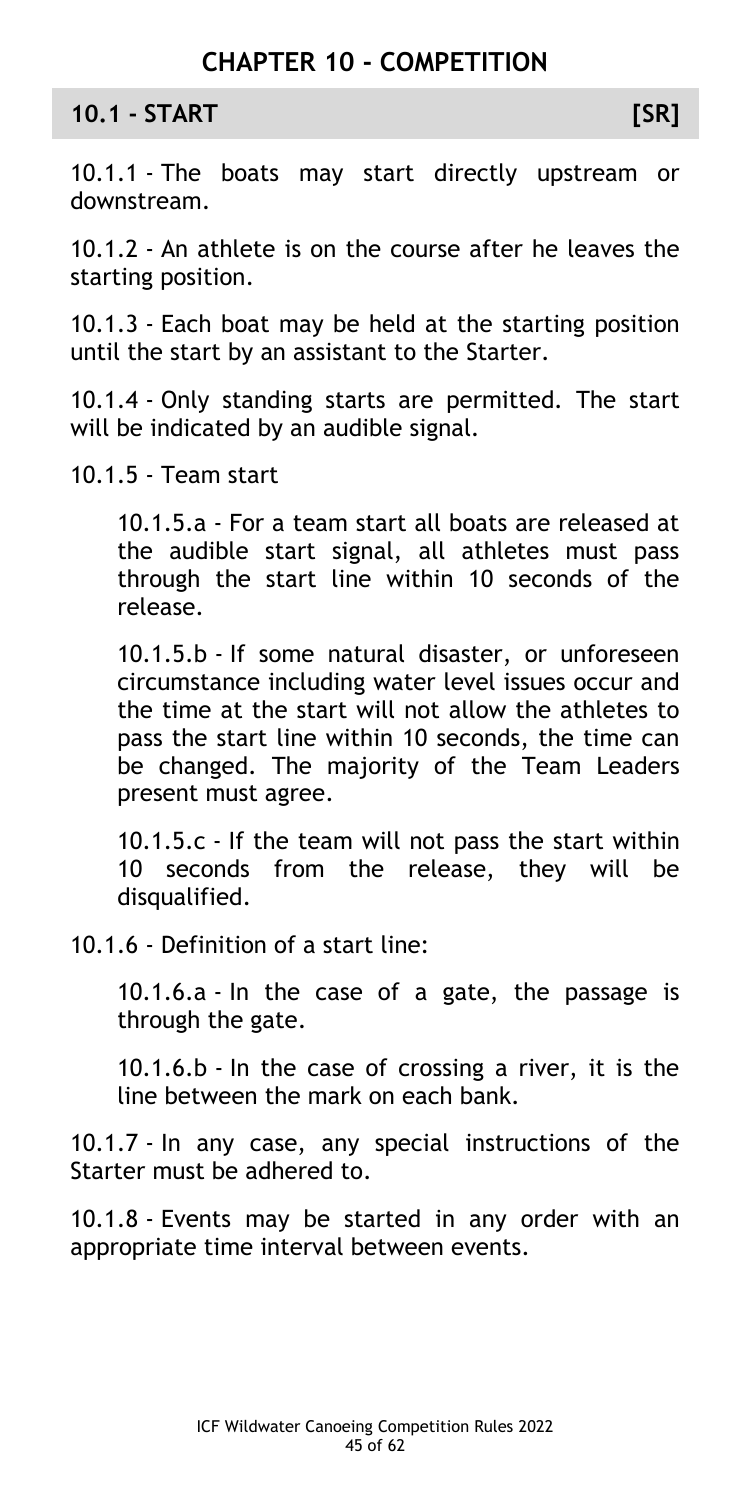#### <span id="page-45-0"></span>**10.2 - FALSE START [SR]**

10.2.1 - Only the Starter is qualified to determine that a false start has occurred and to recall the athlete by means of an appropriate signal.

10.2.2 - The Starter determines if a second start is given and notifies the Chief Judge.

#### <span id="page-45-1"></span>**10.3 - FINISH [SR]**

10.3.1 - The finish line must be marked very clearly on both sides.

10.3.2 - An athlete's run is complete when he crosses the finish line. they must not cross the finish line more than once at the risk of disqualification.

10.3.3 - In the team event all 3 boats must cross the finish line within 10 seconds of each other. If the team will not pass the finish line within 10 seconds they will be disqualified for that run.

#### <span id="page-45-2"></span>**10.4 - CLEARING THE COURSE [SR]**

Any athlete overtaken by another athlete must allow the overtaking boat free passage if the overtaking athlete shouts "free".

#### <span id="page-45-3"></span>**10.5 - RESCUE OF AN ATHLETE IN DANGER [SR]**

Since Wildwater Canoeing competition is as much a contest against the elements as against other athletes, it is required that any athlete finding another in real danger, must immediately render themselves rescue assistance.

#### <span id="page-45-4"></span>**10.6 - LOSS OR BREAKAGE OF PADDLE [SR]**

10.6.1 - When an athlete breaks or loses their paddle, they may use only the extra paddle carried on their boat.

10.6.2 - For team runs, an extra paddle may be borrowed from another member of the team.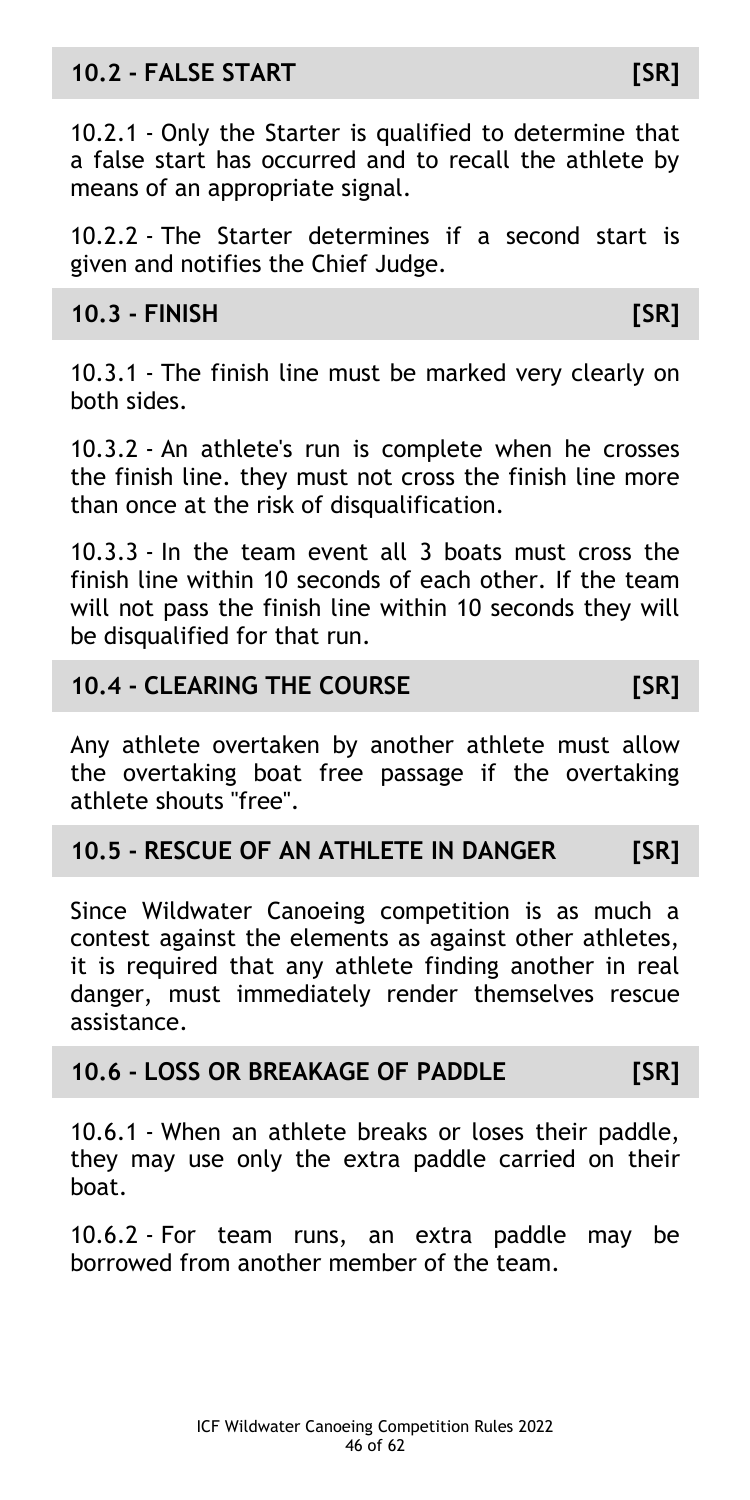#### <span id="page-46-0"></span>**10.7 - CAPSIZE [SR]**

An athlete may get back in his boat after a capsize and continue the competition.

#### <span id="page-46-1"></span>**10.8 - TIMING [SR]**

10.8.1 - The time of a run is measured from:

10.8.1.a - The time that the athlete's body first crosses the starting line to the time when the finish line is broken by the athlete's body (in C2, the first body that crosses the line).

10.8.1.b - In team events, the time is measured from the departure of the first boat until the arrival of the last boat.

10.8.2 - Timing of each run must be accurate to at least  $1/100$ <sup>th</sup> of a second, and the results must be reported to the nearest  $1/100^{th}$  of second. Example:

- WWC Sprint: running time of 1 minute, 30 and 5/100th seconds would be reported as 1:30.05 minutes;
- WWC Classic: running time of 14 minutes, 30 and 5/100th seconds would be reported as 14:30.05 minutes)

<span id="page-46-2"></span>**10.9 - DISQUALIFICATION FOR THE RUN [SR]**

10.9.1 - If an athlete starts in a boat, which does not conform to the rules, he is disqualified for that run. (DSQ-R)

10.9.2 - An athlete who accepts outside assistance can be disqualified for that run by the Chief Judge after the latter has been informed by the official judging the situation. (DSQ-R)

10.9.3 - In the spirit of this article, the following is considered as "outside assistance":

10.9.3.a - All aid given to an athlete or to his boat

10.9.3.b - Giving, passing, or throwing to an athlete a spare paddle or his original lost paddle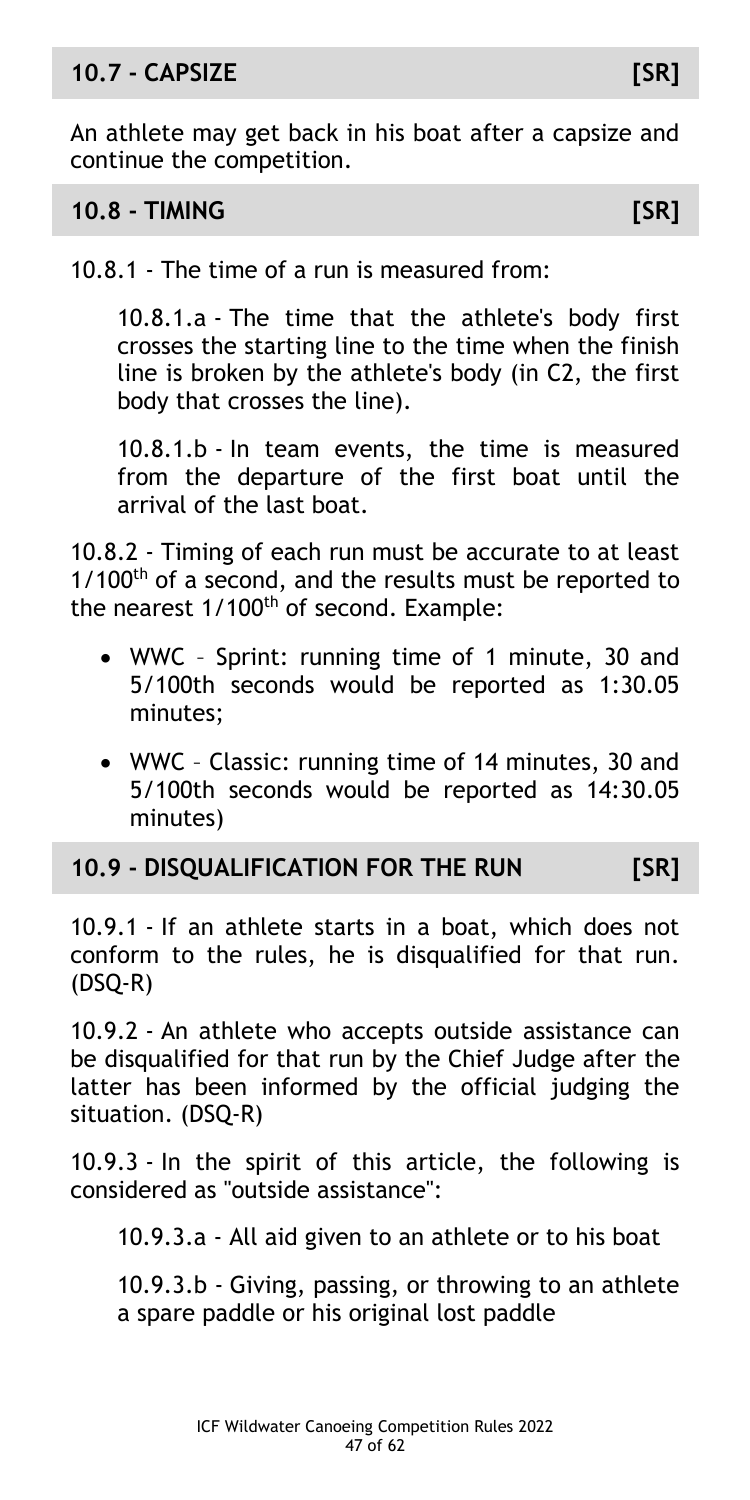10.9.3.c - Directing, pushing, or placing in movement a boat by anyone other than the athlete himself

10.9.3.d - Giving directions to athletes by means of electro acoustic apparatus or radiotelephone (e.g. radiotelephone between the athlete and any other person)

10.9.4 - An athlete who is not ready to start as scheduled can be disqualified for the run if there is negligence on their part. (DSQ-R)

10.9.5 - Crossing the finish line upside down disqualifies the run. The boat is considered upside down when the body of the athlete is entirely under water. (DSQ-R)

10.9.6 - If the team will not pass the start within 10 seconds, they will be disqualified for the run. In the team event, failure of all three (3) boats to cross the finish line within 10 second results in disqualification for the run (DSQ-R).

#### <span id="page-47-0"></span>**10.10 - RESULTS CALCULATION [SR]**

10.10.1 - Final result of a sprint event (ICF competition level 1 to 3), competition format type D (Two heats and a final):

10.10.1.a - All athletes who compete in the final are ranked above athletes who do not progress to the final even if they receive an IRM.

10.10.1.b - For boats who have two (2) heat runs and are not qualified for the finals, the second run score in the heats phase is counted as their heats result.

10.10.2 - Final result of a classic event and sprint event organised with a competition format type A (one run):

10.10.2.a - Athletes are ranked based on their achieved time.

10.10.3 - Invalid Result Mark (IRM) management:

10.10.3.a - Athletes/teams with invalid result mark (IRM) are sorted in the following order: DNF, DSQ-R, DNS and DQB.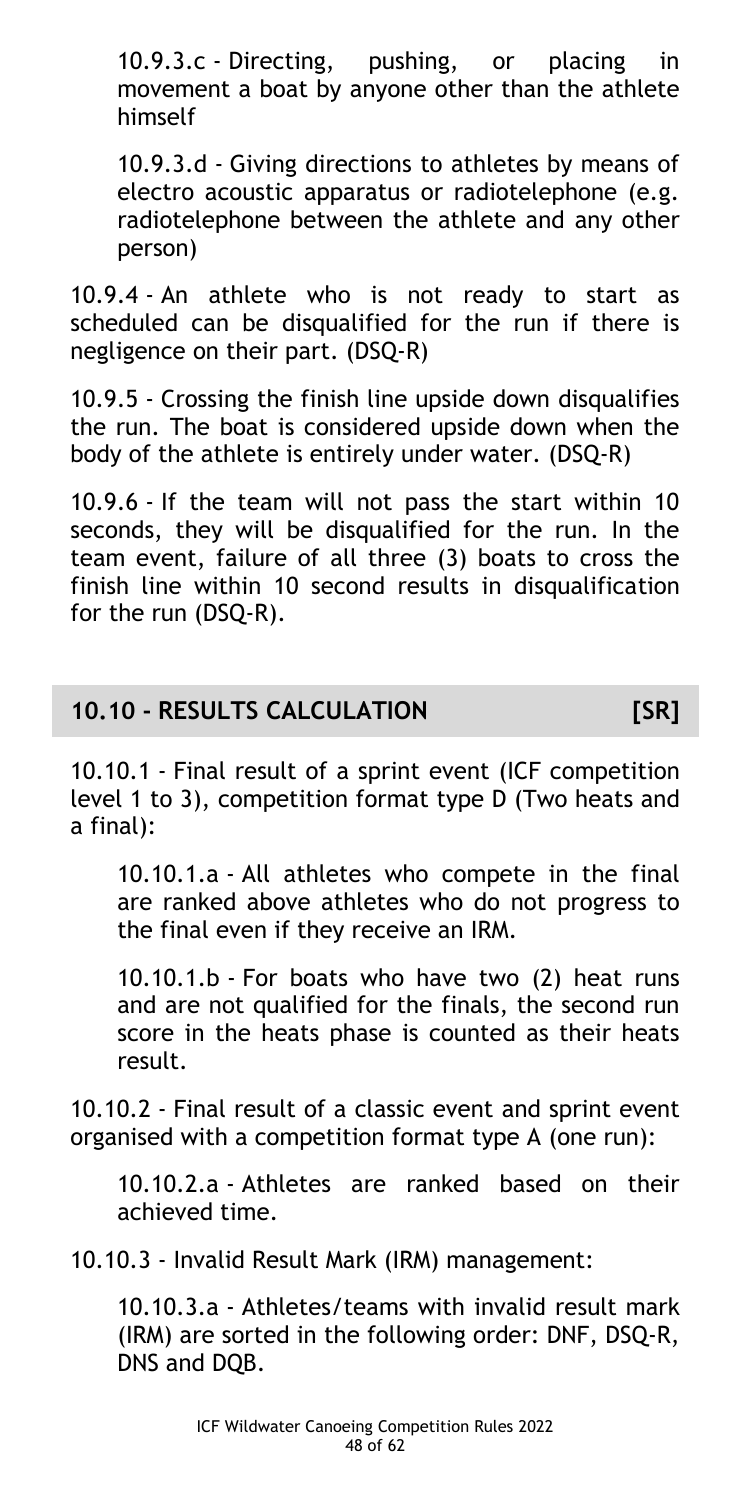10.10.3.b - Athletes/teams marked as DQB are disqualified from the entire competition (see article 1.12)

10.10.3.c - Athletes/teams marked as DNF and DSQ-R are ranked.

10.10.3.d - Athletes/teams marked as DNS for the entire event are not ranked.

10.10.3.e - For sprint competitions organised with a competition format B (two runs), athletes/teams receiving an IRM in one (1) of their runs are sorted by their best valid result (except in the case of DQB).

10.10.3.f - Should two (2) or more athletes/teams receive the same IRM, they will be sorted by ICF World Ranking within the same IRM group.

#### <span id="page-48-0"></span>**10.11 - DEAD HEAT [SR]**

In all classic and sprint events that two (2) or more athletes or teams obtain the same result, a tie is declared.

#### <span id="page-48-1"></span>**10.12 - POSTING OF RESULTS [SR]**

As soon as the results for an athlete or team are known, the start number and the time of the run should be announced and must be posted in the designated place until the time for filing protests has elapsed.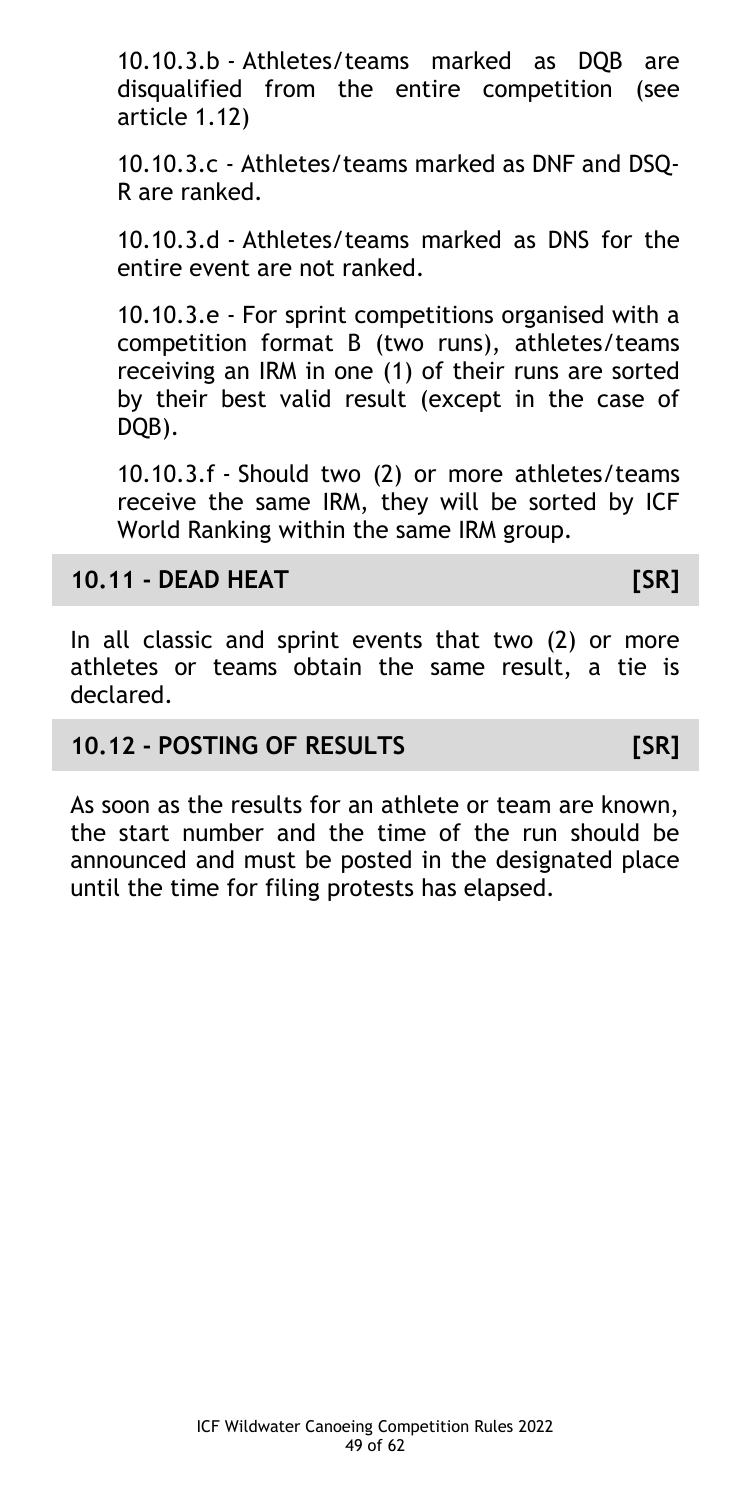#### <span id="page-49-1"></span><span id="page-49-0"></span>**11.1 - INQUIRY [PR]**

At the discretion of the Chief Judge, inquiries into matters of fact or technical errors may be dealt with as simple inquiry (with no fee).

<span id="page-49-2"></span>**11.2 - PROTEST [PR]**

11.2.1 - A protest is considered only when:

11.2.1.a - The Team Leader submits it in writing.

11.2.1.b - For classic events, it is submitted no more than 20 minutes after the official posting of the results for the last athlete in the event.

11.2.1.c - For sprint events, it is submitted no more than 5 minutes after the official posting of the results for the last athlete in the event.

11.2.1.d - It is submitted personally to the Chief Judge and is accompanied by a deposit of 75 Euros, or the equivalent in the currency of the country organising the competition. The deposit is returned if the protest is upheld. If the protest is not upheld, the deposit is kept by the ICF.

11.2.2 - A protest can be lodged against a decision of a Judge:

11.2.2.a - For a decision that is probably or manifestly erroneous.

11.2.2.b - For obvious irregularity in the conduct of the competition

11.2.3 - The Chief Judge evaluates the legitimacy of a protest. He listens to the testimonies of the Judges and informs himself of any other matters in dispute. The Chief Judge transmits his decision in writing.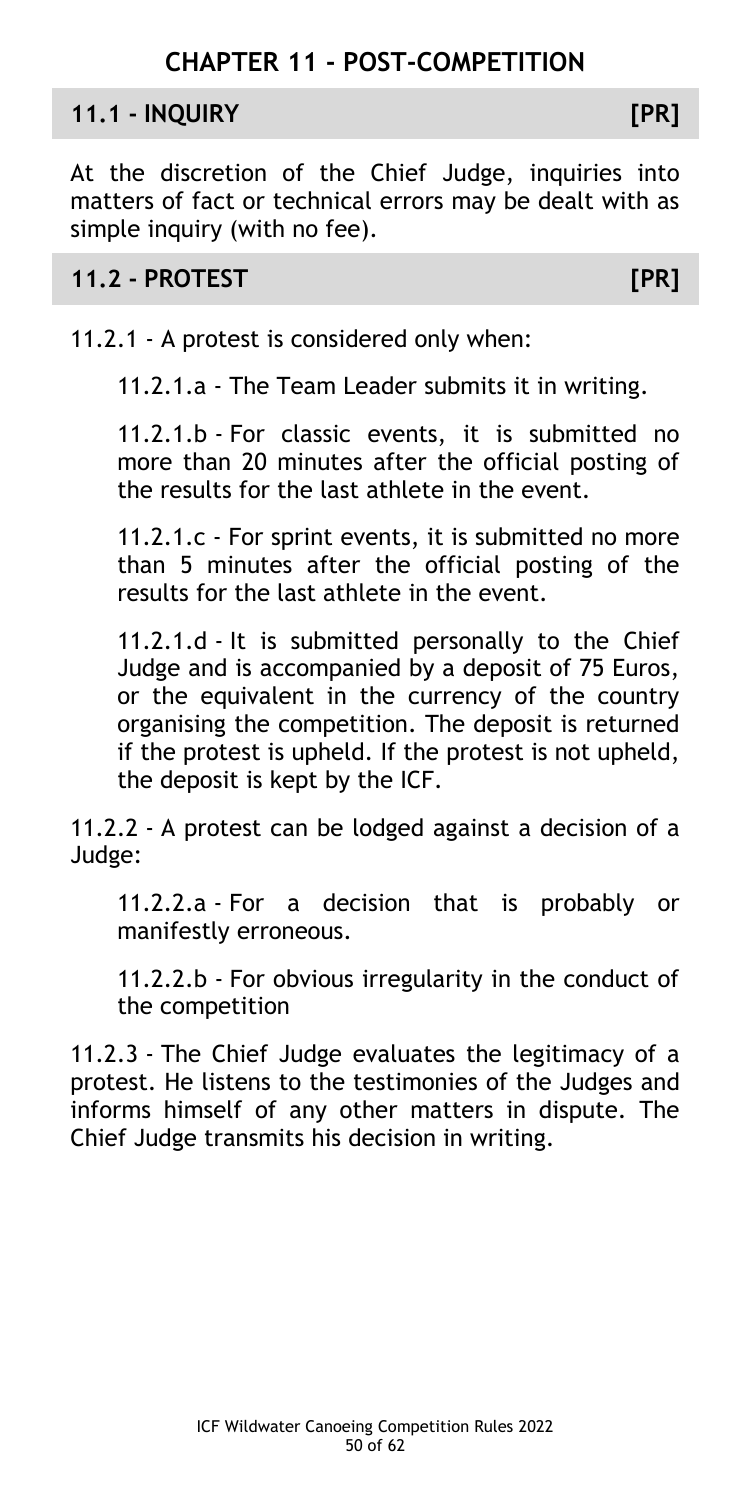#### <span id="page-50-0"></span>**11.3 - APPEAL TO THE JURY [PR]**

11.3.1 - An appeal to the Jury must be made in writing by the Team Leader.

11.3.2 - An appeal to the Jury must be accompanied by a deposit of 75 Euros, or the equivalent in the currency of the country organising the competition. The deposit is returned if the appeal to the Jury is partially or totally upheld. If the appeal to the Jury is not upheld, the deposit is kept by the ICF.

11.3.3 - An appeal to the Jury against a decision of the Chief Judge can be made when it appears that there is a contradiction with the rules of competition.

11.3.4 - Items of fact cannot be contested by an appeal to the Jury.

11.3.5 - An appeal to the Jury against a decision made by the Chief Judge during the running of the competition can be submitted at the latest, 20 minutes after the latter has announced his verdict.

11.3.6 - An appeal can be made to the Jury protesting the right of an athlete to participate in a competition if this protest has been given to a Jury member at least one (1) hour before the beginning of the competition, but no decision has been made on the subject.

11.3.7 - An appeal to the Jury against a decision on the right of an athlete to participate in a competition can be made until the beginning of the competition.

11.3.8 - The Chair of the Jury must immediately reconvene the Jury if a legitimate appeal needs to be dealt with.

11.3.9 - The Jury must make its own decision known within 60 minutes after the commencement of the meeting.

11.3.10 - The decision of the Jury is indicated with justifying arguments in writing to the complainant.

11.3.11 - The Jury should consult the Chief Judge, the Judges and other officials in order to obtain the necessary information to come to a decision.

11.3.12 - The decision of the Jury is final.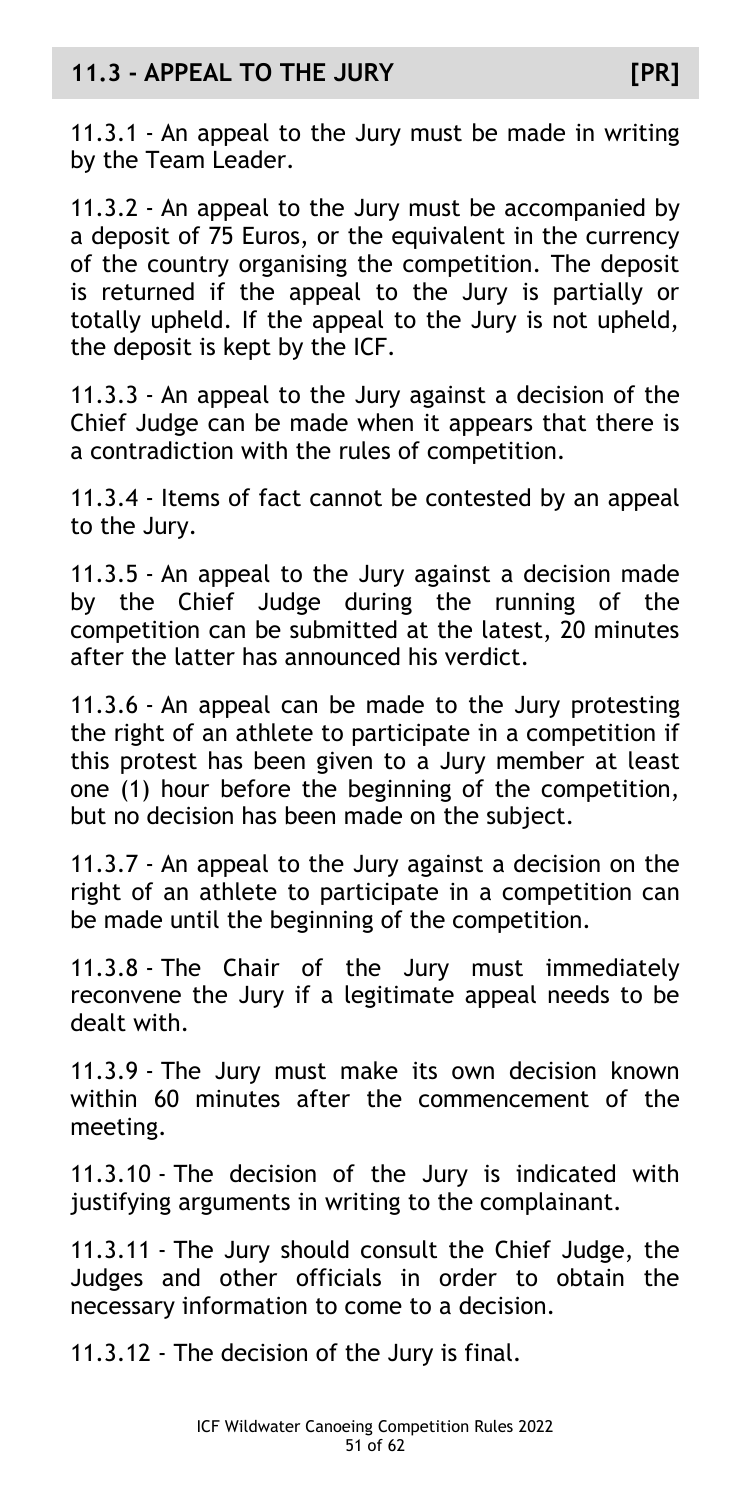### **CHAPTER 12 - WORLD CHAMPIONSHIPS**

<span id="page-51-0"></span>Refer to the International Competition Rules except as amended in this chapter.

#### <span id="page-51-1"></span>**12.1 - ORGANISATION [PR]**

12.1.1 - World Championships in Wildwater Canoeing for sprint events are held every year.

12.1.2 - World Championships in Wildwater Canoeing for classic events are held every two (2) (even number) years. They are held in conjunction with the World Championships in Wildwater Canoeing for sprint events.

#### <span id="page-51-2"></span>**12.2 - COMPETITION PROGRAMME [PR]**

12.2.1 - Individual classic events:

| MK1 CL   Men's Kayak Classic                    |
|-------------------------------------------------|
| WK1 CL   Women's kayak Classic                  |
| MC1 CL   Men's Canoe Classic                    |
| MC <sub>2</sub> CL   Men's Canoe Double Classic |
| WC1 CL   Women's Canoe Classic                  |
| WC2 CL   Women's Canoe Double Classic           |

12.2.2 - Individual sprint events:

| MK1 SP             | Men's Kayak Sprint          |
|--------------------|-----------------------------|
| WK1 SP             | Women's kayak Sprint        |
| MC <sub>1</sub> SP | Men's Canoe Sprint          |
| MC <sub>2</sub> SP | Men's Canoe Double Sprint   |
| WC <sub>1</sub> SP | Women's Canoe Sprint        |
| WC <sub>2</sub> SP | Women's Canoe Double Sprint |

#### 12.2.3 - Team classic events:

| MK1x3 CL              | Men's Kayak Classic Team          |
|-----------------------|-----------------------------------|
| WK1x3 CL              | Women's kayak Classic Team        |
| MC <sub>1x3</sub> CL  | Men's Canoe Classic Team          |
| MC <sub>2x</sub> 3 CL | Men's Canoe Double Classic Team   |
| WC1x3 CL              | Women's Canoe Classic Team        |
| WC2x3 CL              | Women's Canoe Double Classic Team |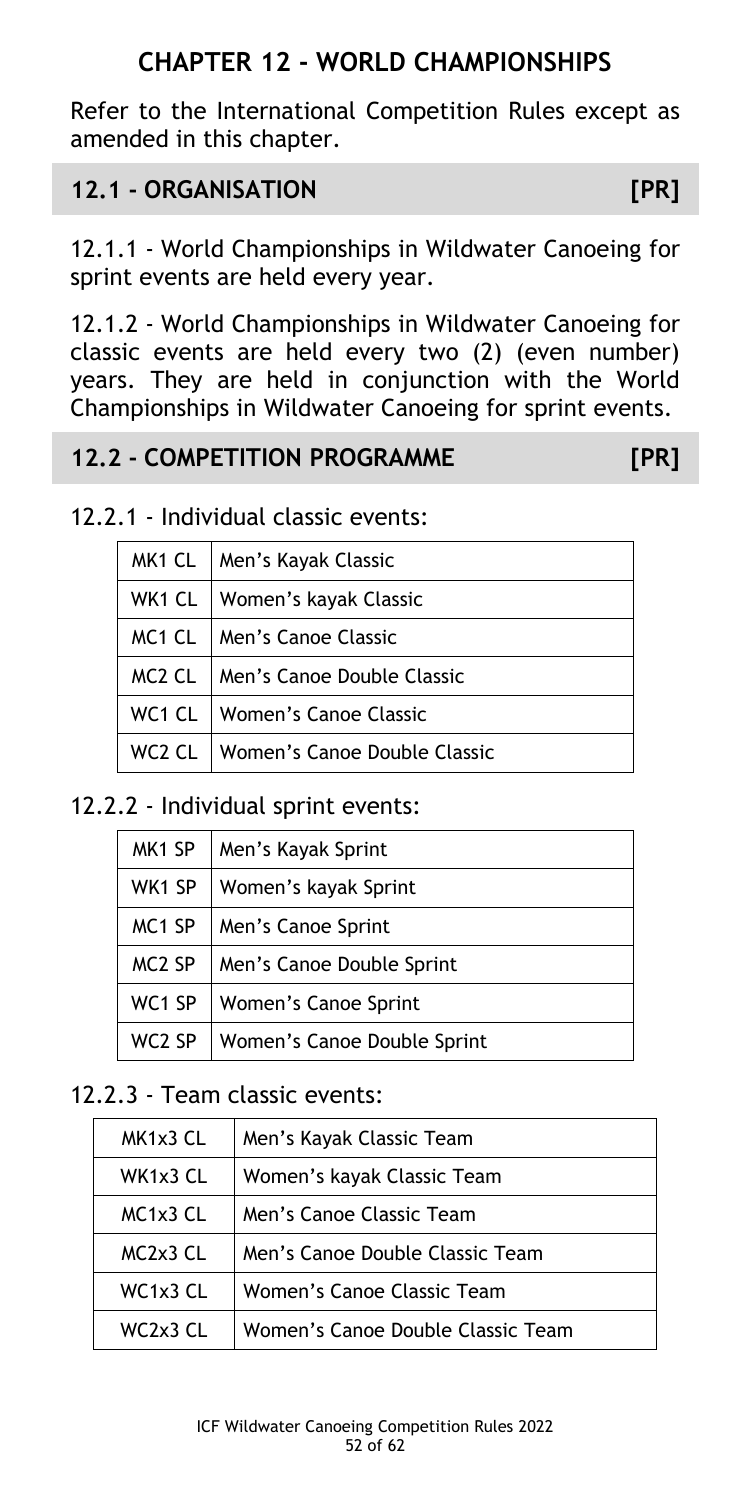12.2.4 - Team sprint events:

| MK1x3 SP   | Men's Kayak Sprint Team          |
|------------|----------------------------------|
| WK1x3 SP   | Women's kayak Sprint Team        |
| MC1x3 SP   | Men's Canoe Sprint Team          |
| $MC2x3$ SP | Men's Canoe Double Sprint Team   |
| WC1x3 SP   | Women's Canoe Sprint Team        |
| WC2x3 SP   | Women's Canoe Double Sprint Team |

<span id="page-52-0"></span>**12.3 - ENTRIES [SR]**

12.3.1 - Numerical entries must be sent through the ICF online platform at least 45 days before the first day of the competition.

12.3.2 - At the World Championships, a **f**ederation is entitled to enter up to four (4) boats in each class for each age group. These four (4) boats are able to participate in sprint and classic events.

### <span id="page-52-1"></span>**12.4 - COMPETITION SCHEDULE [SR]**

12.4.1 - World Championships in Wildwater Canoeing (classic and sprint) are normally held over four (4) days of competitions.

12.4.2 - World Championships in Wildwater Canoeing sprint are normally held over three (3) days of competitions.

12.4.3 - The final competition schedule is the responsibility of the ICF WWCC.

12.4.4 - At least one (1) month before the opening of a World Championship, each participating National Federation must receive the provisional competition schedule with an approximate timetable and containing the number of registered boats in each event.

<span id="page-52-2"></span>12.4.5 - The final competition schedule must be received by the participating National Federations no later than eight (8) days before official training. Changes may be made at the Team Leaders meeting.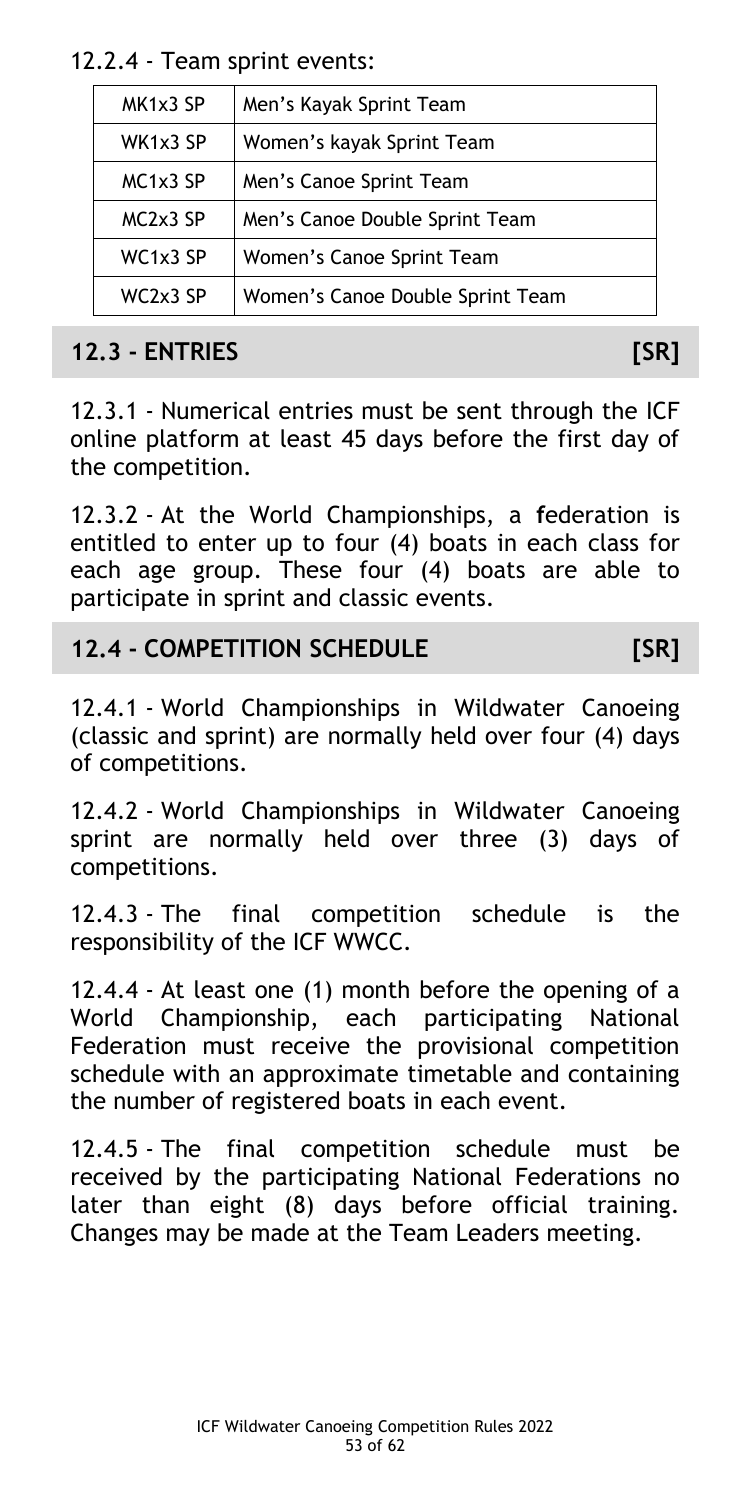#### **12.5 - OFFICIALS – NEUTRALITY [SR]**

12.5.1 - A nominated official cannot assume any National team obligations, such as Team Leader, coach, trainer.

<span id="page-53-0"></span>**12.6 - OFFICIALS – TRAVEL AND ACCOMMODATION COSTS [PR]**

12.6.1 - The expenses for room and board during the whole competition is the responsibility of the HOC, for the following Officials: Jury, Chief Official, Technical Organiser, Chief Judge.

12.6.2 - Each team attending the World Championships will pay an administration fee (set by the WWCC) to share the travel costs of the nominated ITOs.

12.6.3 - The travel costs will be divided over all the athletes equally, based on nominal entries, so that every National Federation pays the same amount per athlete.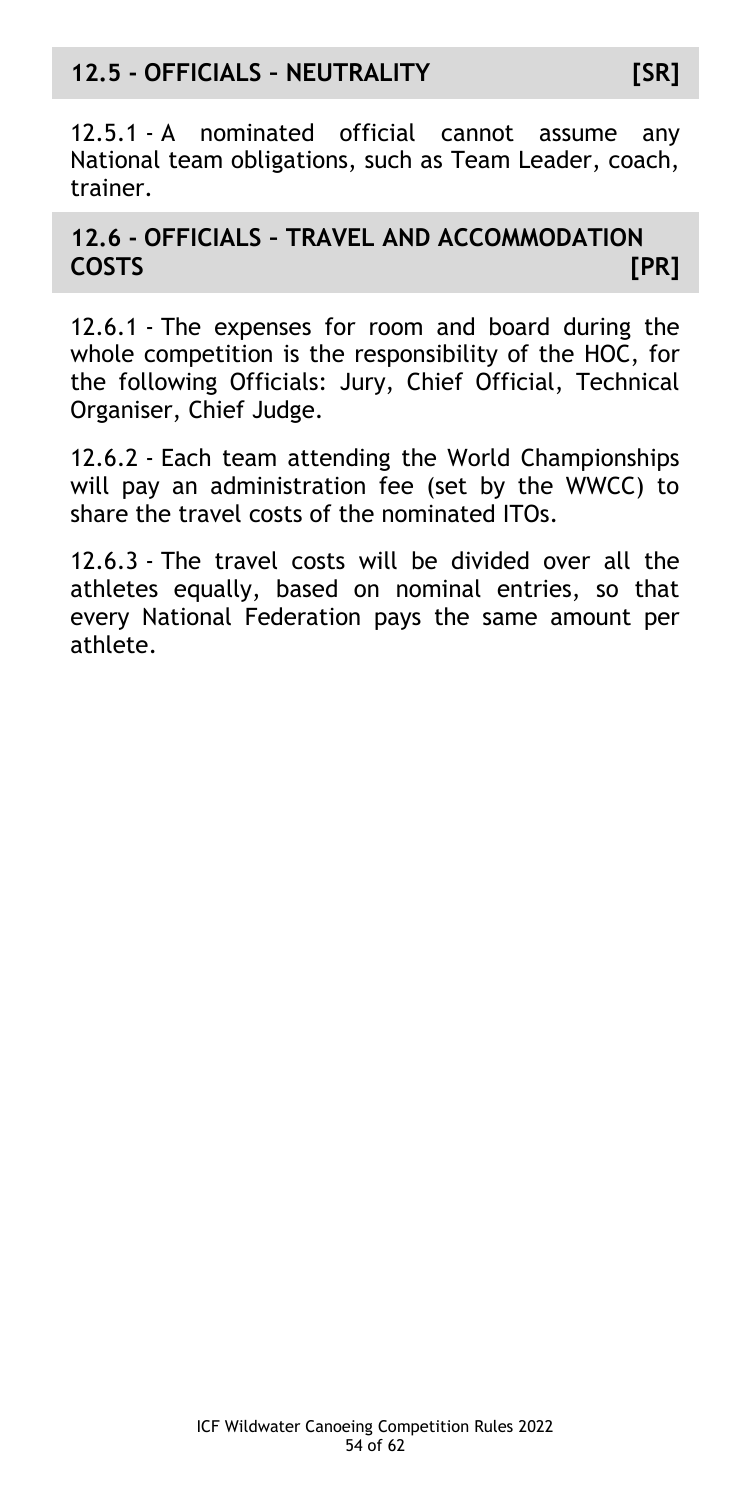### <span id="page-54-0"></span>**12.7 - COURSE [SR]**

12.7.1 - The course for the classic team event is held on the individual classic course.

12.7.2 - The course for the sprint team event is held on the individual sprint course.

#### <span id="page-54-1"></span>**12.8 - TIMING [SR]**

12.8.1 - Timing at World Championships must be carried out both by a photoelectric system (accurate to 0.01 of a second) and stopwatch as a backup system.

12.8.2 - In any case, the body of the athlete must be used to both start and stop the clock.

12.8.3 - In the calculation of results, the photoelectric system has priority.

12.8.4 - In the event of failure of the photoelectric system, the backup time is used.

#### <span id="page-54-2"></span>**12.9 - ICF NATIONS CUP [PR]**

12.9.1 - Two Nation Cups in Wildwater Canoeing will be awarded:

- One ICF Nations Cup for the best nation in classic events (individual and team)
- One ICF Nations Cup for the best nation in sprint events (individual and team)

12.9.2 - Each Nations Cup is awarded based on the number of gold medals the athletes from a National Federation have earned.

12.9.3 - In the event of a tie in the number of gold medals, the number of silver medals is taken into consideration, and then the number of bronze medals.

12.9.4 - If two (2) or more National Federations have an equal number of gold, silver, and bronze medals, they obtain the same rank and they are ordered in the table alphabetically by their NOC code.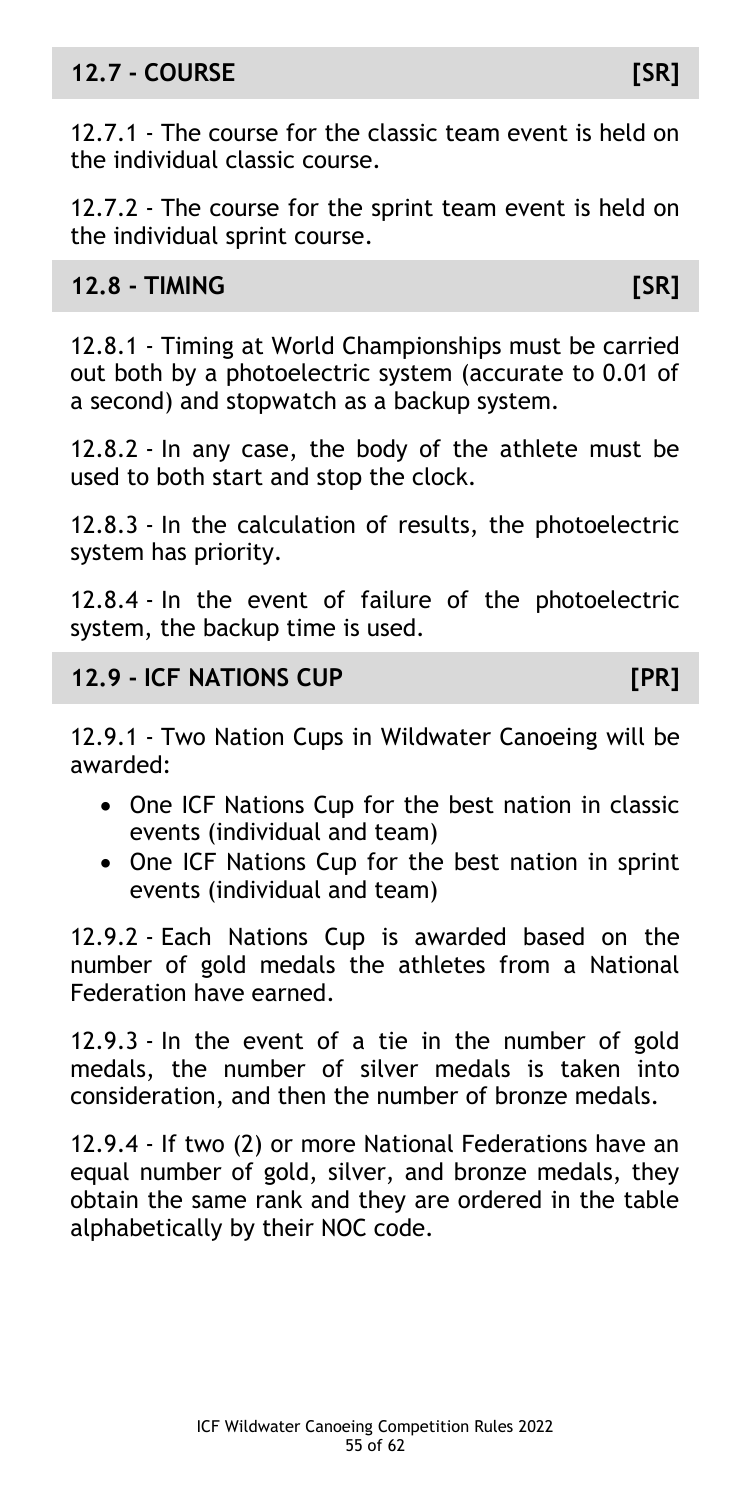### <span id="page-55-0"></span>**CHAPTER 13 - JUNIOR AND UNDER 23 WORLD CHAMPIONSHIPS**

Refer to the International Competition Rules and special rules for World Championships except as amended in this chapter.

#### <span id="page-55-1"></span>**13.1 - ORGANISATION [PR]**

The Wildwater Canoeing World Championships for junior and under 23 will be held in every two (2) (odd) years.

#### <span id="page-55-2"></span>**13.2 - ENTRIES [SR]**

13.2.1 - In the individual events of MK1, WK1, MC1, MC2 WC1, WC2 an athlete may only enter and compete in the same event in either junior or under 23. For these events athletes may enter different events in different age groups.

13.2.2 - In the MC2 and WC2 event an athlete may enter in both age groups with different partners as long as they comply with article 1.4. They may not enter both age groups with the same partner.

#### <span id="page-55-3"></span>**13.3 - COMPETITION SCHEDULE [SR]**

13.3.1 - Junior and under 23 World Championships in Wildwater Canoeing (Classic and Sprint) are normally held over four (4) days of competitions as for senior World Championships (see article 12.5).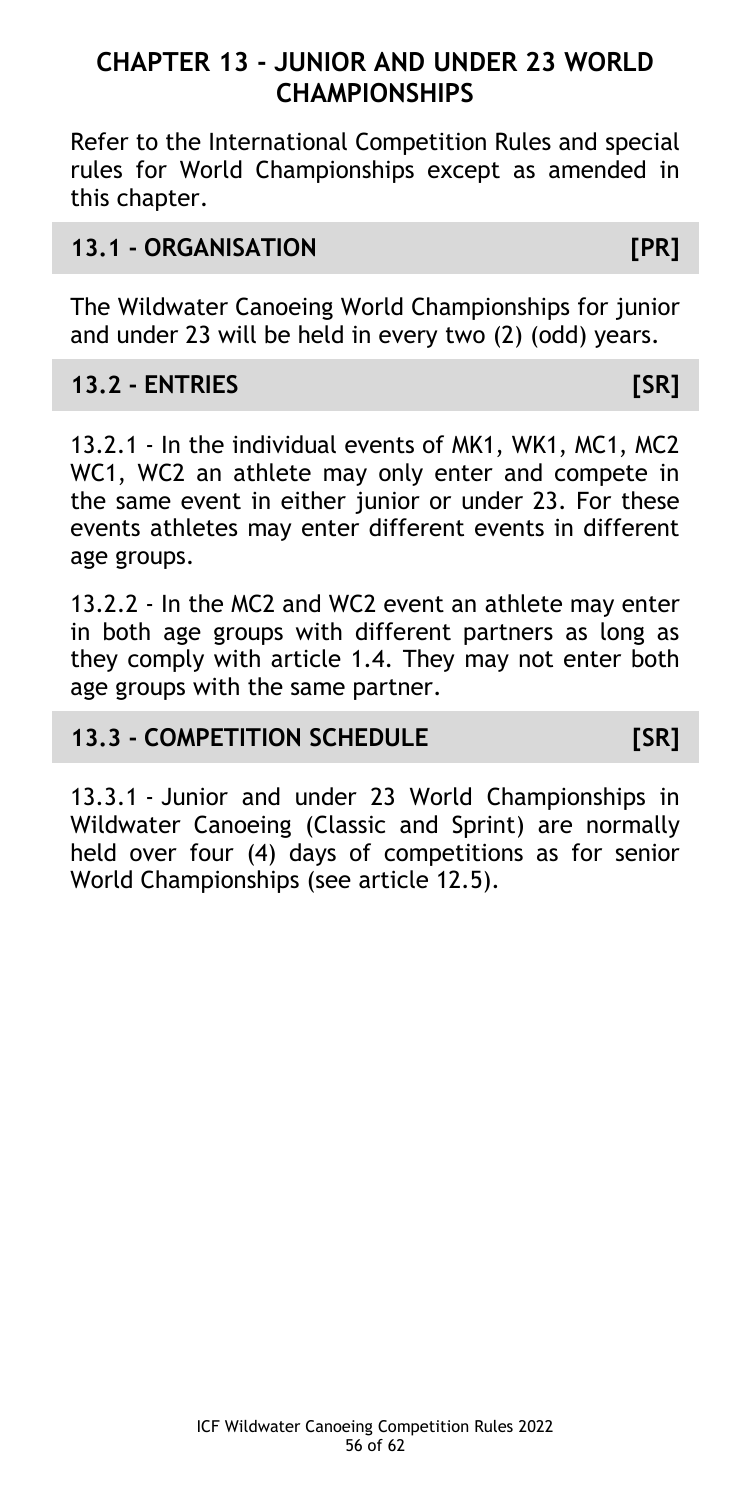#### **CHAPTER 14 - WORLD CUP**

<span id="page-56-0"></span>Refer to the International Competition Rules and special rules for World Championships except as amended in this chapter.

#### <span id="page-56-1"></span>**14.1 - ORGANISATION [PR]**

14.1.1 - World Cup competitions in Wildwater Canoeing (WCWWC) are organised every year for the purpose of propagating the sport.

14.1.2 - One award is made in each of the event: MK1, WK1, MC1, WC1, MC2 and WC2 bearing the title ICF Wildwater Canoeing World Cup.

14.1.3 - The WCWWC normally consists of:

14.1.3.a - A series of up to four (4) sprint and four (4) classic competitions.

14.1.3.b - The last two (2) count as the Final.

14.1.3.c - It is obligatory that they be titled as Finals.

14.1.4 - The same competition course may not be used more than three (3) times in succession as a WCWWC.

14.1.5 - With the permission of the ICF Wildwater Canoeing Committee, legs of the World Cup may be held on one (1) or several days.

<span id="page-56-2"></span>**14.2 - ENTRIES [SR]**

The Federations may enter up to six (6) boats per event to take part in the WCWWC.

#### <span id="page-56-3"></span>**14.3 - COMPETITION PROGRAMME [SR]**

There will be no team event held.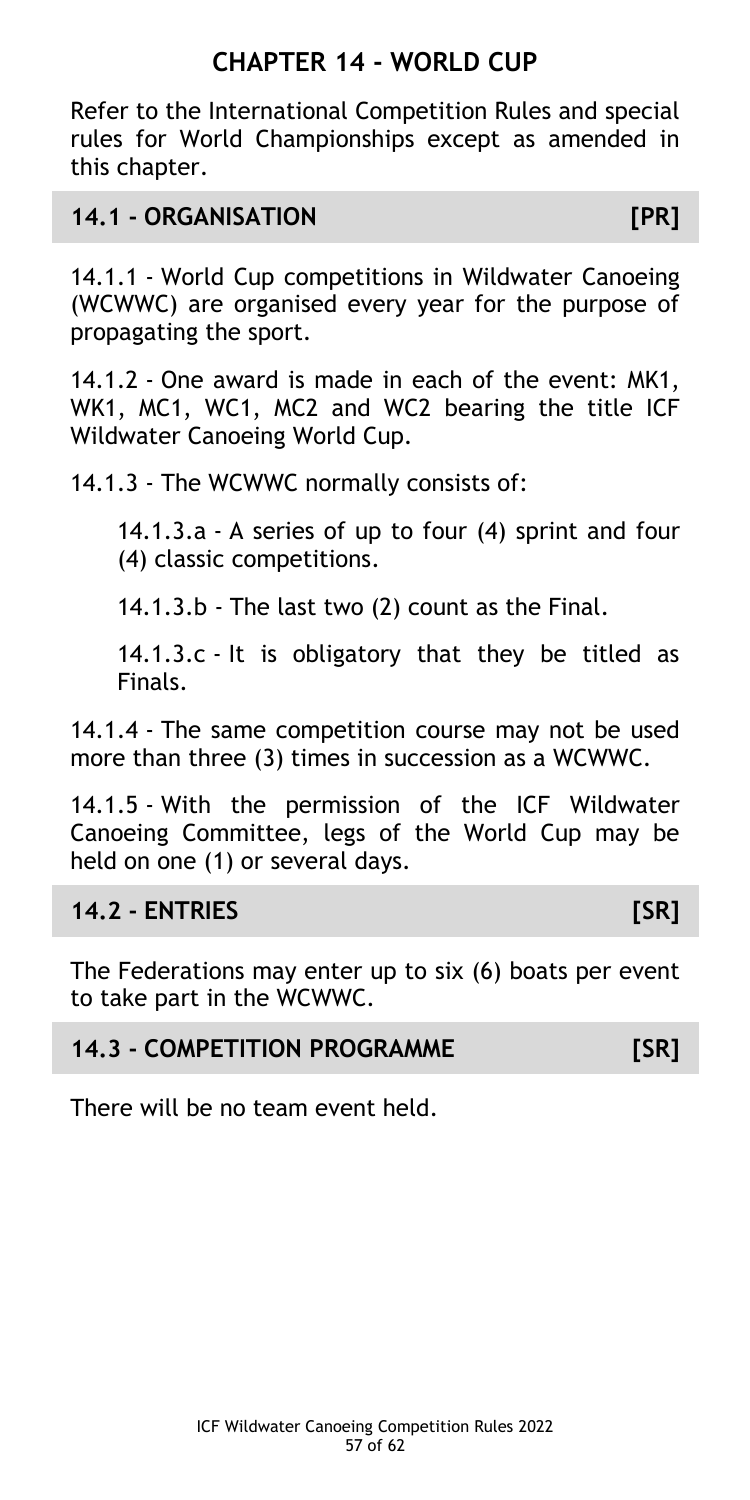#### <span id="page-57-0"></span>**14.4 - START ORDER [SR]**

#### 14.4.1 - First WCWWC

14.4.1.a - The establishment of the start order in each event for the first WCWWC must be in reverse order of the current ICF World Ranking List.

14.4.1.b - Any other athletes with no ICF World Ranking, starting at the beginning of the list in alphabetical order.

14.4.2 - The starting order for the following WCWWC is the reverse order of the current World Cup Ranking.

#### <span id="page-57-1"></span>**14.5 - ICF TECHNICAL REPRESENTATIVE [SR]**

14.5.1 - The WWCC nominate one (1) ICF Technical Representative for each of the WCWWC competitions.

14.5.2 - The travel expenses, room and board of the ICF Representative are paid by the HOC.

14.5.3 - The ICF Technical Representative supervises the competition.

14.5.4 - He/she has the right to attend and vote at all meetings.

14.5.5 - He/she must, in co-operation with the HOC, oversee the production of the current World Cup results.

14.5.6 - After each WCWWC the ICF Technical Representative must submit a report to the ICF Secretary General and to the Technical Chair concerning the sporting nature of the competition.

#### <span id="page-57-2"></span>**14.6 - WWC WORLD CUP RANKING [SR]**

14.6.1 - On the basis of the final results of each of the WCWWC, the World Cup ranking in each event is established.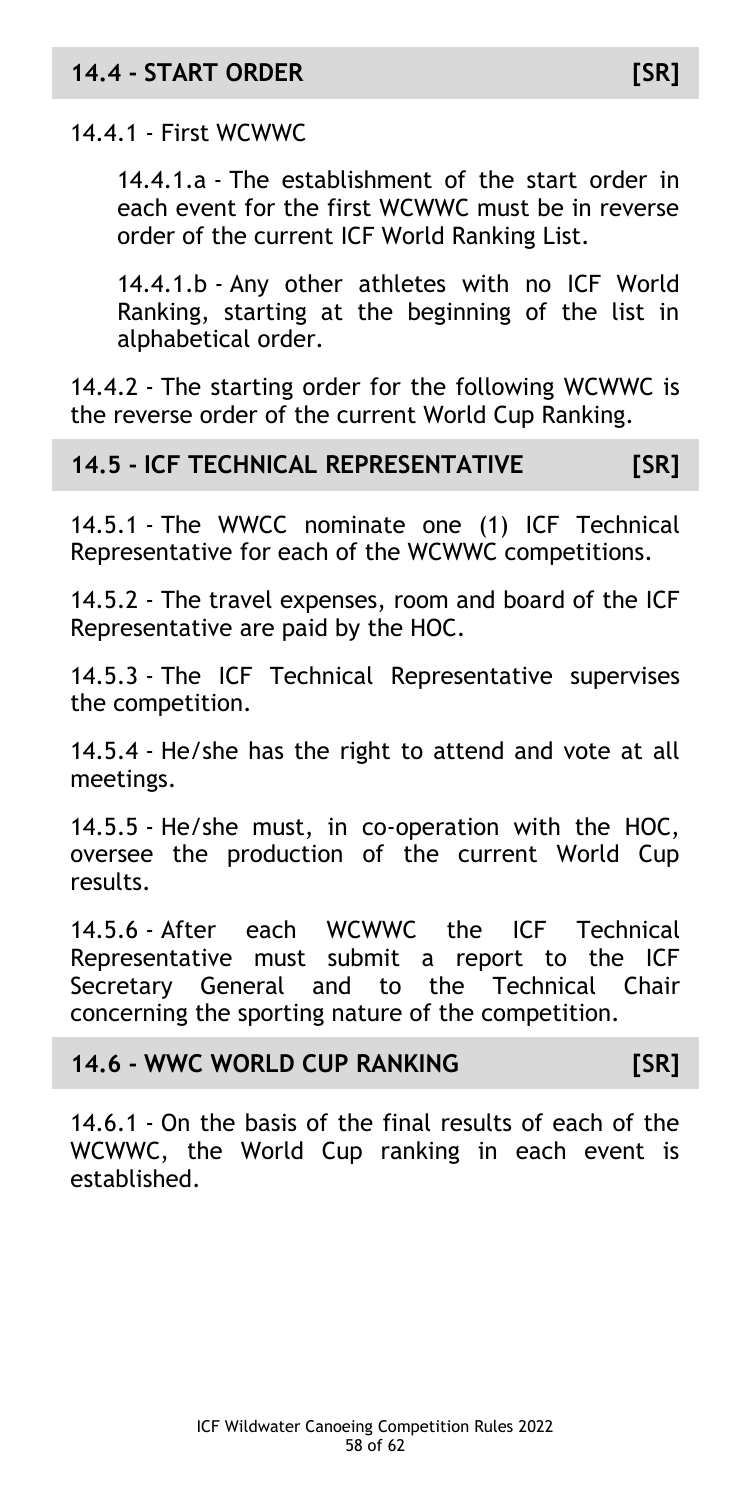14.6.2 - Each of the participating athletes receives points in the WCWWC as follows:

| Rank                    | MK1 | WK1 | MC1 | WC1 | MC <sub>2</sub> | WC <sub>2</sub> |
|-------------------------|-----|-----|-----|-----|-----------------|-----------------|
| 1 <sup>st</sup>         | 100 | 50  |     |     |                 |                 |
| 2 <sub>nd</sub>         | 95  | 46  |     |     |                 |                 |
| 3 <sup>rd</sup>         | 91  | 43  |     |     |                 |                 |
| 4 <sup>th</sup>         | 88  | 41  |     |     |                 |                 |
| 5 <sup>th</sup>         | 86  | 39  |     |     |                 |                 |
| 6 <sup>th</sup>         | 85  | 38  |     |     |                 |                 |
| 7 <sup>th</sup>         | 84  | 37  |     |     |                 |                 |
| $\bullet\bullet\bullet$ | etc | etc |     |     |                 |                 |

14.6.3 - After all the competitions are concluded, the final ranking is established by adding together the best four (4) results whether the athlete has competed in the finals or not.

14.6.4 - The athlete with the highest total points is the winner of the World Cup in his event.

14.6.5 - In the case of a tie in the final ranking, higher ranking is given to the athlete having the best result in the finals.

14.6.6 - If there are two (2) type of events at the final of the final of the World Cup, then the best results is produced by adding together the result of the two (2) type of events.

14.6.7 - If there is still a tie, the same ranking is given to the tied athletes.

#### <span id="page-58-0"></span>**14.7 - AWARDS [SR]**

14.7.1 - Medals or prizes must be awarded to the top three (3) athletes in each event at each competition.

14.7.2 - The awards for World Cup Ranking are furnished by the ICF.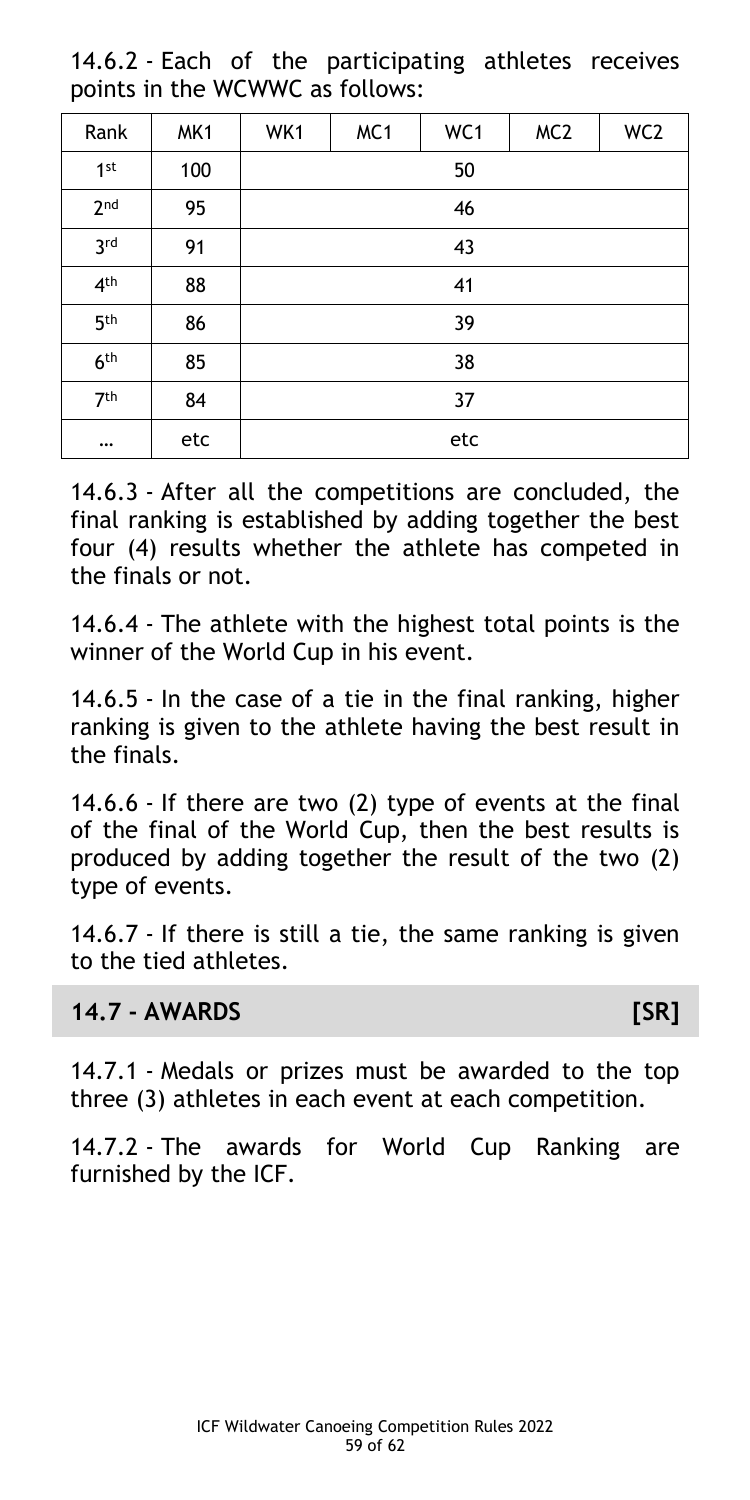### **CHAPTER 15 - ICF WWC WORLD RANKING**

#### <span id="page-59-1"></span><span id="page-59-0"></span>**15.1 - PRINCIPLES [SR]**

15.1.1 - The objective of ICF World Ranking is to establish a ranking system for top athletes in Wildwater Canoeing.

15.1.2 - The ICF World Ranking is an ongoing system of points rank all the athletes in each individual event.

15.1.3 - ICF World Ranking points will be given at World Championships, World Cups and ICF World Ranking competitions selected by the ICF WWCC.

15.1.4 - The ICF World Ranking is taken from the best three (3) results of each athlete during the last two (2) years.

#### <span id="page-59-2"></span>**15.2 - RESULTS AND RANKING MANAGEMENT [SR]**

15.2.1 - The rankings will be produced by the ICF WWCC.

15.2.2 - The updated rankings will be published after each competition.

15.2.3 - Any HOC not submitting the results to the ICF WWCC may have the competition eliminated from the following year's calendar.

#### <span id="page-59-3"></span>**15.3 - POINTS SYSTEM [SR]**

#### 15.3.1 - Points allocation at World Championships

15.3.1.a - Maximum and minimum points:

| <b>Maximum points</b> | Minimum points |
|-----------------------|----------------|
| 1000                  |                |

15.3.1.b - Points are given based on the results of the athletes.

15.3.1.c - The winner receiving the maximum points and 15 points are deducted for each subsequent position on the results.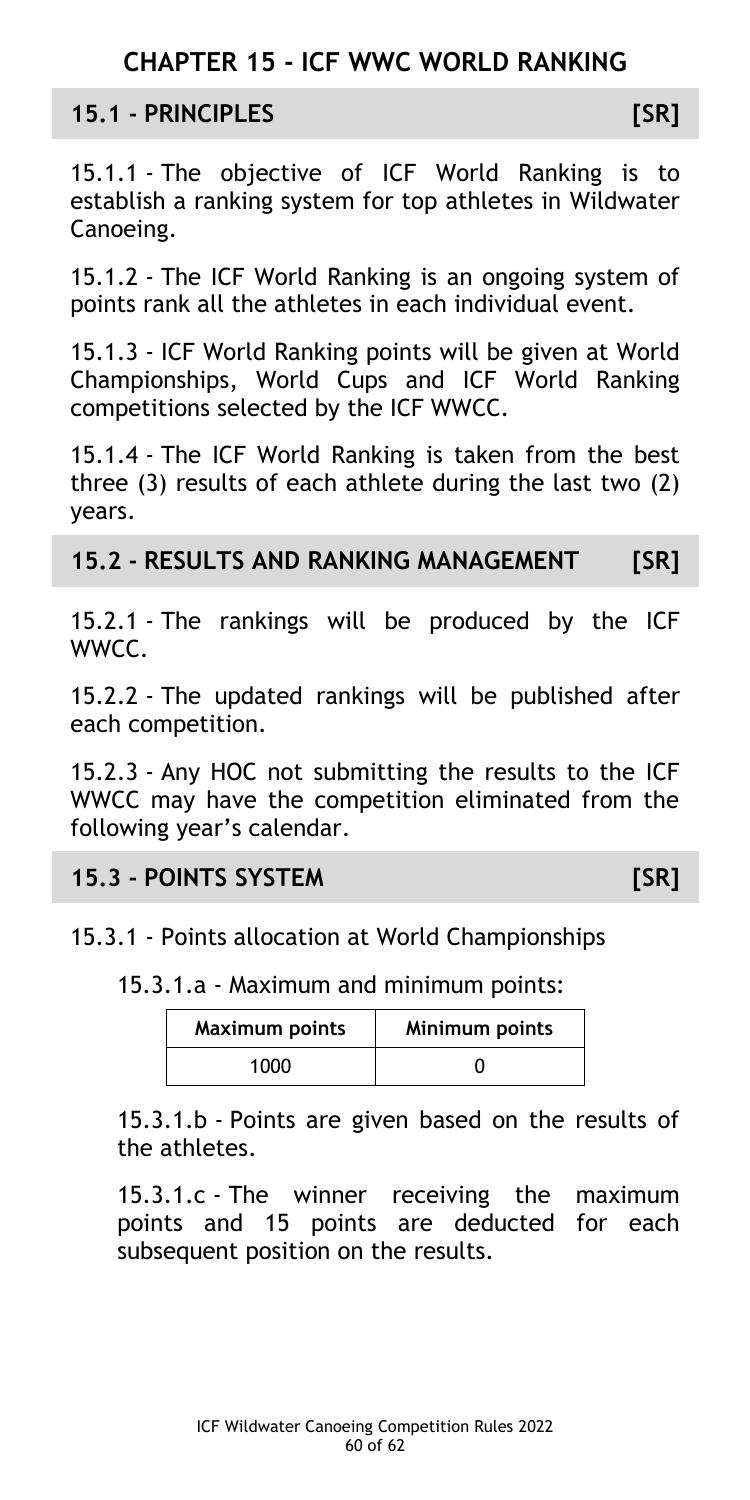#### 15.3.2 - Points allocation at World Cup

15.3.2.a - Maximum and minimum points:

| Maximum points | Minimum points |
|----------------|----------------|
| 800            |                |

15.3.2.b - Points are given based on the results of the athletes.

15.3.2.c - The winner receiving the maximum points and 10 points are deducted for each subsequent position on the results.

15.3.3 - ICF World Ranking competition

#### 15.3.3.a - Maximum and minimum points:

| Maximum points | Minimum points |
|----------------|----------------|
| 500            |                |

15.3.3.b - Points are given based on the results of the athletes.

15.3.3.c - The winner receiving the Maximum points and 5 points are deducted for each subsequent position down the results list.